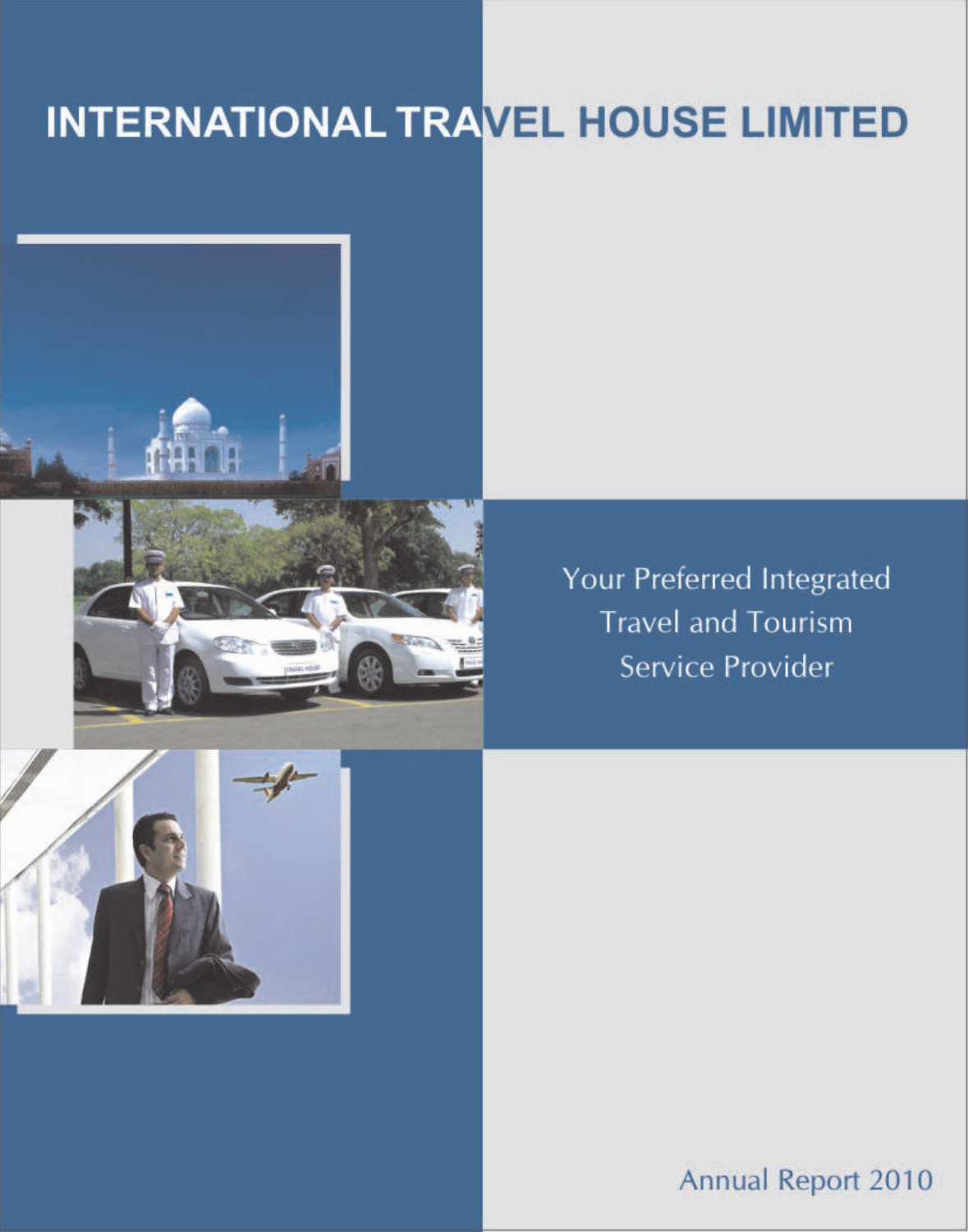



# **About Travel House**

For close to three decades, we have stood tall and spread our base to be amongst the largest Travel Management companies in India. Be it our tailor made itineraries, our own fleet of modern cars, world-wide partner network, enabling technology, foreign exchange and visa assistance, we are well versed to address all possible travel needs for both corporates and vacation travellers. We have raised the benchmark in customer service, by integrating every facet of travel and tourism.



**Best Travel Company:** Corporate Travel Award 2008 Hospitality India and **Explore the World**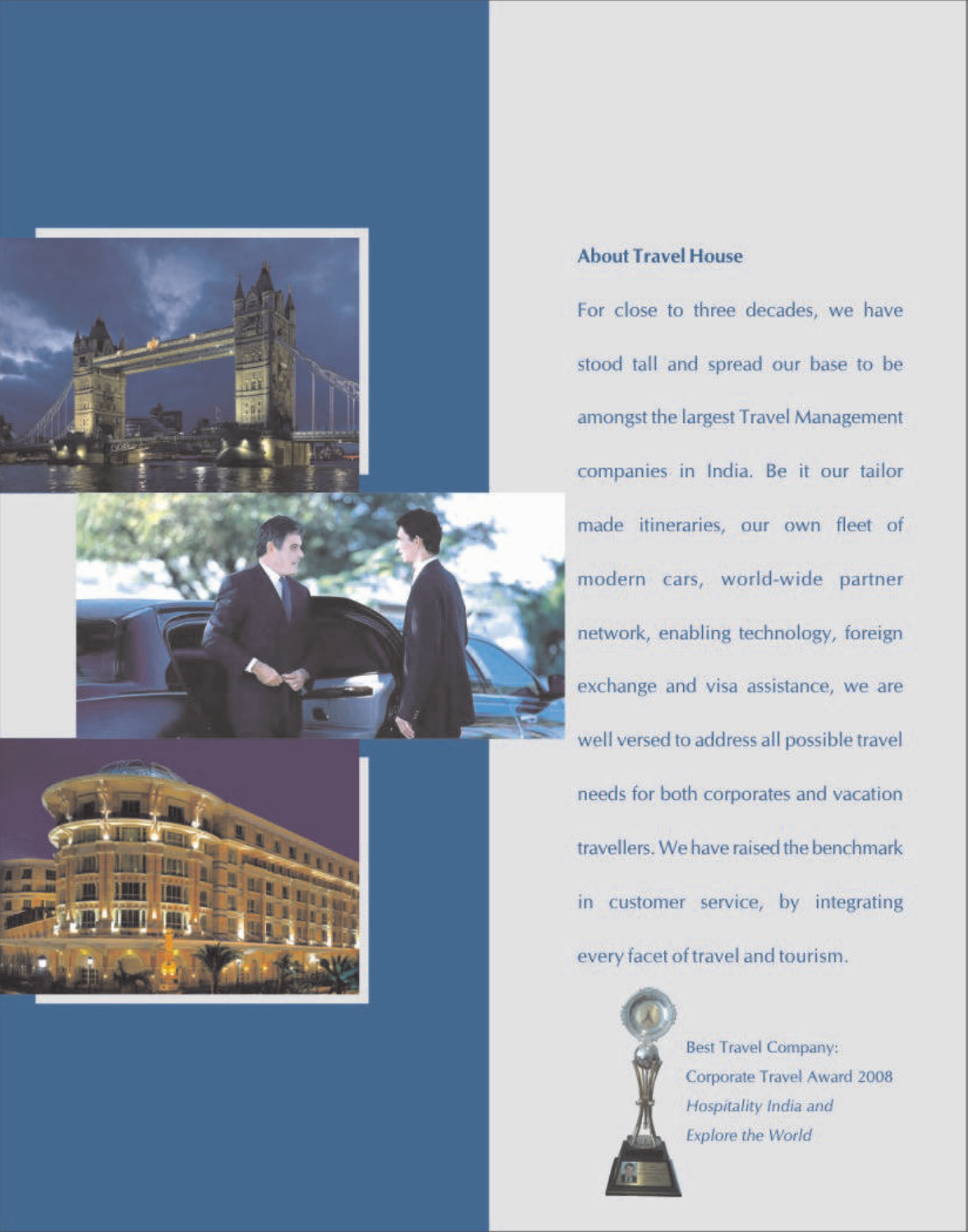# **CONTENTS**

| <b>Board of Directors &amp; Committees</b>                             | $\overline{2}$ |
|------------------------------------------------------------------------|----------------|
| Notice of Annual General Meeting                                       | 3              |
| <b>Your Directors</b>                                                  | 6              |
| <b>Report on Corporate Governance</b>                                  | 9              |
| Shareholder Information                                                | 16             |
| Report of the Directors & Management<br><b>Discussion and Analysis</b> | 9              |
| Annexure to the Report of the Directors                                | 22             |
| CEO and CFO Certification                                              | 23             |
| <b>Balance Sheet</b>                                                   | 24             |
| <b>Profit and Loss Account</b>                                         | 25             |
| <b>Cash Flow Statement</b>                                             | 26             |
| Schedules to the Accounts                                              | 27             |
| <b>Report of the Auditors</b>                                          | 45             |
| <b>Balance Sheet Abstract</b>                                          | 48             |

**ANNUAL REPORT 2010**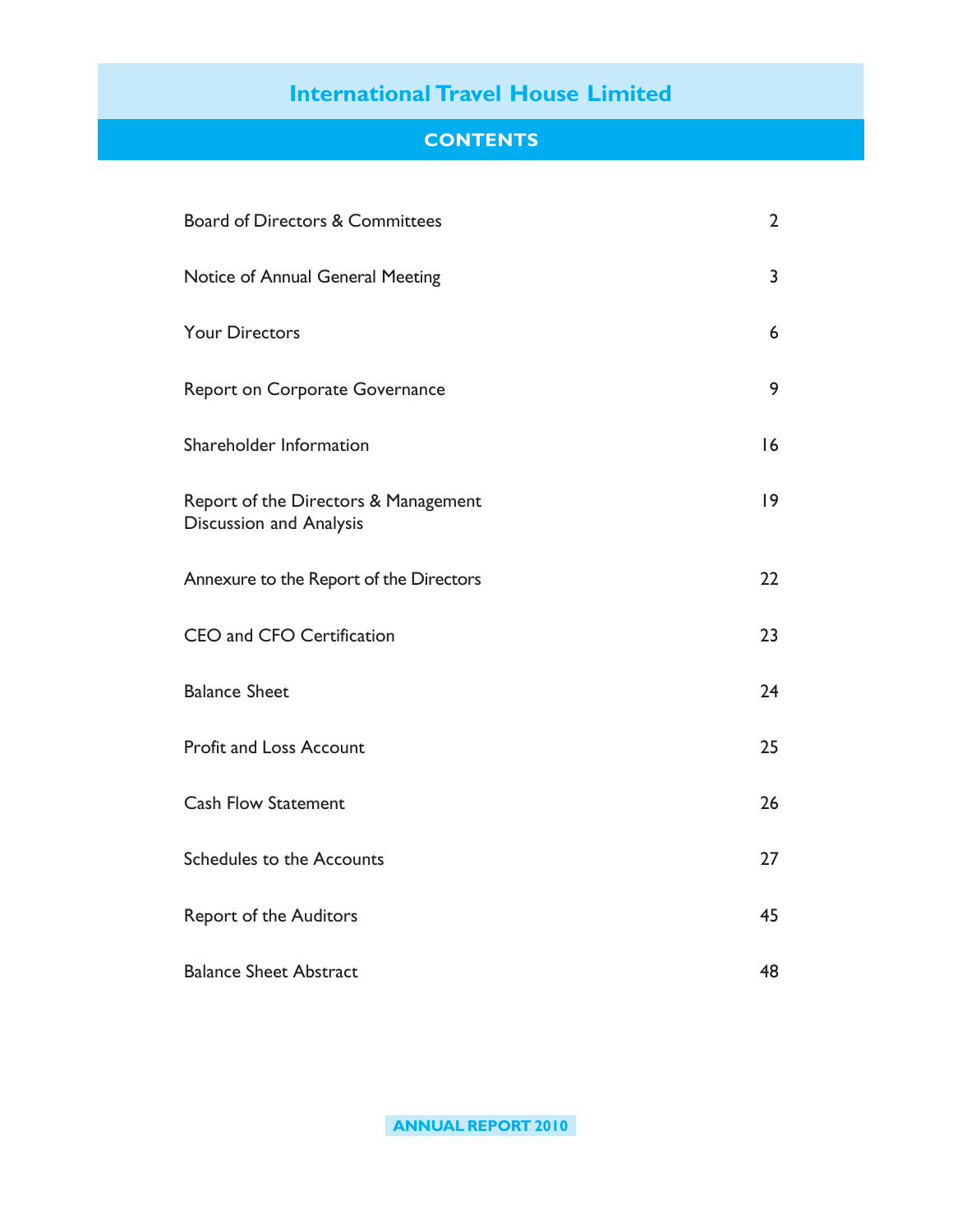## **BOARD OF DIRECTORS & COMMITTEES**

#### **Chairman and Non-Executive Director Non-Executive Directors**

#### **Managing Director Managing Director Homi Phiroze Ranina**

Nakul Anand **Anil Baijal** Anil Rajput Jehangir Jal Ghadiali Subrahmoneyan Chandra Sekhar Krishan Lal Thapar Om Prakash Vaish

### **BOARD COMMITTEES**

#### **Audit Committee**

| K L Thapar<br>Chairman    |           | Nakul Anand                        | Chairma  |
|---------------------------|-----------|------------------------------------|----------|
| H P Ranina<br>Member      |           | Anil Baijal                        | Member   |
| S C Sekhar                | Member    | Anil Rajput                        | Member   |
| O P Vaish                 | Member    | H P Ranina                         | Member   |
| Jehangir J Ghadiali       | Invitee   | S C Sekhar                         | Member   |
| (Managing Director)       |           | K L Thapar                         | Member   |
| Raghupati Wahi            | Invitee   | O P Vaish                          | Member   |
| (Chief Financial Officer) |           |                                    |          |
| Mark Rebello              | Invitee   | <b>Investor Services Committee</b> |          |
| (Head of Internal Audit)  |           | O P Vaish                          | Chairma  |
| Representative of the     | Invitee   | Jehangir   Ghadiali                | Member   |
| <b>Statutory Auditors</b> |           | S C Sekhar                         | Member   |
| Janaki Aggarwal           | Secretary | Janaki Aggarwal                    | Secretar |

### **Nominations & Remuneration Committee**

| Chairman |
|----------|
| Member   |
| Member   |
| Member   |
| Member   |
| Member   |
| Member   |
|          |

#### **Committee**

| O P Vaish           | Chairman  |
|---------------------|-----------|
| Jehangir J Ghadiali | Member    |
| S C Sekhar          | Member    |
| Janaki Aggarwal     | Secretary |

#### **CORPORATE MANAGEMENT COMMITTEE**

# **Director**

Jehangir J Ghadiali **Chairman** 

**Company Secretary** Janaki Aggarwal

**Registered Office**

### **Executives**

- Raghupati Wahi Member Ghanshyam Arora Member Sidhartha Roy Member Janaki Aggarwal Secretary
- 

#### **Auditors**

S R Batliboi & Associates Chartered Accountants Gurgaon

#### **ANNUAL REPORT 2010** 2

'Travel House', T-2, Community Centre Sheikh Sarai, Phase-I, New Delhi-110 017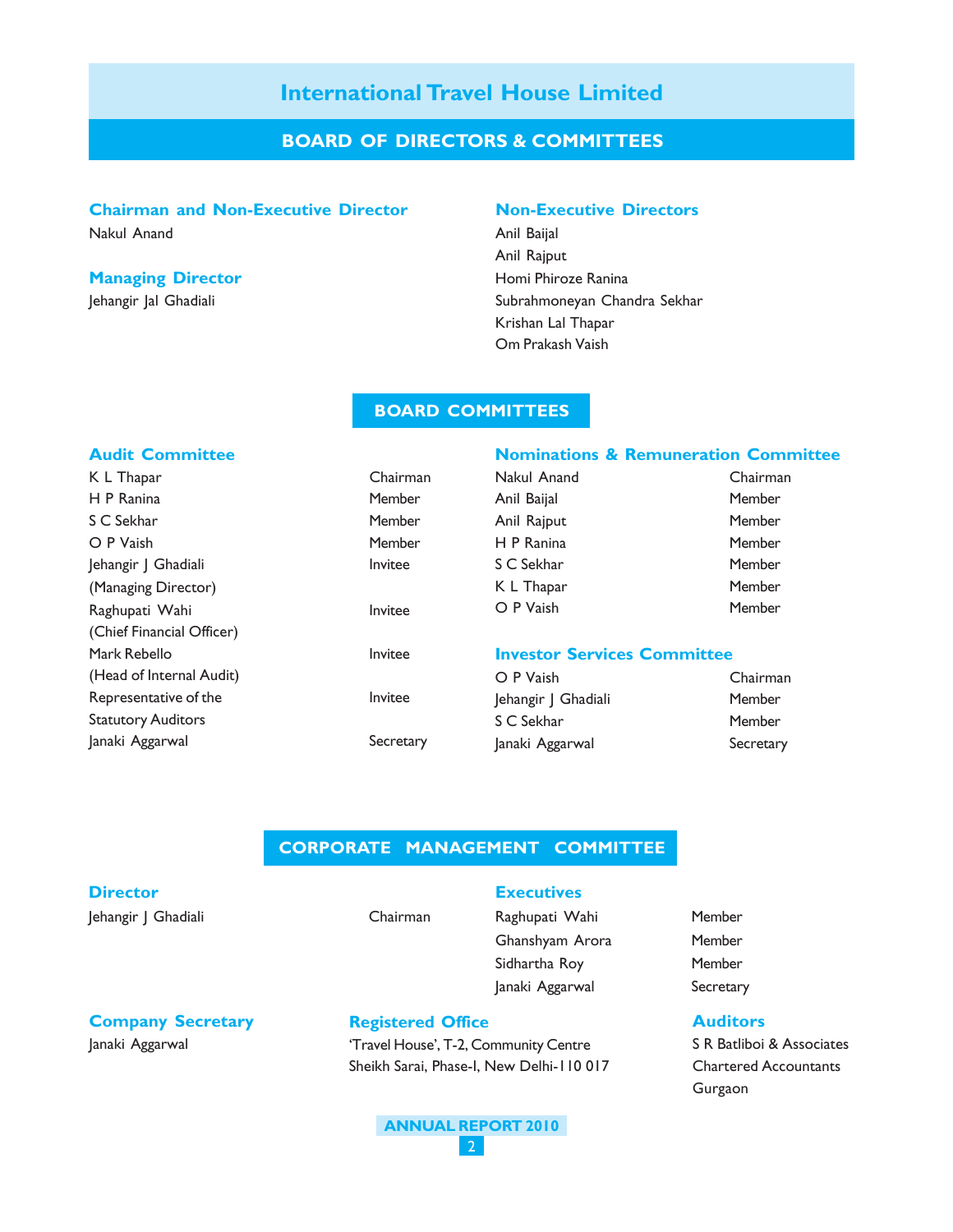### **NOTICE OF ANNUAL GENERAL MEETING**

NOTICE IS HEREBY GIVEN that the Twenty Ninth Annual General Meeting of the Members of International Travel House Limited will be held at Air Force Auditorium, Subroto Park, New Delhi - 110 010, on Tuesday, the 10th day of August, 2010 at 9.30 a.m. for the transaction of the following businesses :-

#### **ORDINARY BUSINESS**

- 1. To consider and adopt the Accounts of the Company for the financial year ended 31st March, 2010, the Balance Sheet as at that date and the Reports of the Directors and Auditors thereon.
- 2. To declare a dividend for the financial year ended 31st March, 2010.
- 3. To appoint Directors in place of those retiring by rotation.
- 4. To appoint Auditors and to fix their remuneration. In this connection, to consider and, if thought fit, to pass, with or without modification, the following resolution which will be proposed as an Ordinary Resolution :-

"Resolved that Messrs S R Batliboi & Associates, Chartered Accountants, be and are hereby appointed as the Auditors of the Company to hold such office until the conclusion of the next Annual General Meeting to conduct the audit at a remuneration of Rs. 13,00,000/- plus service tax as applicable, and reimbursement of out-of-pocket expenses incurred."

#### **SPECIAL BUSINESS**

5. To consider and, if thought fit, to pass, with or without modification, the following resolution which will be proposed as a Special Resolution :-

"Resolved that, in accordance with the applicable provisions of the Companies Act, 1956, or any amendment or modification thereof, this Meeting hereby approves the appointment of Mr Jehangir Jal Ghadiali as the Managing Director of the Company with effect from 17th February, 2010, for a period of three years, on the terms and conditions of remuneration as approved by the Board of Directors of the Company and as set out in the Explanatory Statement annexed to the Notice convening this Annual General Meeting, a copy whereof initialled by the Chairman for identification is placed before this Meeting."

The Register of Members of the Company shall remain closed from Wednesday, 28th July, 2010 to Tuesday, 10th August, 2010, both days inclusive. Share Transfers received in order with the Company's Registrars and Share Transfer Agents, Messrs MCS Limited at F-65, Ist Floor, Okhla Industrial Area, Phase-I, New Delhi-110 020 by close of business on 27th July, 2010 will be processed for payment of dividend, if declared, to the transferees or to their mandatees and the dividend, if declared, will be paid on or after 14th August, 2010, to those Members entitled thereto and whose names shall appear on the Register of Members of the Company on 10th August, 2010, or to their mandatees, subject however to the provisions of Section 206A of the Companies Act, 1956, or any amendment or re-enactment thereof. In respect of dematerialised shares, the dividend will be payable on the basis of beneficial ownership as on 27th July, 2010 as per details to be furnished by National Securities Depository Limited (NSDL) and Central Depository Services (India) Limited (CDSL) for this purpose.

By Order of the Board

|  | Place : New Delhi       | Janaki Aggarwal          |
|--|-------------------------|--------------------------|
|  | Dated : $4th$ May, 2010 | <b>Company Secretary</b> |

#### **NOTES :**

- 1. **A Member entitled to attend and vote at the Annual General Meeting ('AGM') may appoint a proxy to attend and vote on a poll on his behalf. A proxy need not be a Member of the Company.** Proxies, in order to be effective, must be received at the Registered Office of the Company, not less than forty-eight hours before the commencement of the AGM.
- 2. Explanatory Statement pursuant to Section 173 of the Companies Act, 1956, relating to the Special Business to be transacted at this AGM is annexed.
- 3. Corporate Members are requested to send to the Registered Office of the Company, a duly certified copy of the Board Resolution, pursuant to Section 187 of the Companies Act, 1956, authorising their representative to attend and vote at the AGM.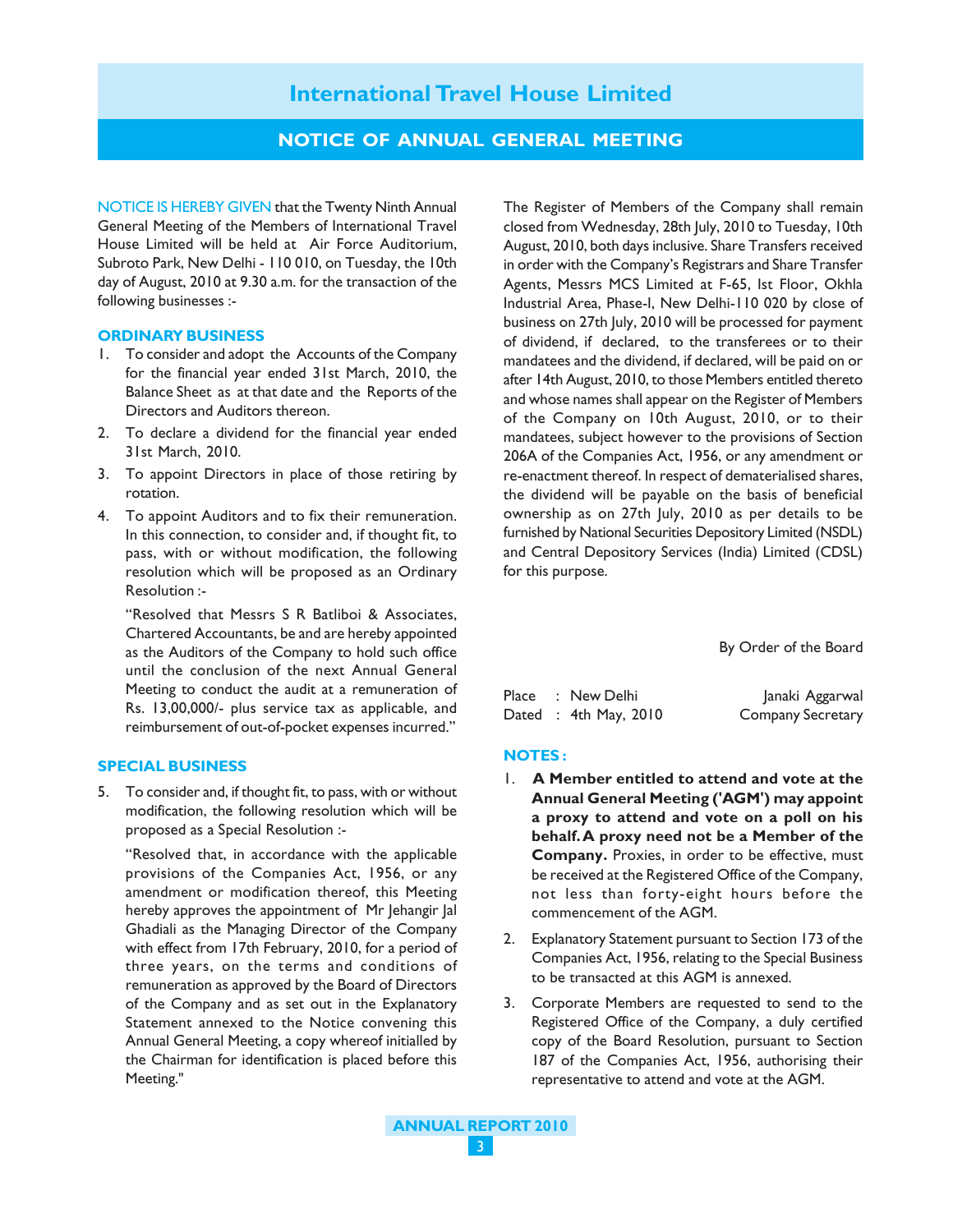### **NOTICE OF ANNUAL GENERAL MEETING**

- 4. In accordance with the provisions of Article 143 of the Articles of Association of the Company, Mr S C Sekhar, Mr K L Thapar and Mr O P Vaish will retire by rotation at this AGM and, being eligible, offer themselves for re-appointment. These Directors do not hold any shares in the Company.
- 5. Additional information, pursuant to Clause 49 of the Listing Agreement with Stock Exchanges, in respect of Mr Jehangir J Ghadiali who has been recommended by the Board of Directors for appointment as Managing Director at this AGM is appearing in the Report and Accounts.
- 6. Members are requested to bring their admission slips along with a copy of the Report and Accounts to the AGM.
- 7. Members holding shares in certificate form are requested to notify / send the following to Messrs MCS Limited to facilitate better servicing :
	- a) any change in their address / mandate / bank details,
	- b) particulars of their bank account, in case the same have not been furnished earlier, and
	- c) share certificates, held in multiple accounts in identical names or joint accounts in the same order of names, for consolidation of such shareholdings into a single account.
- 8. Members are advised that bank details as furnished by them or by NSDL / CDSL to the Company, for shares held in the certificate form and in the dematerialised form, respectively, will be printed on their dividend warrant(s) as a measure of protection against fraudulent encashment.
- 9. Unclaimed / unpaid dividend for the financial year ended 31st March, 2003 will be due for transfer to the Investor Education and Protection Fund of the Central Government ('IEPF') in the month of August, 2010, pursuant to the provisions of Section 205A of the Companies Act, 1956.

Members who have not encashed their dividend warrant(s) for the financial year ended 31st March, 2003, or any subsequent financial year(s), are requested to lodge their claims with the Company. In respect of dividend for the financial year ended 31st March, 2003, it will not be possible to entertain claims which are received by the Company after 19th August, 2010.

Members are advised that in terms of the provisions of Section 205C of the Companies Act, 1956, once unclaimed dividend is transferred to IEPF, no claim shall lie in respect thereof.

- 10. Members who hold shares in certificate form and wish to make / change nomination in respect of their shareholding in the Company, may submit to Messrs MCS Limited the prescribed Form 2B.
- 11. Members who wish to obtain information on the Company or view the Accounts for the financial year ended 31st March, 2010, may visit the Company's website www.travelhouseindia.com.

#### **EXPLANATORY STATEMENT**

Annexed to the Notice convening the Twenty Ninth Annual General Meeting to be held on Tuesday, 10th August, 2010.

#### **Item No. 5**

The Board of Directors of your Company ('the Board') at its meeting held on 29th January, 2010, on the recommendation of the Nominations and Remuneration Committee, appointed Mr Jehangir J Ghadiali, as the Managing Director of the Company with effect from 17th February, 2010, for a period of three years, on the following remuneration, as recommended by the Nominations and Remuneration Committee, subject to the approval of the Members, in pursuance of the provisions of Schedule XIII and other applicable provisions of the Companies Act, 1956 ('the Act'). At the request of the Board the services of Mr Ghadiali have been loaned by ITC Limited.

- (1) Consolidated Salary Rs. 90,000/- per month in the scale of Rs. 85,000 - 2,500 - 1,40,000 per month with such annual increment(s) as may be decided by the Board.
- (II) Supplementary Allowance Rs. 80,000/- per month.
- (III) Performance Bonus Not exceeding 50% of the Consolidated Salary payable annually, for each financial year, as may be determined by the Board.
- (IV) Perquisites In addition to the aforesaid Consolidated Salary, Supplementary Allowance and Performance Bonus, Mr Ghadiali shall be entitled to perquisites like medical reimbursement, leave travel concession for self and family, club fees, gas, electricity etc., in accordance with the Rules of the Company, the monetary value of such perquisites being limited to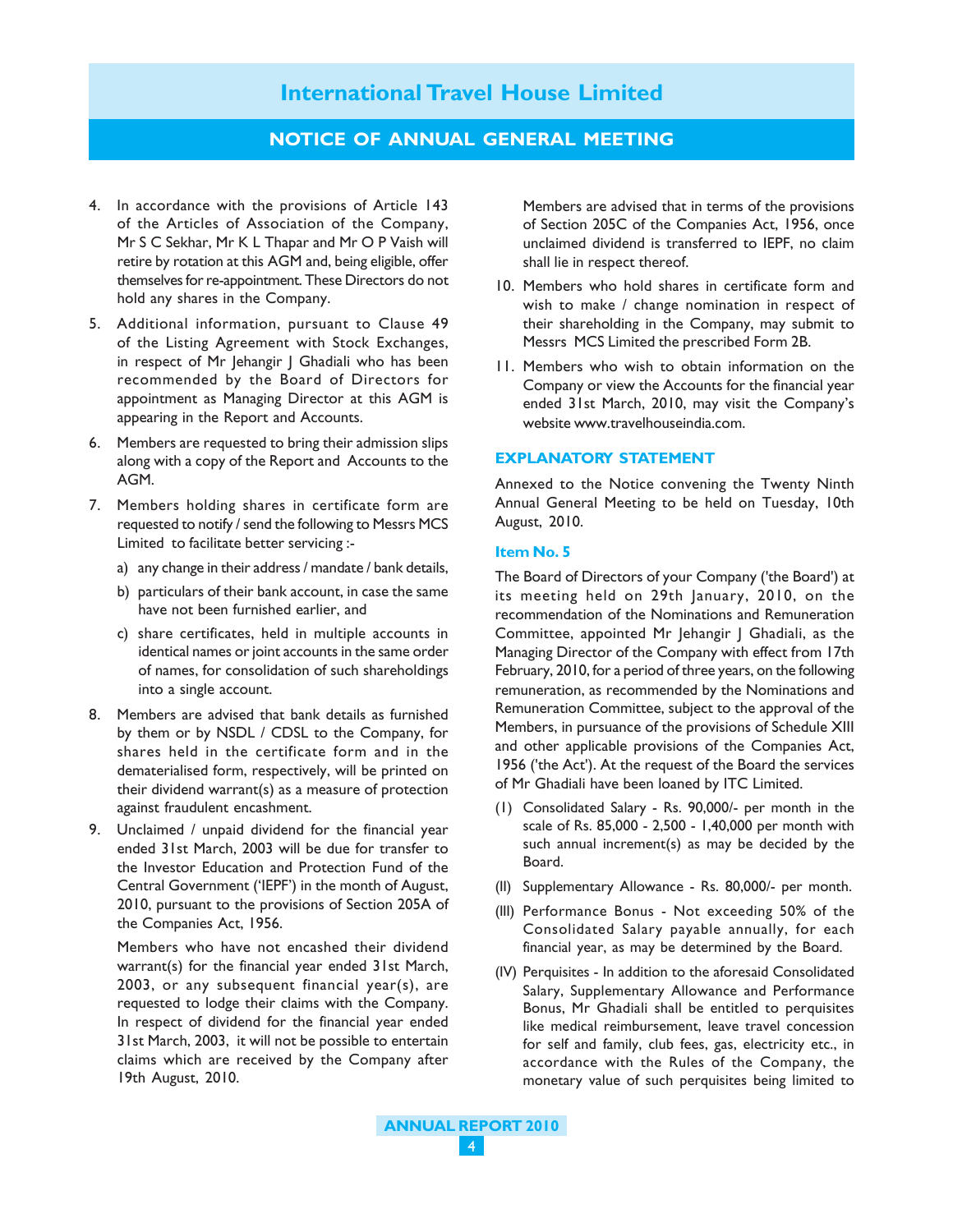## **NOTICE OF ANNUAL GENERAL MEETING**

Rs. 4,00,000/- per annum, for the purposes of which limit perquisites shall be evaluated as per the Incometax Act / Rules, wherever applicable, and in the absence of any such provision, perquisites shall be evaluated at actual cost. However, the following shall not be included in the aforesaid perquisite limit :-

- (a) Rent free accommodation owned / leased / rented by the Company, or Housing Allowance in lieu thereof, as per the Rules of the Company.
- (b) Contributions to Provident Fund and Superannuation Fund upto 27% of the Consolidated Salary and contribution to Gratuity Fund upto 8.33% of the Consolidated Salary or upto such other limit as may be prescribed under the Income-tax Act, 1961 and the Rules thereunder, for this purpose.
- (c) Use of Company car for official purposes and telephone at residence (including payment for local calls and long distance official calls).
- (d) Encashment of unavailed leave as per the Rules of the Company at the time of retirement / cessation of service.

The aggregate of the remuneration and perquisites / benefits, including contribution towards Provident Fund, Superannuation Fund and Gratuity Fund, payable to Mr Ghadiali as the Managing Director shall not exceed 5% of the profits of the Company calcualted in accordance with the provisions of Section 198 and 309 of the Act. The above remuneration shall also be the Minimum Remuneration payable to Mr Ghadiali as Managing Director of the Company in case of absence or inadequacy of profits.

None of the Directors of your Company, other than Mr Ghadiali is interested in this Special Resolution.

The Board recommends this Special Resolution for your approval.

By Order of the Board

|  | Place : New Delhi       | Janaki Aggarwal          |
|--|-------------------------|--------------------------|
|  | Dated : $4th$ May, 2010 | <b>Company Secretary</b> |

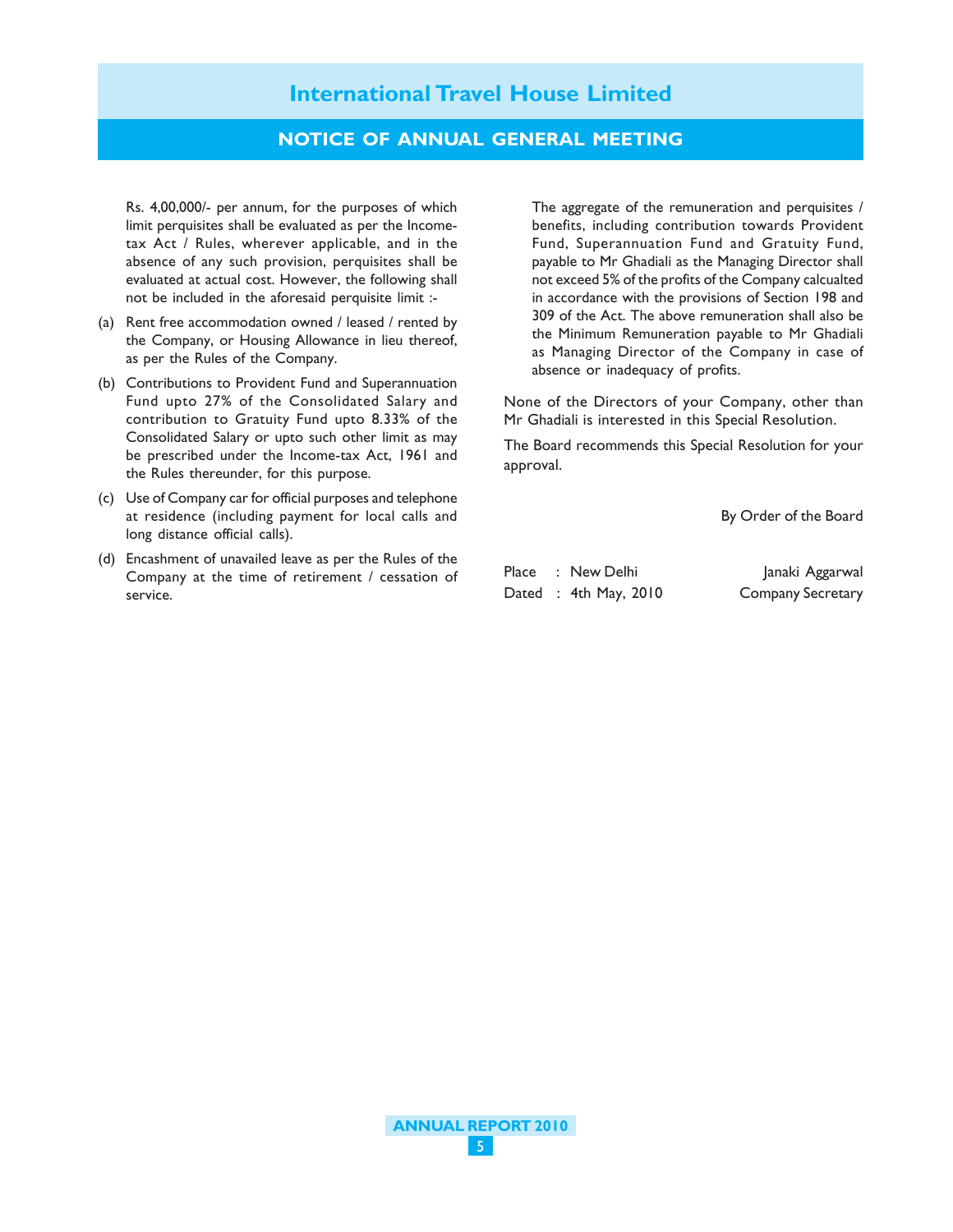### **YOUR DIRECTORS**

#### **Nakul Anand**

Nakul Anand has been a Non-Executive Director of the Company since 6th January, 1998 and was appointed the Chairman of the Company effective 21st March, 2009. He is currently the Divisional Chief Executive of the Hotels Division of ITC Limited.

Anand is an AMP degree holder from Bond University, Australia and an Economics Honours graduate from Delhi University. He joined ITC Limited in its Hotels Division as a management trainee in the year 1978. Since then he has held various positions in ITC-Welcomgroup's prestigious hotels including that of General Manager of the flagship hotel, ITC Maurya. He has rich experience of over 32 years with the Hotel and Tourism Industry.

Anand is widely recognised for excellent man-management and team building abilities and for infusing the spirit of action and result oriented work culture. A firm believer in value based strategies, he has created an unique quality control model of operational excellence. He has won a number of awards for excellence including General Manager of the Year among General Managers worldwide and the Green Hotelier, to name a few.

#### **Other Directorships**

| <b>Name of the Company</b>                 | <b>Position</b>          |
|--------------------------------------------|--------------------------|
| Gujarat Hotels Limited                     | Chairman & Director      |
| Landbase India Limited                     | Chairman & Director      |
| Fortune Park Hotels Limited                | Chairman & Director      |
| Srinivasa Resorts Limited                  | Vice Chairman & Director |
| Bay Islands Hotels Limited                 | Director                 |
| Maharaja Heritage Resorts Limited Director |                          |
| Adayar Gate Hotels Limited                 | Director                 |

#### **Committee Memberships of other Companies :** Nil

#### **Jehangir J Ghadiali**

Jehangir J Ghadiali was appointed as the Managing Director of the Company effective 17th February, 2008. He holds a Diploma in Hotel Management, Applied Nutrition & Catering Technology from IHMCTAN, Mumbai. He has rich experience of over 30 years with the Hotel and Tourism Industry. He joined ITC Limited in its Hotels Division as a management trainee in the

year 1979 and since then worked in various positions and functions in ITC-Welcomgroup hotels. Just prior to joining Travel House, he was the General Manager of the ITC Hotel Park Sheraton & Towers, Chennai. He is a professional member of the Institute of Marketing and Management and has represented ITC Welcomgroup at various fora including TAAI, SATTE, FHRAI, WTM, BTF and ATM. He was selected General Manager of the Year - Luxury Hotel for the year 1998 by H&FS. He does not hold directorship or committee membership of any other company.

#### **Anil Rajput**

Anil Rajput was appointed as a Non-Executive Director of the Company on 29th May, 2000. He is an MBA from Delhi University and joined ITC Limited in 1976 in the finance function. Since then he has held various positions in ITC-Welcomgroup and is now the Senior Vice President, Corporate Affairs of ITC Limited. He has been associated with the Hospitality Industry for last 34 years and served International Travel House Limited from 1983 to 1989. During his tenure, the network of the Company expanded from two locations to multiple locations. He does not hold directorship or committee membership of any other company.

#### **H P Ranina**

H P Ranina was appointed as a Non-Executive Director of the Company on 1st August, 1983 and is an Independent Director on the Board. He is a Chartered Accountant and Advocate by qualification and is currently practicing as an Attorney, having specialisation in Taxation, Corporate and Foreign Exchange Laws of India. He wrote his first book on Income Tax at the age of 25 and, thereafter, he has authored several publications. He is a prolific writer, having written more than 2000 articles. He was appointed by the Government of India as a Member of a Committee of Experts to draft a new Income-tax Law. He has addressed more than 500 professional seminars on Taxation and Economics, Foreign Exchange Regulation Law both in India and abroad.

Ranina is a recipient of the "Outstanding Young Persons Award" both at the State and National levels from the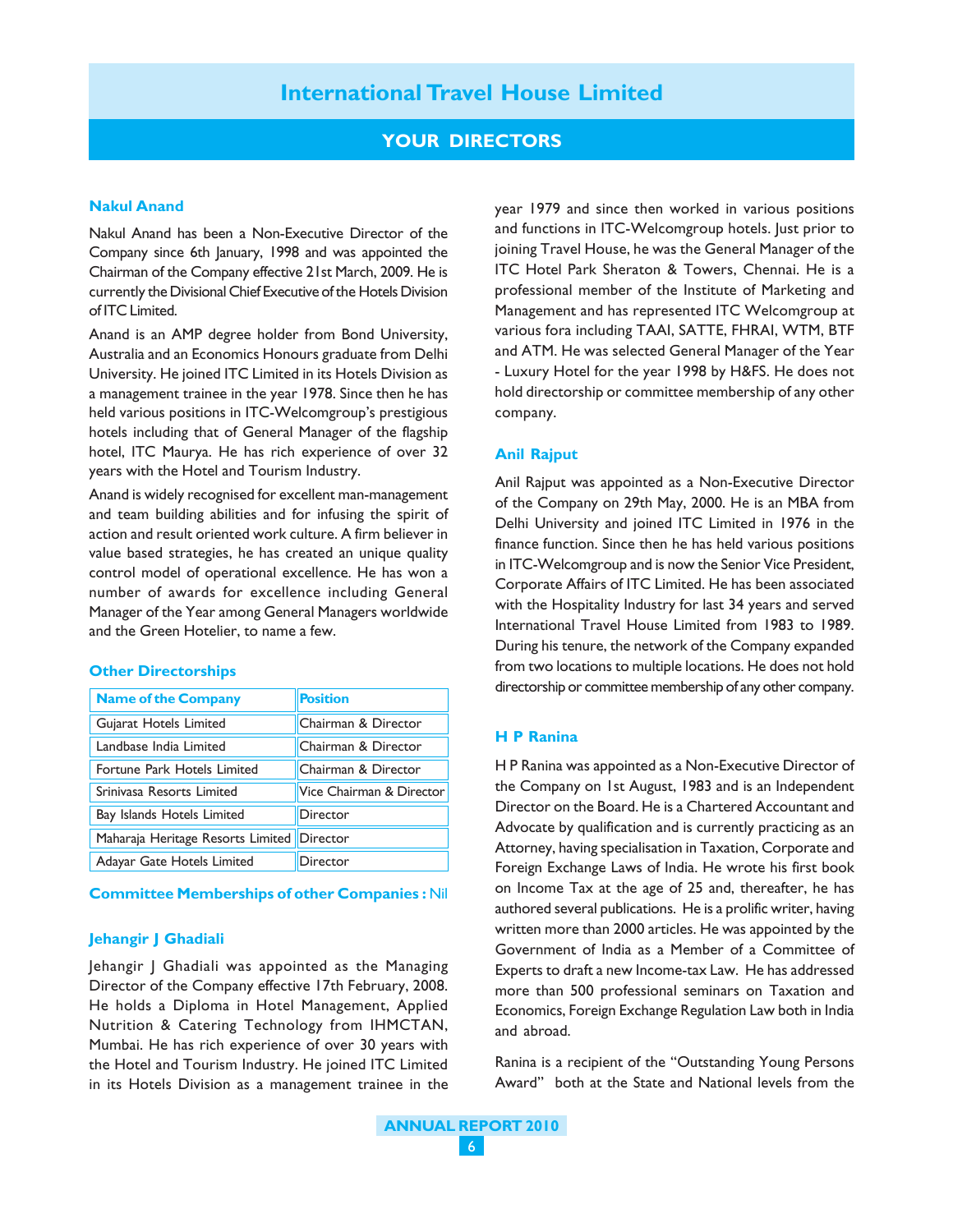## **YOUR DIRECTORS**

Jaycees. He has also been bestowed the "Economic Analyst Par Excellence" award by Rotary International. He was nominated by the Government of India as a Director on the Central Board of the Reserve Bank of India on 27th November, 2000 and is continuing his directorship since then. He is the Chairman of the Inspection and Audit Committee of the Reserve Bank of India.

#### **Other Directorships**

| <b>Name of the Company</b> | <b>Position</b> |
|----------------------------|-----------------|
| Pennwalt Limited           | Director        |
| Zenith Computers Limited   | Director        |

#### **Committee Memberships of other Companies :** Nil

#### **S C Sekhar**

S C Sekhar was appointed as a Non-Executive Director of the Company on 6th January, 1998. A Science graduate from Delhi University and a fellow member of The Institute of Chartered Accountants of India, Sekhar joined ITC Limited in its Hotels Division in the year 1978. During these 32 years, he has held various positions in the finance function besides working as Executive Assistant to the Chairman of ITC's Hotels Division. In 1992, he took over as Head of Finance and was subsequently promoted as Executive Vice-President with Finance, Treasury, Audit, Legal and Information Technology under his span of control. He is currently the Senior Executive Vice President of the Hotels Division of ITC Limited and Managing Director of Landbase India Limited.

#### **Other Directorships**

| <b>Name of the Company</b>                          | <b>Position</b>   |
|-----------------------------------------------------|-------------------|
| Landbase India Limited                              | Managing Director |
| Gujarat Hotels Limited                              | Director          |
| Srinivasa Resorts Limited                           | Director          |
| Fortune Park Hotels Limited                         | Director          |
| Bay Islands Hotels Limited                          | Director          |
| Maharaja Heritage Resorts Limited                   | Director          |
| Adayar Gate Hotels Limited                          | Director          |
| Indo-Continental Hotels &<br><b>Resorts Limited</b> | Director          |

#### **Committee Memberships of other Companies**

| <b>Name of the Company</b> | <b>Committee</b>                      | <b>Position</b> |
|----------------------------|---------------------------------------|-----------------|
| Srinivasa Resorts Limited  | <b>Audit Committee</b>                | Chairman        |
| Gujarat Hotels Limited     | <b>Investor Services</b><br>Committee | Chairman        |
| Gujarat Hotels Limited     | <b>Audit Committee</b>                | Member          |
| Adayar Gate Hotels Limited | <b>Audit Committee</b>                | Member          |

#### **K L Thapar**

K L Thapar was appointed as an Independent Non-Executive Director of the Company on 9th March, 2004. He is the former Principal Advisor and Secretary to the Government of India in the Planning Commission and is presently the Chairman of the Asian Institute of Transport Development. The Institute is an acknowledged centre of excellence for research and studies in the infrastructure sector with a special consultative status with the United Nations.

Thapar has wide ranging experience spanning more than four decades in policy formulation, planning, investment and management of infrastructure at national and international levels. He has chaired and served on several Commissions and Committees set up by the Government and International Bodies. He is the author of a well known report that led to the liberalisation of the Hotel and Tourism Industry in the country.

As Adviser and Consultant to international institutions such as United Nations, World Bank, Asian Development Bank, he has served in a number of countries. He holds a Master's Degree in Humanities and is an alumnus of professional institutions like the Economic Development Institute of the World Bank, British Staff College, etc. He does not hold directorship or committee membership of any other company.

#### **O P Vaish**

O P Vaish was appointed as an Independent Non-Executive Director of the Company on 28th March, 2002. He is a Senior Advocate of the Supreme Court of India and founder of the law firm, 'Vaish Associates', Advocates at New Delhi, Gurgaon and Mumbai.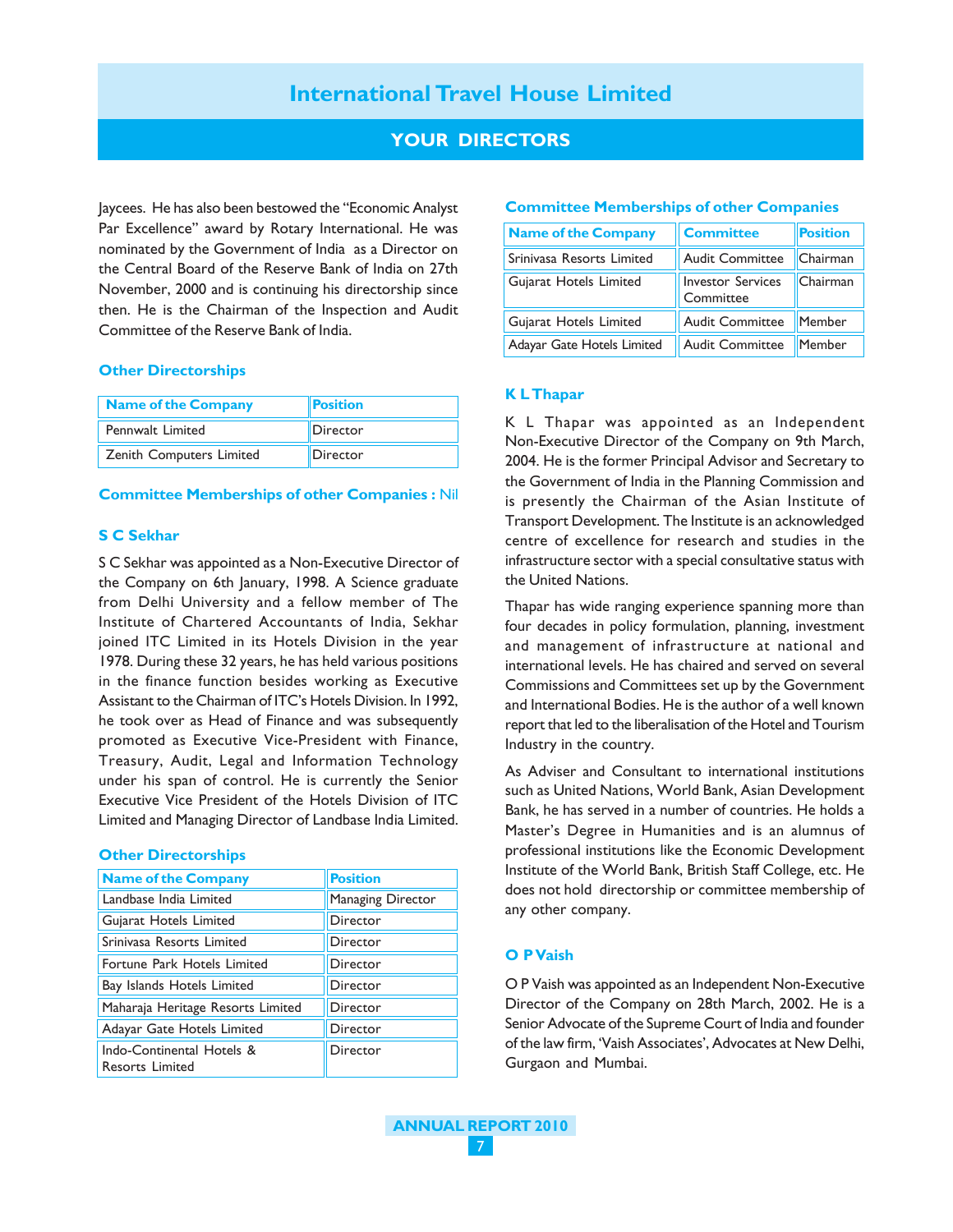### **YOUR DIRECTORS**

He served the Indian Revenue Service and has been Chief (Taxation Division) of the Federation of Indian Chambers of Commerce and Industry for 8 years. He was President of the PHD Chamber of Commerce and Industry, Member of the Local Advisory Board of Bank of America, Member of Managing Committee of Assocham, Board of Directors of Rotary International, Board of Trustees of Rotary Foundation and Member of the Expert Committee to advise Government on new Company Law.

Currently he is a member of the Executive Committee of FICCI & ICC India. He is also a member of the Board of Governors of the International Management Institute.

He is a Government nominee on the Council of the Institute of Chartered Accountants of India.

#### **Other Directorships**

| <b>Name of the Company</b>                  | <b>Position</b> |
|---------------------------------------------|-----------------|
| <b>PNB Finance &amp; Industries Limited</b> | Director        |
| Indo Rama Synthetics (India) Limited        | Director        |
| Godfrey Philips India Limited               | Director        |
| The India Thermit Corporation<br>Limited    | Director        |

#### **Committee Memberships of other Companies**

| <b>Name of the Company</b>                 | <b>Committee</b>       | <b>Position</b> |
|--------------------------------------------|------------------------|-----------------|
| Godfrey Philips India<br>Limited           | <b>Audit Committee</b> | Chairman        |
| <b>PNB</b> Finance & Industries<br>Limited | <b>Audit Committee</b> | Member          |
| Indo Rama Synthetics<br>(India) Limited    | <b>Audit Committee</b> | Member          |

#### **Anil Baijal**

Anil Baijal was appointed as an Independent Non-Executive Director of the Company on 28th January, 2009. Baijal started off in the Indian Administrative Service in 1969 from the Union Territories Cadre and superannuated

#### **Notes:**

in October 2006 as Secretary, Ministry of Urban Development, Government of India. He piloted the flagship programme of the Jawaharlal Nehru Urban Renewal Mission for improving infrastructure and basic services in the urban areas of the country.

In his long career spanning more than 39 years, he has held several eminent positions including those of Chairman and Managing Director of Indian Airlines, Chief Executive of Prasar Bharti Corporation, Union Home Secretary, Additional Secretary, Ministry of Information & Broadcasting and Joint Secretary in the Ministry of Civil Aviation, Government of India.

He was posted as the Counsellor in-charge of the Indian Aid Programme in Nepal, Embassy of India, Kathmandu. He also had a brief stint as Vice Chairman of Delhi Development Authority.

Currently he is a Senior Advisor to the Infrastructure Development & Finance Company.

**Other Directorships**

# **Name of the Company Position ITC Limited Contract Contract Contract Contract Contract Contract Contract Contract Contract Contract Contract Contract Contract Contract Contract Contract Contract Contract Contract Contract Contract Contract Contract Co** IDFC PPP Trusteeship Company | Director Limited DLF Pramerica Life Insurance **DI** Director Company Limited MMTC Limited Director

#### **Committee Membership of other Companies**

| <b>Name of the Company</b>                      | <b>Committee</b>       | <b>Position</b> |
|-------------------------------------------------|------------------------|-----------------|
| DLF Pramerica Life Insurance<br>Company Limited | <b>Audit Committee</b> | Chairman        |
| <b>MMTC Limited</b>                             | <b>Audit Committee</b> | $\mid$ Chairman |
| <b>ITC</b> Limited                              | <b>Audit Committee</b> | Member          |

1. Other Directorships excludes Directorships in Indian Private Limited Companies & Foreign Companies, Memberships of Managing Committees of Chambers of Commerce / Professional Bodies and Alternate Directorship.

2. Committee Memberships are in respect of Audit Committee and Investors Grievance Committee of Indian Public Limited Companies.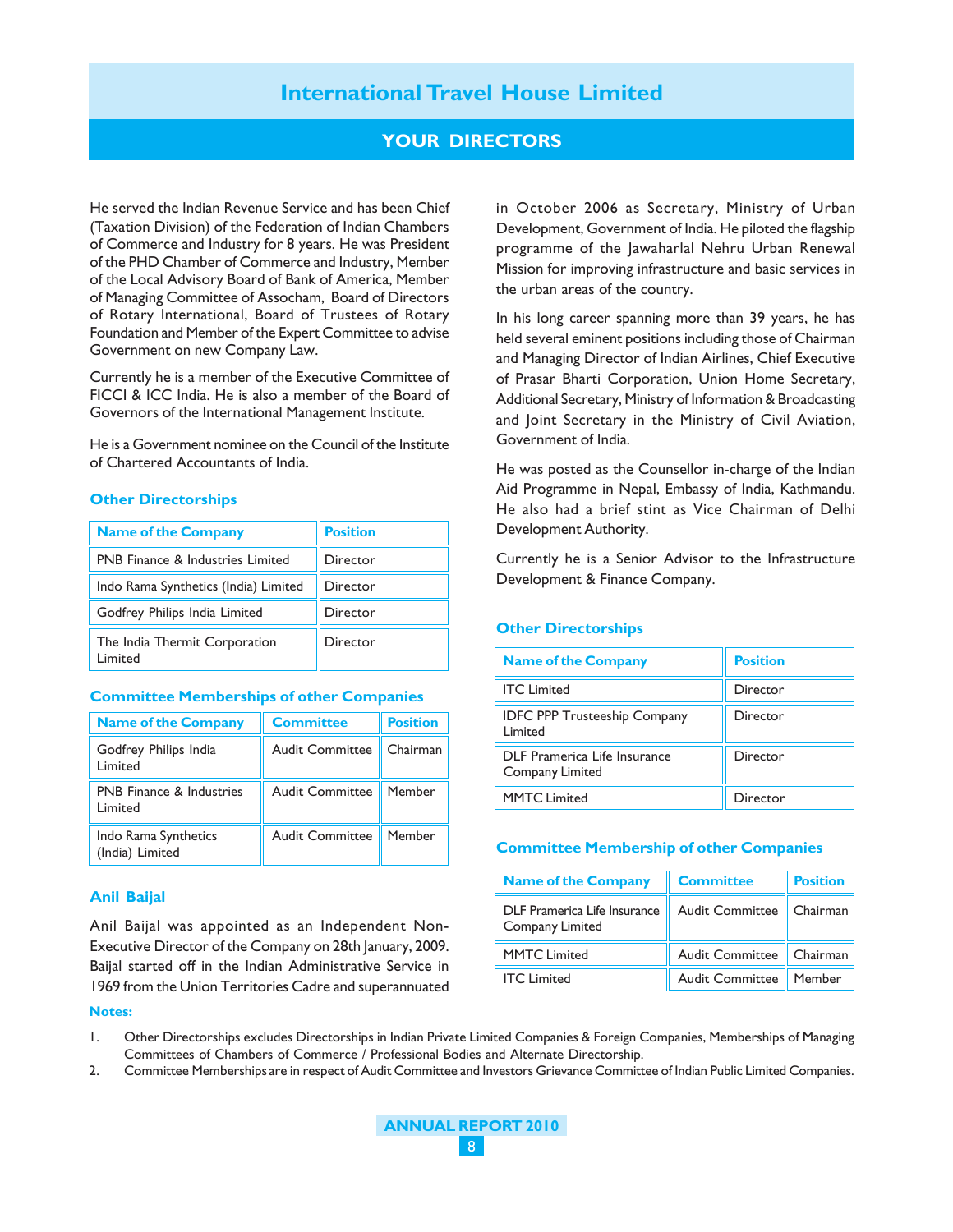### **REPORT ON CORPORATE GOVERNANCE**

The Directors present the Company's Report on Corporate Governance.

#### **THE COMPANY'S GOVERNANCE PHILOSOPHY**

The Company firmly believes in good Corporate Governance and has made it a practice and a continuous process of development right across the Company. The Company's philosophy on Corporate Governance envisages attainment of a high level of transparency and accountability in the functioning of the Company and conduct of business, and places due emphasis on regulatory compliance. It has empowered the Executive Management to take decisions with regard to day to day operations and has also created checks and balances that such decisions are taken with care and responsibility to meet Shareholders' aspirations and societal expectations.

The Company's Corporate Philosophy is focussed on its people who are its most important asset and it values its employees' integrity, creativity, ability, judgement and opinions, who in turn demonstrate the highest ethical standards and responsibility towards the shareholders. This has helped the Company take rapid strides in its pursuit of excellence.

The Company is committed to enhance shareholder value in a fair and transparent manner and has been in the forefront for benchmarking itself with the best business practices globally.

#### **The Governance Structure**

The practice of Corporate Governance in the Company is at three interlinked levels :

- i. Strategic supervision by the Board of Directors;
- ii. Strategic management by the Corporate Management Committee; and
- iii. Executive management by the Functional Heads under the overall guidance and direction of the Managing Director.

This three-tier structure enables the Board of Directors to carry out the task of strategic supervision as trustees of Shareholders, unencumbered by the task of strategic management, in a manner that imparts objectivity and secures sharpened accountability from the management. Similarly, the Corporate Management Committee can engage in the task of strategic management of the Company as a whole, leaving the task of day-to-day

executive management with the empowered Functional Heads under the overall guidance and direction of the Managing Director.

#### **BOARD OF DIRECTORS**

In terms of the Company's Corporate Governance Policy, all statutory and other significant and material information are placed before the Board to enable it to discharge its responsibility of strategic supervision of the Company as trustees of the Shareholders.

#### **Composition**

The composition of the Board of Directors of the Company is balanced, comprising of Executive and Non-Executive Directors, the latter including independent professionals. Directors are appointed / re-appointed with the approval of the Shareholders and all are liable to retire by rotation. The present strength of the Board of Directors of the Company is eight, of which one is an Executive Director.

Composition of the Board of Directors as on 31st March, 2010

| <b>Category</b>                         | No. of<br><b>Directors</b> | <b>Percentage to</b><br>total no. of<br><b>Directors</b> |
|-----------------------------------------|----------------------------|----------------------------------------------------------|
| Executive<br>Director                   |                            | 12                                                       |
| Non-Executive<br>Independent Directors  |                            | 50                                                       |
| Other<br><b>Non-Executive Directors</b> |                            | 38                                                       |
| Total                                   |                            | 00 ا                                                     |

#### Meetings and Attendance

During the financial year ended 31st March, 2010, five meetings of the Board were held as follows :

| SI.<br>No.     | <b>Date</b>        | <b>Board</b><br><b>Strength</b> | No. of<br><b>Directors</b><br>present |
|----------------|--------------------|---------------------------------|---------------------------------------|
|                | 5th May, 2009      |                                 |                                       |
| $\mathfrak{p}$ | 30th July, 2009    | 8                               |                                       |
| २              | 30th October, 2009 | 8                               |                                       |
|                | 29th January, 2010 |                                 |                                       |
|                | 26th March, 2010   | Զ                               |                                       |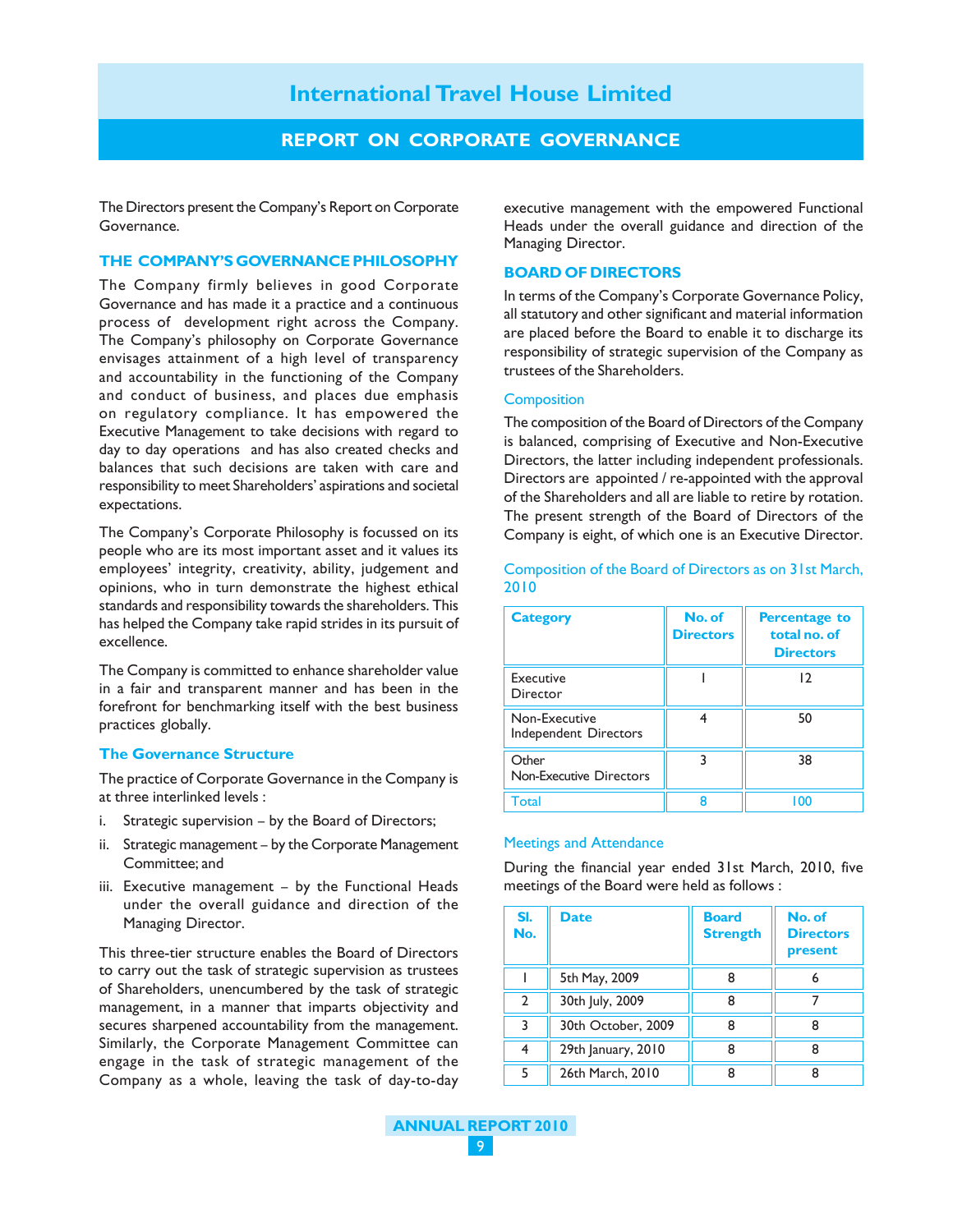# **REPORT ON CORPORATE GOVERNANCE**

| SI.<br>No.     | <b>Director</b>     | <b>Category</b>                       | No. of<br><b>Board</b><br>meetings<br>attended | <b>Attendance</b><br>at last<br><b>AGM</b> | No. of<br>other<br>Directorships*          | No. of other<br><b>Committee</b><br><b>Memberships/</b><br>Chairmanships** |
|----------------|---------------------|---------------------------------------|------------------------------------------------|--------------------------------------------|--------------------------------------------|----------------------------------------------------------------------------|
|                | <b>Nakul Anand</b>  | Chairman &<br>Non-Executive Director  | 5                                              | Yes                                        | $\overline{7}$                             | Nil                                                                        |
| $\overline{2}$ | Anil Baijal         | Non-Executive<br>Independent Director | 4                                              | <b>No</b>                                  | $\overline{4}$                             | 3 (including 2)<br>as Chairman)                                            |
| 3              | H P Ranina          | Non-Executive<br>Independent Director | 5                                              | Yes                                        | $\overline{2}$                             | Nil                                                                        |
| 4              | K L Thapar          | Non-Executive<br>Independent Director | 5                                              | Yes                                        | Nil                                        | Nil                                                                        |
| 5              | OP Vaish            | Non-Executive<br>Independent Director | 4                                              | <b>No</b>                                  | $\overline{4}$                             | 3 (including I<br>as Chairman)                                             |
| 6              | Anil Rajput         | Non-Executive Director                | $\overline{4}$                                 | Yes                                        | Nil                                        | Nil                                                                        |
| $\overline{7}$ | S C Sekhar          | Non-Executive<br>Director             | 5                                              | Yes                                        | 8 (including I<br>as Managing<br>Director) | 4 (including 2<br>as Chairman)                                             |
| 8              | Jehangir J Ghadiali | Managing Director                     | 5                                              | Yes                                        | Nil                                        | Nil                                                                        |

The composition of Board as on 31st March, 2010 and Directors' attendance at the Board Meetings during the financial year and the last Annual General Meeting (AGM) as also their other Directorships and Committee Memberships are given below :

Excludes Directorships in Indian Private Limited Companies & Foreign Companies, Memberships of Managing Committees of Chambers of Commerce / Professional Bodies and Alternate Directorship.

Represent Memberships / Chairmanships of Audit Committee and Investors Grievance Committee of Indian Public Limited Companies.

#### **COMMITTEES OF THE BOARD**

The Board of Directors has constituted three Committees of the Board – the Audit Committee, the Investor Services Committee and the Nominations & Remuneration Committee. The terms of reference of the Board Committees are determined by the Board from time to time. Signed minutes of Board Committee meetings are placed for the information of the Board. The role and composition of these Committees, including the number of meetings held during the financial year and the related attendance, are provided below :

#### **A. AUDIT COMMITTEE**

The Audit Committee of the Board, inter alia, provides reassurance to the Board on the existence of an effective internal control environment that ensures :

- efficiency and effectiveness of the operations;
- safeguarding of assets;
- reliability of financial and other management information;
- compliance with relevant national laws and regulations.

The Audit Committee is empowered, pursuant to its terms of reference, inter alia, to :

- investigate any activity within its terms of reference and to seek information from any employee;
- obtain legal or other independent professional advice and to secure the attendance of outsiders with relevant experience and expertise, when considered necessary.

The role of the Committee includes :

- Overseeing the Company's financial reporting process and the disclosure of its financial information to ensure that the financial statements are correct, sufficient and credible;
- Recommending the appointment and removal of external auditors, fixation of audit fee and approval of payment of fees for any other services rendered by the auditors;
- Reviewing with the management the annual financial statements before submission to the Board, focussing primarily on :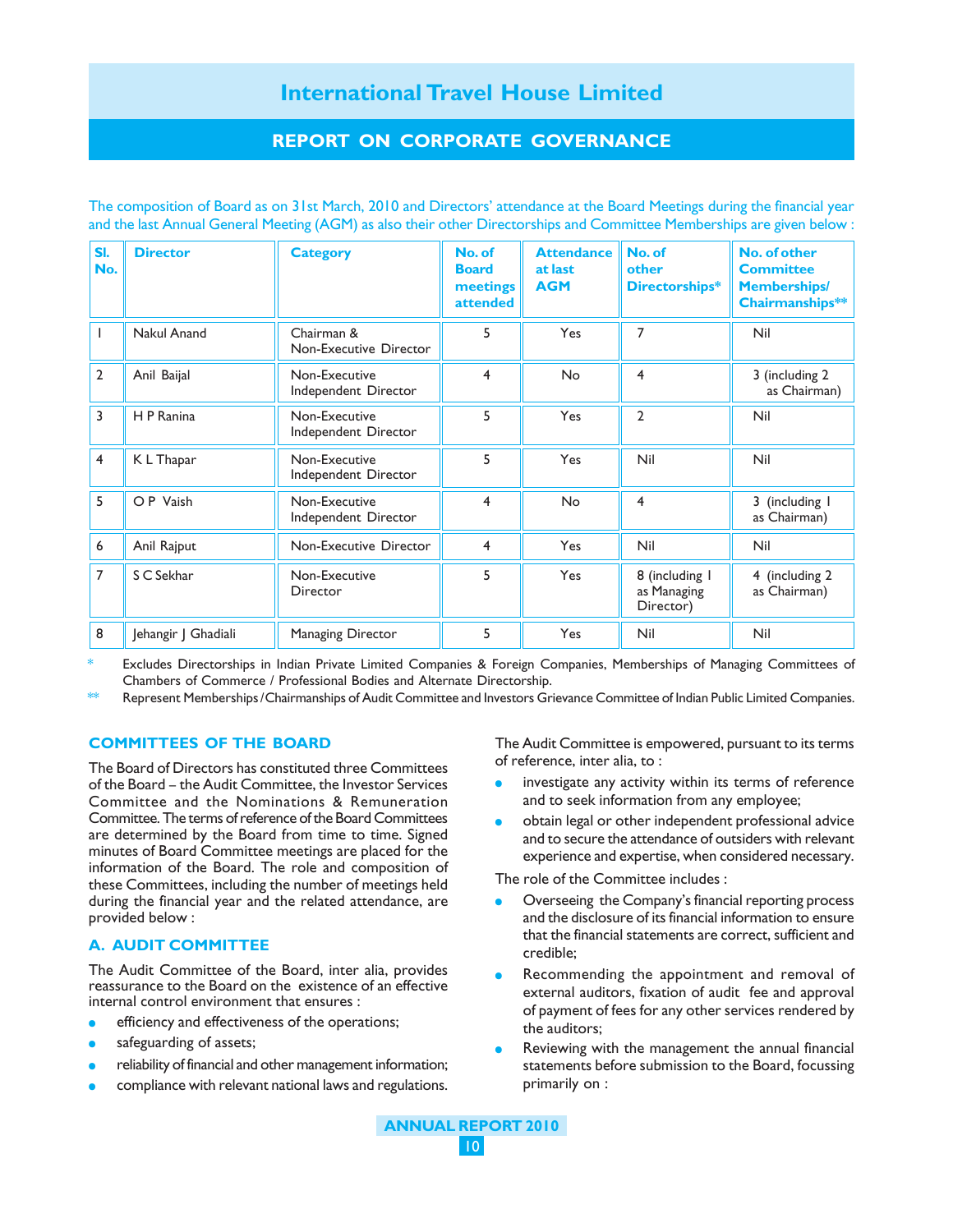### **REPORT ON CORPORATE GOVERNANCE**

- Any changes in accounting policies and practices
- Major accounting entries based on exercise of judgement by management
- Qualifications in the draft audit report
- Significant adjustments arising out of audit
- The going concern assumption
- Compliance with Accounting Standards
- Compliance with Stock Exchanges and legal requirements concerning financial statements
- Related party transactions
- Report of the Directors & Management Discussion and Analysis;
- Reviewing with the management, external and internal auditors, the adequacy of internal control systems and the Company's statement on the same prior to endorsement by the Board;
- Reviewing the adequacy of the internal audit function, including the structure of the internal audit department, staffing and seniority of the official heading the department, reporting structure, coverage and frequency of internal audit;
- Reviewing reports of internal audit and discussion with internal auditors on any significant findings and follow up thereon;
- Reviewing the findings of any internal investigations by the internal auditors and the executive management's response on matters where there is suspected fraud or irregularity or failure of internal control systems of a material nature and reporting the matter to the Board;
- Discussion with the external auditors, before the audit commences, on nature and scope of audit, as well as after conclusion of audit, to ascertain any areas of concern and review the comments contained in their management letter;
- Reviewing the Company's financial and risk management policies;
- Looking into the reasons for substantial defaults, if any, in payment to shareholders (in case of non payment of declared dividends) and creditors;
- Considering such other matters as may be required by the Board;
- Reviewing any other areas which may be specified as a role of the Audit Committee under the Listing Agreement, Companies Act and other statutes, as amended from time to time.

#### **Composition**

The Audit Committee comprises four Non-Executive Directors, with three of them being Independent Directors. The Chairman of the Committee is a Non-Executive Independent Director. The Managing Director, the Chief Financial Officer, the Head of Internal Audit and the representative of the Statutory Auditors are Invitees to the Audit Committee, and the Company Secretary is the Secretary to the Committee.

All members of the Committee are financially literate and two members have accounting and financial management expertise. The names of the members of the Audit Committee, including its Chairman, are provided elsewhere in the Report and Accounts.

#### Meetings and Attendance

During the financial year ended 31st March, 2010, four meetings of the Audit Committee were held as follows :

| SI.<br>No.     | <b>Date</b>        | <b>Committee</b><br><b>Strength</b> | No. of<br><b>Members</b><br>present |
|----------------|--------------------|-------------------------------------|-------------------------------------|
|                | 5th May, 2009      |                                     |                                     |
| $\mathfrak{p}$ | 30th July, 2009    |                                     |                                     |
| 3              | 30th October, 2009 |                                     |                                     |
|                | 29th January, 2010 |                                     |                                     |

Attendance at Audit Committee Meetings held during the financial year :

| <b>Director</b> | <b>No. of meetings</b><br>attended |
|-----------------|------------------------------------|
| K L Thapar      |                                    |
| H P Ranina      |                                    |
| O P Vaish       |                                    |
| S C Sekhar      |                                    |

#### **B. INVESTOR SERVICES COMMITTEE**

The Investor Services Committee of the Board oversees redressal of shareholder and investor grievances, and approves sub-division / transmission of shares, issue of duplicate share certificates etc.

#### **Composition**

The Investor Services Committee comprises three Directors, with two of them being Non-Executive Directors.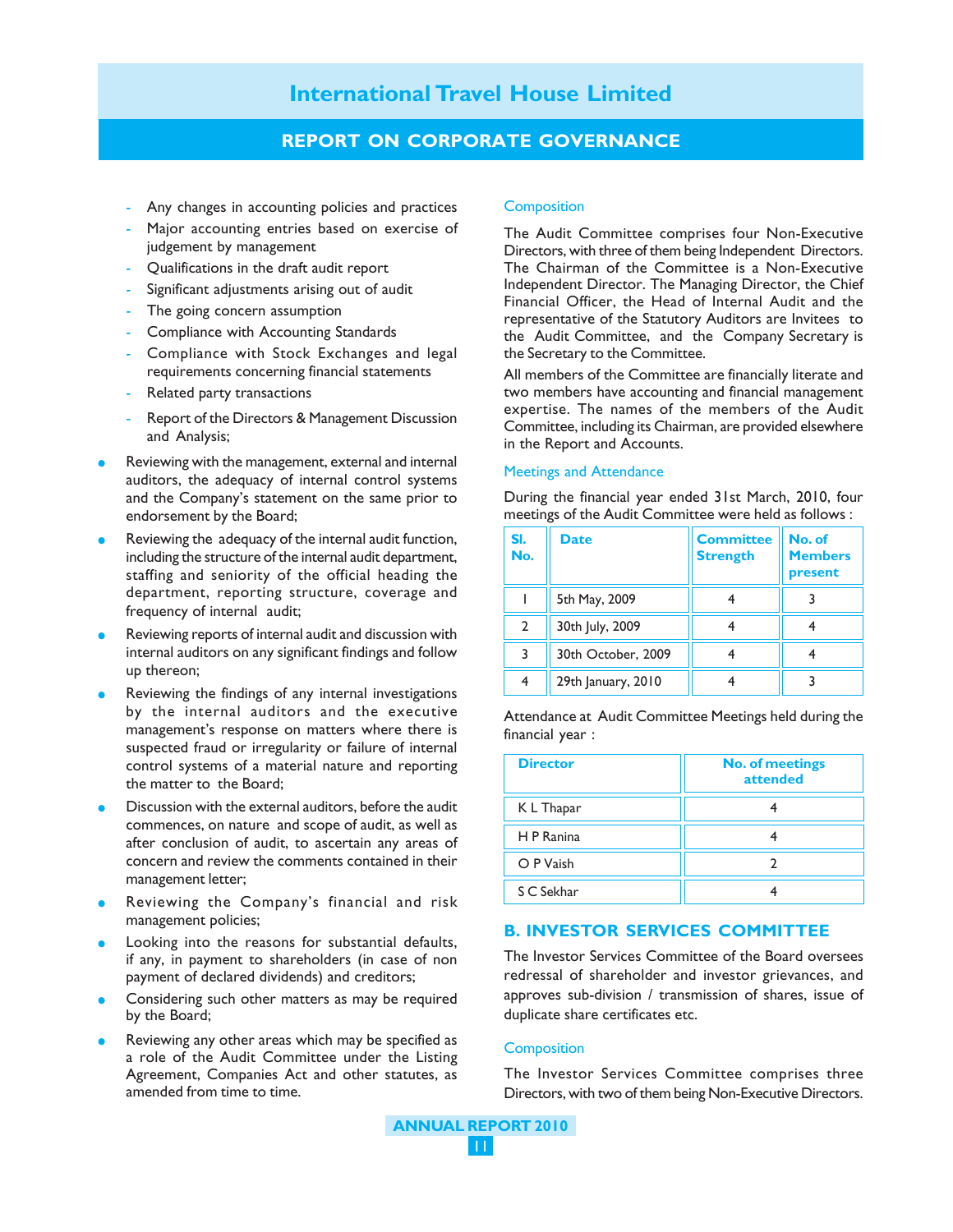# **REPORT ON CORPORATE GOVERNANCE**

The Chairman of the Committee is a Non-Executive Independent Director.

The names of the members of the Investor Services Committee, including its Chairman, are provided elsewhere in the Report and Accounts.

#### Meetings and Attendance

During the financial year ended 31st March, 2010, four meetings of Investor Services Committee were held as follows :

| SI.<br>No. | <b>Date</b>        | <b>Committee</b><br><b>Strength</b> | No. of<br><b>Members</b><br>present |
|------------|--------------------|-------------------------------------|-------------------------------------|
|            | 5th May, 2009      |                                     |                                     |
|            | 30th July, 2009    |                                     |                                     |
|            | 30th October, 2009 |                                     |                                     |
|            | 29th January, 2010 |                                     |                                     |

Attendance at Investor Services Committee Meetings held during the financial year :

| <b>Director</b>     | <b>No. of meetings</b><br>attended |
|---------------------|------------------------------------|
| O P Vaish           |                                    |
| S C Sekhar          |                                    |
| Jehangir J Ghadiali |                                    |

#### **C. NOMINATIONS & REMUNERATION COMMITTEE**

The Nominations & Remuneration Committee of the Board, inter alia, recommends to the Board of Directors, the compensation terms of the Managing Director and the senior most level of management immediately below the Managing Director. It also makes recommendations to the Board regarding top level successions and appointments viz. the membership of the Board, the Corporate Management Committee and the senior most level of executive management one level below the Board. This Committee also functions as the Remuneration Committee in terms of Schedule XIII to the Companies Act, 1956.

#### **Composition**

The Nominations & Remuneration Committee comprises all Non-Executive Directors. The Chairman of the Company is the Chairman of this Committee.

The names of the members of the Nominations & Remuneration Committee, including its Chairman, are provided elsewhere in the Report and Accounts.

#### Meetings and Attendance

During the financial year ended 31st March, 2010, two meetings of Nominations & Remuneration Committee were held as follows :

| SI.<br>No. | <b>Date</b>        | <b>Committee</b><br><b>Strength</b> | No. of<br><b>Members</b><br>present |
|------------|--------------------|-------------------------------------|-------------------------------------|
|            | 30th October, 2009 |                                     |                                     |
|            | 29th January, 2010 |                                     |                                     |

Attendance at Nominations & Remuneration Committee Meeting held during the financial year :

| <b>Director</b> | No. of meetings attended |
|-----------------|--------------------------|
| Nakul Anand     |                          |
| Anil Rajput     | າ                        |
| H P Ranina      | 2                        |
| S C Sekhar      | 2                        |
| K L Thapar      | 7                        |
| O P Vaish       | າ                        |
| Anil Baijal     | 2                        |

#### Remuneration Policy

The Company's remuneration strategy aims at attracting and retaining high calibre talent. The remuneration policy, therefore, is market-led and takes into account the competitive circumstance of each business so as to attract and retain quality talent and leverage performance significantly.

#### Remuneration of Directors

The remuneration of the Managing Director is determined and recommended to the Board by the Nominations & Remuneration Committee. The recommendations of the Committee are considered and approved by the Board subject to the approval of the Shareholders and other approvals as may be necessary. The Managing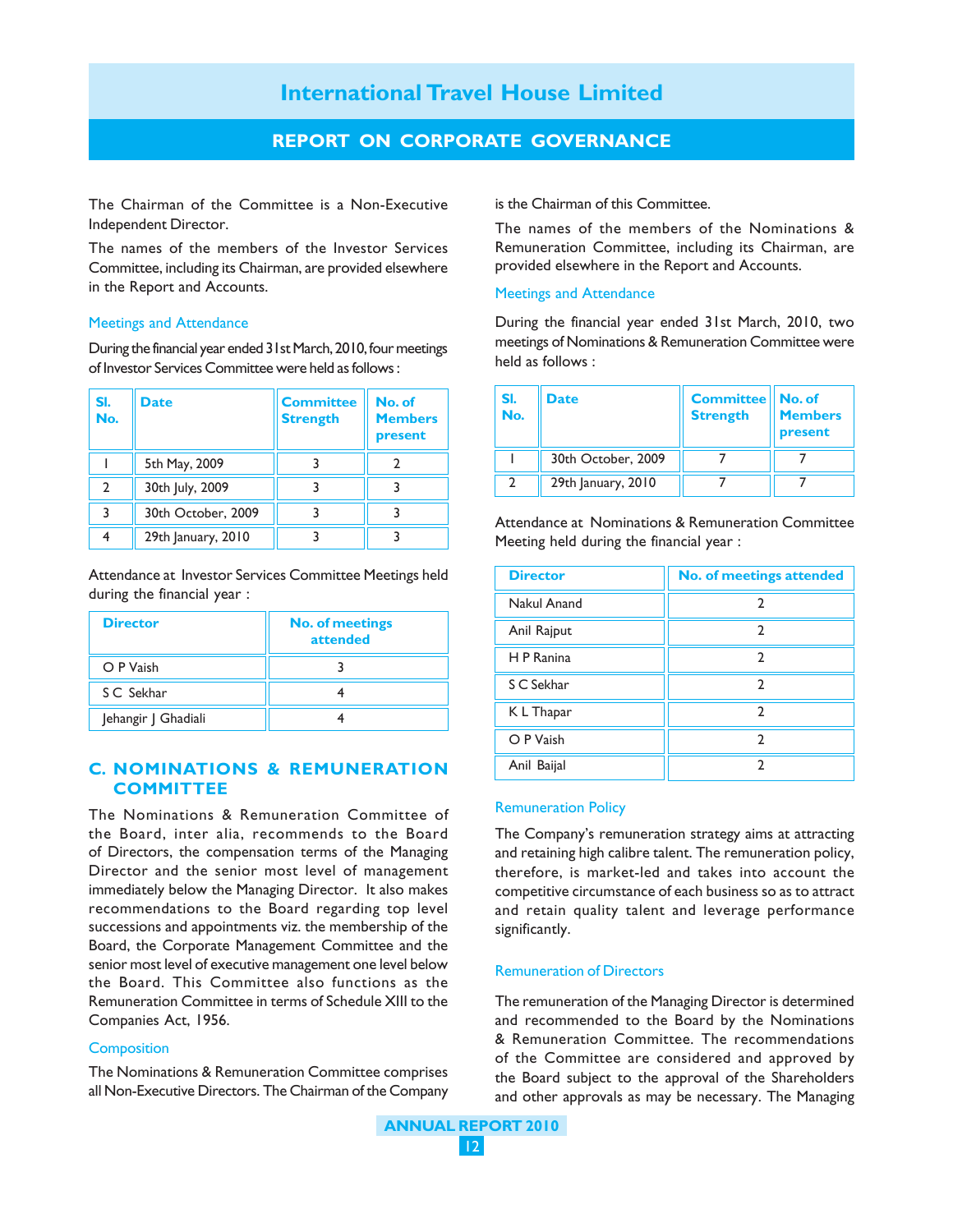# **REPORT ON CORPORATE GOVERNANCE**

Director is entitled to a Performance Bonus, as may be determined by the Nominations & Remuneration Committee.

Non-Executive Directors are not paid any remuneration. However, Independent Non-Executive Directors are

entitled to sitting fees for attending meetings of the Board and Committees thereof. The sitting fees as determined by the Board are presently Rs. 7,500/- and Rs. 5,000/ for each meeting of the Board and Committee respectively.

(Rs. in Lacs)

Details of Remuneration paid to the Directors during the financial year ended 31st March, 2010 :

|                                |                                      |                                          |                                          |                                    |              | $(113.11)$ Later              |
|--------------------------------|--------------------------------------|------------------------------------------|------------------------------------------|------------------------------------|--------------|-------------------------------|
| <b>Director</b>                | <b>Consolidated</b><br><b>Salary</b> | <b>Supplementary</b><br><b>Allowance</b> | <b>Perquisites and</b><br>other Benefits | <b>Performance</b><br><b>Bonus</b> | <b>Total</b> | <b>Sitting</b><br><b>Fees</b> |
| <b>Executive Director</b>      |                                      |                                          |                                          |                                    |              |                               |
| Jehangir J Ghadiali            | 10.27                                | 9.07                                     | 9.87                                     | 5.10                               | 34.31        |                               |
| <b>Non-Executive Directors</b> |                                      |                                          |                                          |                                    |              |                               |
| Nakul Anand                    | -                                    | -                                        | $\overline{\phantom{0}}$                 | -                                  | -            |                               |
| Anil Baijal                    | $\overline{\phantom{0}}$             | $\qquad \qquad -$                        | $\qquad \qquad$                          | -                                  | -            | 0.40                          |
| Anil Rajput                    | $\qquad \qquad -$                    | -                                        | $\overline{\phantom{0}}$                 | -                                  | -            | $\overline{\phantom{0}}$      |
| H P Ranina                     |                                      | -                                        | $\equiv$                                 |                                    | -            | 0.68                          |
| S C Sekhar                     |                                      | -                                        | $\overline{\phantom{0}}$                 |                                    |              |                               |
| K L Thapar                     | -                                    | -                                        | $\overline{\phantom{0}}$                 |                                    | -            | 0.68                          |
| O P Vaish                      |                                      |                                          |                                          |                                    |              | 0.65                          |

Presently, the Company does not have a scheme for grant of stock options.

#### Directors' Shareholding

Shareholding of the Directors in the Company as on 31st March, 2010 :

| <b>Director</b>     | <b>No. of Equity Shares</b><br>of Rs. 10/- each<br>held singly / jointly |
|---------------------|--------------------------------------------------------------------------|
| Nakul Anand         | 100                                                                      |
| Anil Baijal         | Nil                                                                      |
| Jehangir J Ghadiali | Nil                                                                      |
| Anil Rajput         | Nil                                                                      |
| H P Ranina          | Nil                                                                      |
| S C Sekhar          | Nil                                                                      |
| K L Thapar          | Nil                                                                      |
| O P Vaish           | Nil                                                                      |

#### Service Contracts and Severance Fees

The appointment of the Managing Director is governed by the resolutions passed by the Board of Directors and the Shareholders of the Company, which covers the terms and conditions of such appointment read with the service rules of the Company. There is no separate provision for payment of severance fee under the resolution governing the appointment of the Managing Director.

#### **CORPORATE MANAGEMENT COMMITTEE**

The primary role of the Corporate Management Committee is strategic management of the Company's businesses within Board approved direction / framework.

#### **Composition**

The Corporate Management Committee comprises the Managing Director and three or four key senior members of management. The Managing Director of the Company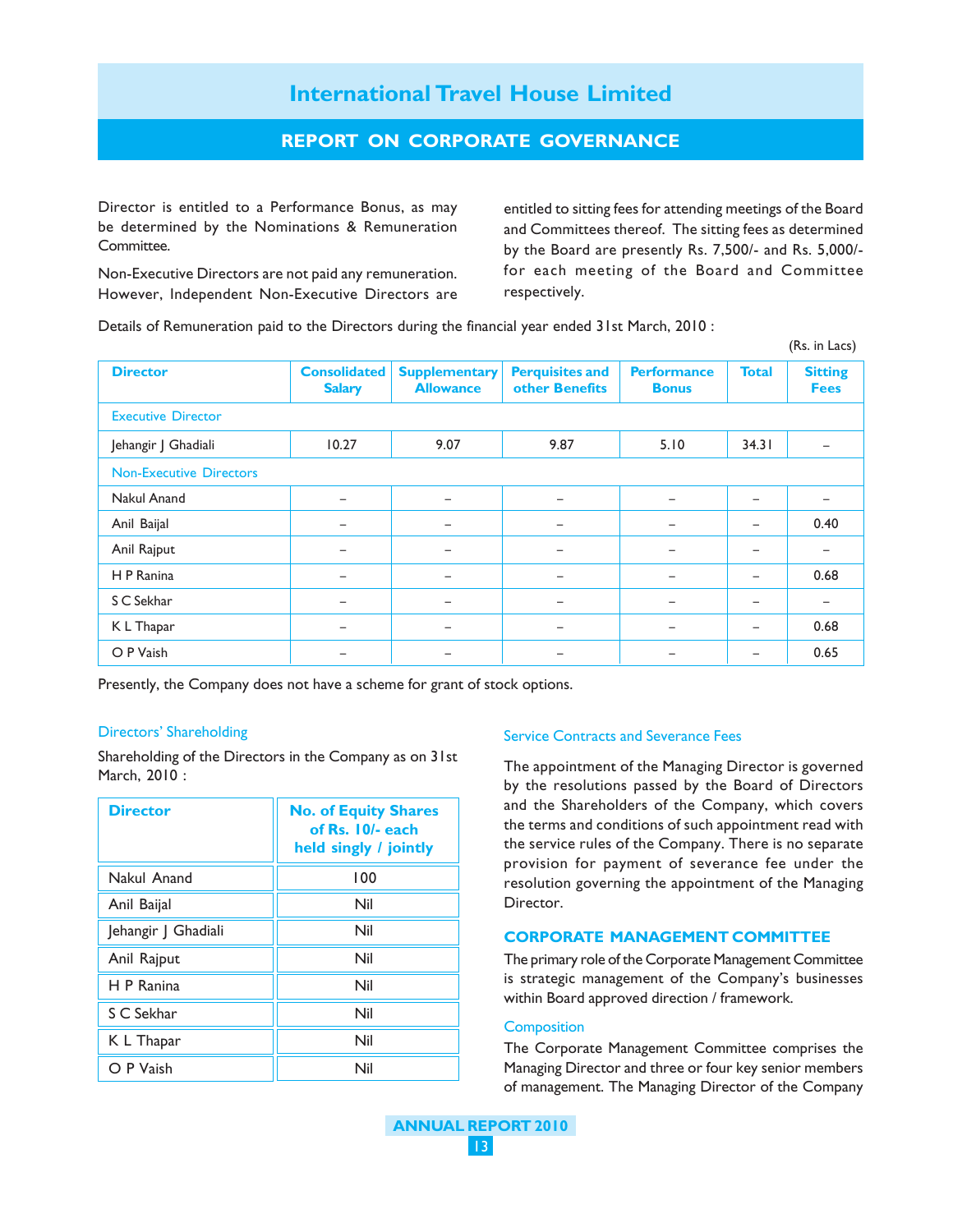# **REPORT ON CORPORATE GOVERNANCE**

is the Chairman of this Committee. The composition of the Corporate Management Committee is determined by the Board based on the recommendation of the Nominations & Remuneration Committee.

The names of the members of the Corporate Management Committee, including its Chairman, are provided elsewhere in the Report and Accounts.

#### Meetings and Attendance

During the financial year ended 31st March, 2010, thirteen meetings of the Corporate Management Committee were held as follows :

| SI.<br>No.      | <b>Date</b>         | <b>Committee</b><br><b>Strength</b> | No. of<br><b>Members</b><br>present |
|-----------------|---------------------|-------------------------------------|-------------------------------------|
| I               | 13th April, 2009    | $\overline{4}$                      | 3                                   |
| 2               | 12th May, 2009      | 4                                   | 4                                   |
| 3               | 27th May, 2009      | $\overline{4}$                      | 4                                   |
| $\overline{4}$  | 18th June, 2009     | 4                                   | $\overline{4}$                      |
| 5               | 6th August, 2009    | 4                                   | $\overline{4}$                      |
| 6               | Ist September, 2009 | 4                                   | $\overline{4}$                      |
| 7               | 5th October, 2009   | 4                                   | 4                                   |
| 8               | 9th November, 2009  | 4                                   | 4                                   |
| 9               | 26th November, 2009 | 4                                   | 4                                   |
| $\overline{0}$  | 22nd December, 2009 | 4                                   | 3                                   |
| П               | 21st January, 2010  | 4                                   | 4                                   |
| 12              | 3rd March, 2010     | 4                                   | 4                                   |
| $\overline{13}$ | 30th March, 2010    | 4                                   | $\overline{4}$                      |

Attendance at Corporate Management Committee Meetings held during the financial year :

| <b>Member</b>       | <b>No. of meetings</b><br>attended |
|---------------------|------------------------------------|
| Jehangir J Ghadiali | 13                                 |
| Ghanshyam Arora     |                                    |
| Sidhartha Roy       | 12                                 |
| Raghupati Wahi      |                                    |

#### **DISCLOSURES**

Materially significant related party transactions which may have potential conflict with the interests of the Company at large:

**None;** Confirmation was placed before the Audit Committee and the Board that all related party transactions during the financial year ended 31st March, 2010 were in the ordinary course of business and on arm's length basis.

Details of non-compliances, penalties, strictures by Stock Exchanges / SEBI / Statutory Authorities on any matter related to capital markets during the last three years:

#### **None**

Pecuniary relationship or transactions with the Non-Executive Directors:

#### **None**

#### **MEANS OF COMMUNICATION**

Timely disclosure of consistent, comparable, relevant and reliable information on corporate financial performance is at the core of good governance. Towards this end, the quarterly results of the Company were announced within a month of the end of each quarter for the first three quarters. The audited annual results alongwith the results for the fourth quarter were announced within two months of the end of the financial year. Such results are normally published in 'The Financial Express' (all editions) and in a vernacular newspaper, 'Jansatta' from New Delhi. All these results, including the entire Report and Accounts, information relating to shareholding pattern, compliance with corporate governance norms etc. were posted on Company's websites www.travelhouseindia.com.

The Report of the Directors, forming part of the Report and Accounts, includes all aspects of the Management Discussion and Analysis Report.

#### **ITH CODE OF CONDUCT FOR PREVENTION OF INSIDER TRADING**

The Company has adopted a Code of Conduct for Prevention of Insider Trading ('ITH Code') in the shares and securities of the Company. The ITH Code, inter alia, prohibits purchase / sale of shares of the Company by employees while in possession of unpublished price sensitive information in relation to the Company. The Code is available on the Company's website.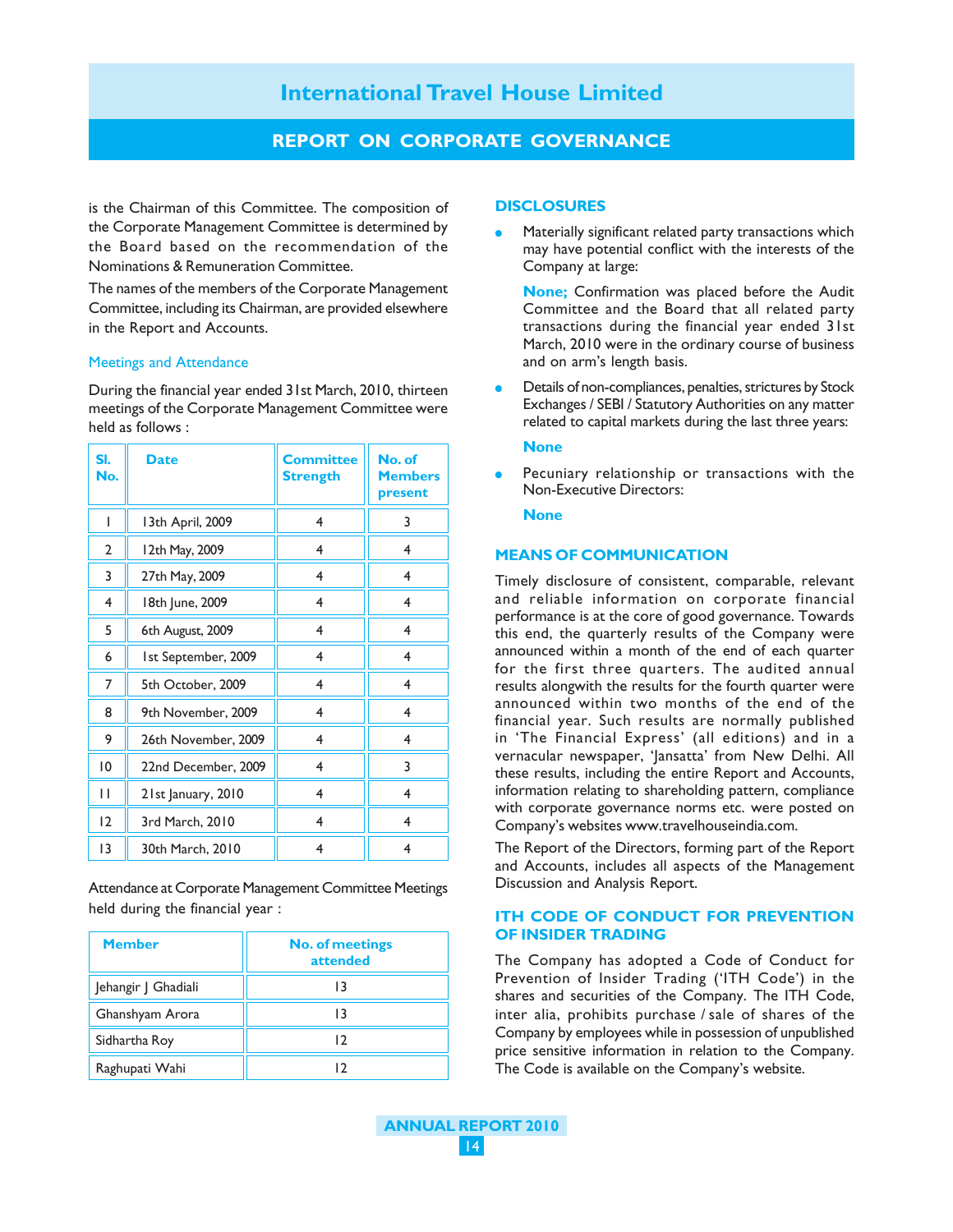## **REPORT ON CORPORATE GOVERNANCE**

#### **ITHL CODE OF CONDUCT**

The ITHL Code of Conduct, as adopted by the Board of Directors, is applicable to Directors, senior management and employees of the Company. The Code is derived from three interlinked fundamental principles, viz. good corporate governance, good corporate citizenship and exemplary personal conduct. The Code covers ITHL's commitment to sustainable development, concern for occupational health, safety and environment, transparency and auditability, legal compliance, and the philosophy of leading by personal example. The Code is available on the Company's website.

#### **GENERAL SHAREHOLDER INFORMATION**

Provided in the 'Shareholder Information' section of the Report and Accounts.

#### **COMPLIANCE CERTIFICATE OF THE AUDITORS**

The Statutory Auditors' Certificate, as stipulated in Clause 49 of the Listing Agreement with Stock Exchanges, that the Company has complied with the conditions of Corporate Governance is annexed to the Report of the Directors & Management Discussion and Analysis.

This Certificate will be forwarded to the Stock Exchanges alongwith the Annual Report of the Company.

#### **Declaration as required under Clause 49 of the Listing Agreement**

All Directors and senior management of the Company have affirmed compliance with The ITHL Code of Conduct for the financial year ended 31st March, 2010.

New Delhi Jehangir J Ghadiali Jehangir J Ghadiali Jehangir J Ghadiali Jehangir J Ghadiali Jehangir J Ghadiali Ath May, 2010 **Managing Director** Managing Director Communication Communication Communication Communication Communication Communication Communication Communication Communication Communication Communication Communication Co

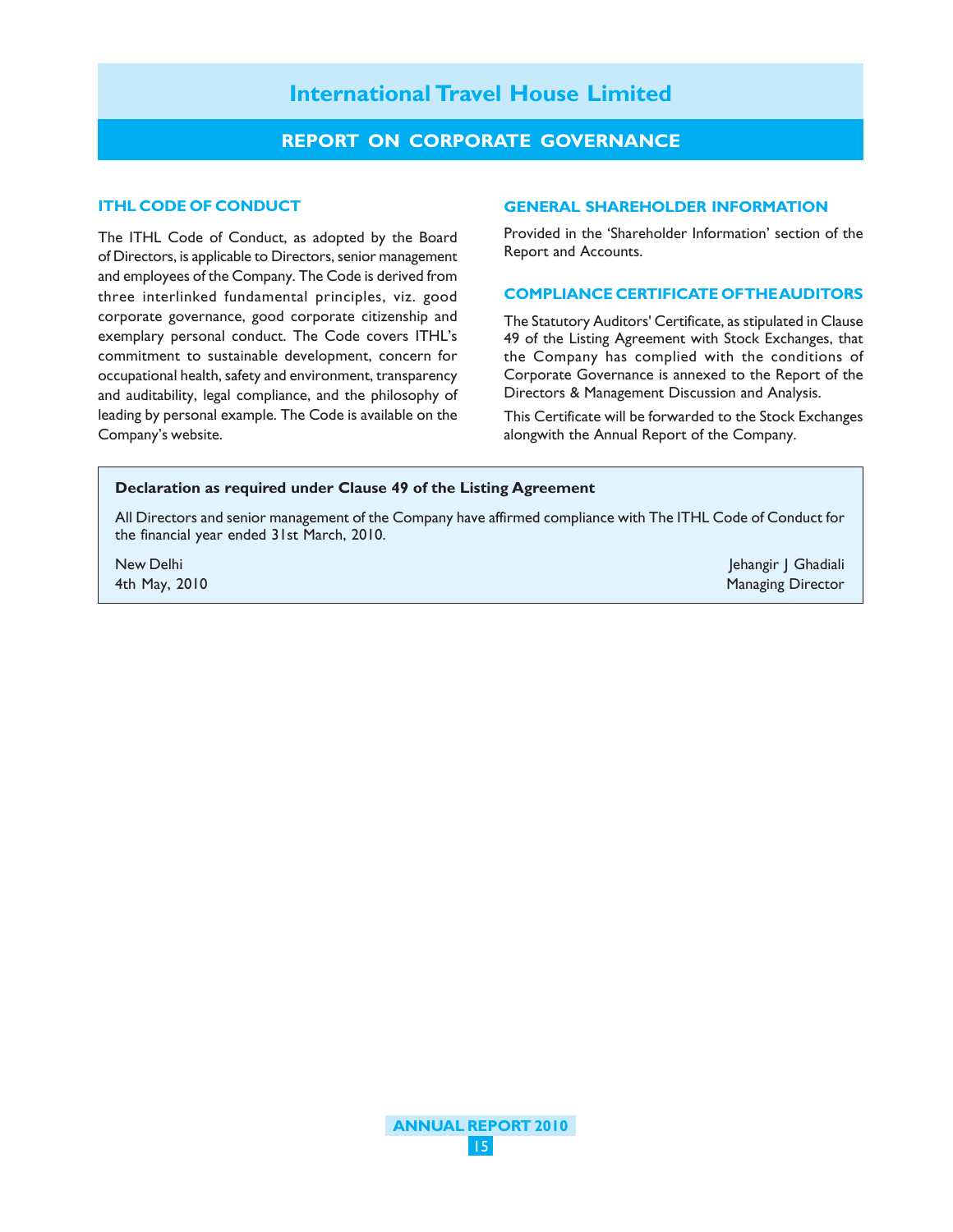# **SHAREHOLDER INFORMATION**

#### **Annual General Meeting Details**

| Date                      | Tuesday, 10th August, 2010                                                           |
|---------------------------|--------------------------------------------------------------------------------------|
| Venue                     | Air Force Auditorium<br>Subroto Park, New Delhi-110 010                              |
| Time                      | 9.30 a.m.                                                                            |
| <b>Book Closure Dates</b> | Wednesday, 28th July, 2010 to<br>Tuesday, 10th August, 2010<br>(both days inclusive) |
| Dividend Payment Date     | On or after 14th August, 2010                                                        |

### **Registrars & Share Transfer Agents (RTA)**

Messrs MCS Limited are the Registrars and Share Transfer Agents of the Company for carrying out share registration and other related activities of the Company.

#### **Address for Correspondence**

MCS Limited F-65, Ist Floor Okhla Industrial Area, Phase - I, New Delhi - 110 020 Telephone Nos. : 41406149-52, 41609386 Facsimile No. : 41709881

Shareholders holding shares in the electronic form should address their correspondence, except those relating to dividend, to their respective Depository Participants.

#### **Compliance Officer**

Mrs Janaki Aggarwal, Company Secretary, is the Compliance Officer under Clause 47 of the Listing Agreement with Stock Exchanges.

#### **Share Transfer Committee**

The Share Transfer Committee of the Company generally meets fortnightly for approving share transfers. The processing activities with respect to requests received for share transfer are completed within 20 days from the date of receipt of request. There were no share transfers pending as on 31st March, 2010. The Committee met 24 times during the financial year.

|  |  | The Share Transfer Committee comprises the following: |
|--|--|-------------------------------------------------------|
|  |  |                                                       |

| Mr Raghupati Wahi,<br>Chief Financial Officer      | Member |
|----------------------------------------------------|--------|
| Mrs Janaki Aggarwal<br><b>Company Secretary</b>    | Member |
| Mr Asish Bhattacharjee<br>General Manager, Finance | Member |

#### **Dematerialisation of Shares and Liquidity**

The Shares of the Company are required to be traded in dematerialised form and are available for trading under both the Depository Systems in India - NSDL and CDSL. The International Securities Identification Number (ISIN) allotted to the Company's Shares under the Depository System is INE 262B01016. The annual custody fee for the financial year 2010-11 has been paid to NSDL and CDSL, the Depositories.

As on 31st March, 2010, 72,47,367 Shares of the Company constituting 90.65% of the subscribed and paid-up Share Capital stand dematerialised. The processing activities with respect to requests received for dematerialisation are completed within 15 days.

#### **Shareholder / Investor Complaints**

The Company attended to Shareholder/Investor complaints and other correspondence generally within a period of 15 days except where constrained by disputes or legal impediments. There are some pending cases relating to disputes over title to Shares in which the Company has been made a party. These cases, however, are not material in nature.

The Company received no share related complaints during the financial year ended 31st March, 2010.

The e-mail ID earmarked for investor complaints : investor\_TH@ith.co.in

#### **Distribution of Shareholding as on 31st March, 2010**

| No.of                        | <b>No. of Shareholders</b> |                               | <b>No. of Equity Shares</b> |                                |
|------------------------------|----------------------------|-------------------------------|-----------------------------|--------------------------------|
| <b>Shares</b><br><b>Slab</b> | <b>Total</b>               | % $to$<br><b>Shareholders</b> | <b>Total</b>                | $%$ to<br><b>Share Capital</b> |
| $1 - 500$                    | 11,725                     | 94.61                         | 11,57,038                   | 14.47                          |
| 501-1000                     | 358                        | 2.89                          | 2,82,660                    | 3.54                           |
| $1001 - 2000$                | 153                        | 1.23                          | 2,16,859                    | 2.71                           |
| 2001-3000                    | 52                         | 0.42                          | 1,30,525                    | 1.63                           |
| 3001-4000                    | 22                         | 0.18                          | 81,262                      | 1.02                           |
| 4001-5000                    | 23                         | 0.18                          | 1,10,320                    | 1.38                           |
| 5001-10000                   | 28                         | 0.23                          | 2,12,627                    | 2.66                           |
| 10001-50000                  | 23                         | 0.19                          | 3,81,147                    | 4.77                           |
| 50001-100000                 | 4                          | 0.03                          | 2.94.390                    | 3.68                           |
| 100001 & above               | 5                          | 0.04                          | 51,27,672                   | 64.14                          |
| <b>Total</b>                 | 12,393                     | 100.00                        | 79,94,500                   | 100.00                         |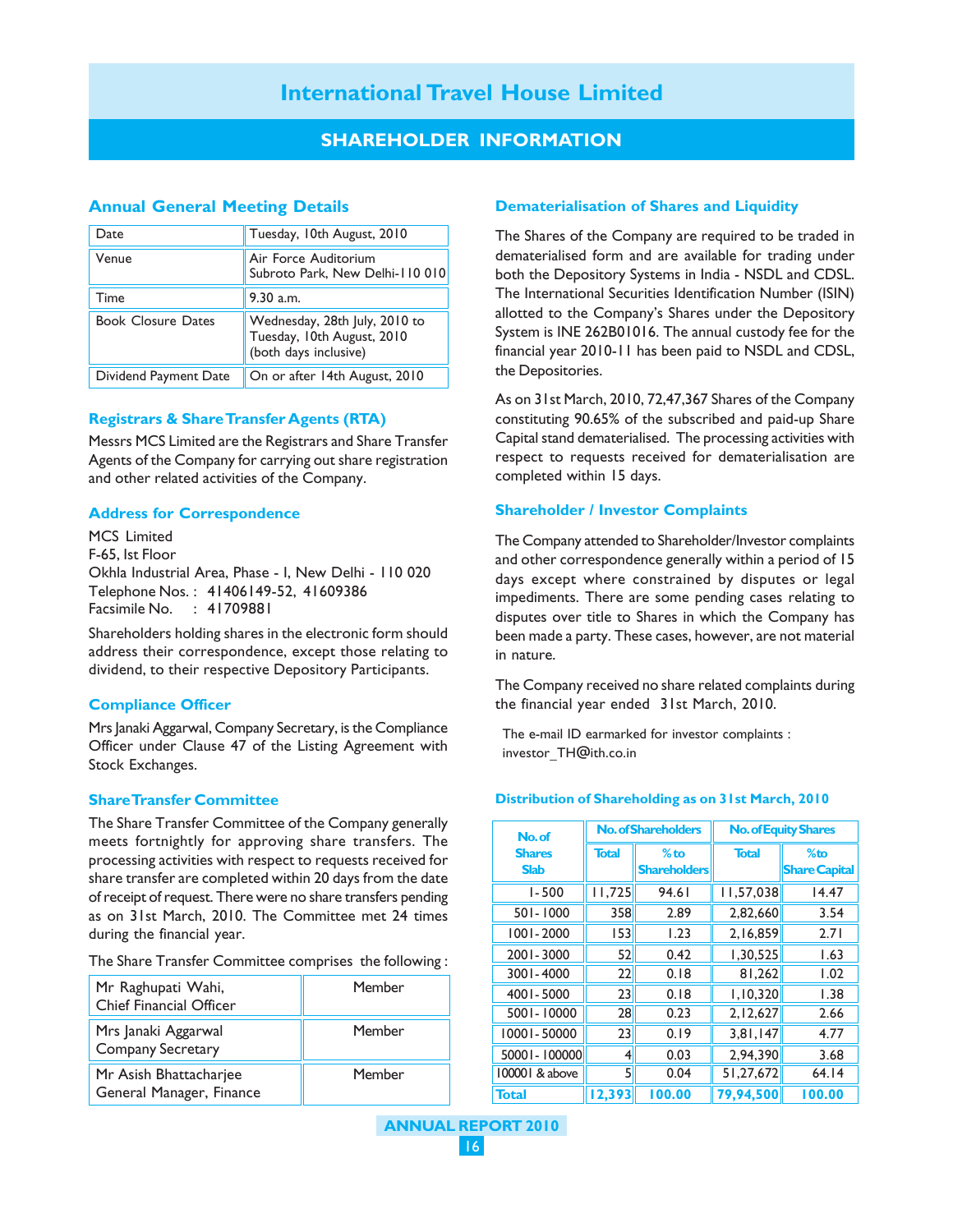## **SHAREHOLDER INFORMATION**

#### **Categories of Shareholders as on 31st March, 2010**

| SI.<br>No.     | <b>Category</b>                    | No. of<br><b>Shares</b><br>held | $%$ to<br><b>Share</b><br>holding |  |  |  |
|----------------|------------------------------------|---------------------------------|-----------------------------------|--|--|--|
| A              | <b>Promoters Holding</b>           |                                 |                                   |  |  |  |
| ı              | <b>Indian Promoters</b>            |                                 |                                   |  |  |  |
|                | <b>ITC</b> Limited                 | 2,87,600                        | 3.60                              |  |  |  |
|                | <b>Russell Credit Limited</b>      | 36,26,638                       | 45.36                             |  |  |  |
| $\overline{2}$ | <b>Persons acting in Concert</b>   |                                 |                                   |  |  |  |
|                | <b>Russell Investments Limited</b> | 10,17,663                       | 12.73                             |  |  |  |
|                | <b>Sub Total</b>                   | 49,31,901                       | 61.69                             |  |  |  |
| B              | <b>Non Promoter Holding</b>        |                                 |                                   |  |  |  |
| 3              | <b>Institutional Investors</b>     |                                 |                                   |  |  |  |
| a              | Mutual Funds and UTI               | Nil                             | Nil                               |  |  |  |
| b              | <b>Banks</b>                       | 300                             | 0.01                              |  |  |  |
| C              | Foreign Institutional Investors    | 200                             | 0.00                              |  |  |  |
|                | <b>Sub Total</b>                   | 500                             | 0.01                              |  |  |  |
| 4              | <b>Others</b>                      |                                 |                                   |  |  |  |
| a              | Private Corporate Bodies           | 6,85,262                        | 8.57                              |  |  |  |
| b              | <b>Indian Public</b>               | 21,69,215                       | 27.13                             |  |  |  |
| C              | NRIs / OCBs                        | 2,01,473                        | 2.52                              |  |  |  |
| d              | Any Other                          | 6,149                           | 0.08                              |  |  |  |
|                | <b>Sub Total</b>                   | 30,62,099                       | 38.30                             |  |  |  |
|                | <b>Grand Total</b>                 | 79,94,500                       | 100.00                            |  |  |  |

**Monthly High and Low quotes and Volume of Shares traded on Bombay Stock Exchange (BSE)**

| <b>Bombay Stock Exchange</b> |              |                      |              |                         |  |
|------------------------------|--------------|----------------------|--------------|-------------------------|--|
| Year                         | <b>Month</b> | <b>High</b><br>(Rs.) | Low<br>(Rs.) | <b>Volume</b><br>(Nos.) |  |
| 2009                         | April        | 89.85                | 58.10        | 56, 111                 |  |
|                              | May          | 100.00               | 65.15        | 1,65,661                |  |
|                              | lune         | 106.00               | 87.05        | 2,24,489                |  |
|                              | <b>July</b>  | 118.00               | 73.00        | 1,12,997                |  |
|                              | August       | 120.00               | 96.00        | 3.20.814                |  |
|                              | September    | 117.80               | 99.00        | 2,72,669                |  |
|                              | October      | 138.50               | 98.00        | 3,73,230                |  |
|                              | November     | 129.90               | 90.10        | 2,15,909                |  |
|                              | December     | 128.90               | 113.20       | 2,45,795                |  |
| 2010                         | anuary       | 152.00               | 121.00       | 3.97.551                |  |
|                              | February     | 144.20               | 120.00       | 6,25,612                |  |
|                              | March        | 143.90               | 126.00       | 5,92,834                |  |

Note – There was no trading in the Company's Shares on the Delhi Stock Exchange during the financial year 2009-10.

#### **Performance in comparison to broad based indices such as BSE Sensex**



Note – Indicates monthly closing positions.

#### **Listing of Shares on Stock Exchanges with Stock Code**

The Delhi Stock Exchange Association Limited (109092) 'DSE House', 3/1, Asaf Ali Road, New Delhi-110 002 Bombay Stock Exchange Limited (500213) Phiroze Jeejeebhoy Towers, Dalal Street, Mumbai-400 001

The Listing Fee for the financial year 2010-2011 has been paid to the Stock Exchanges.

#### **Financial Calendar**

| Financial Year 2010-2011             |              |  |  |  |
|--------------------------------------|--------------|--|--|--|
| First Quarter Results                | July 2010    |  |  |  |
| Second Quarter and Half-Year Results | October 2010 |  |  |  |
| Third Quarter Results                | January 2011 |  |  |  |
| Fourth Quarter and Annual Results    | May 2011     |  |  |  |

#### **Particulars of past three AGMs**

| <b>AGM</b>       | <b>Financial</b><br>Year | <b>Venue</b>                                                         | <b>Date</b>    | Time      | <b>Special</b><br><b>Resolution(s)</b><br><b>Passed</b> |
|------------------|--------------------------|----------------------------------------------------------------------|----------------|-----------|---------------------------------------------------------|
| 28th             | 2008 - 09                | Air Force<br>Auditorium<br>Subroto Park<br>New Delhi<br>Pin - 110010 | $31 - 08 - 09$ |           |                                                         |
| 27 <sub>th</sub> | $2007 - 08$              |                                                                      | $21 - 08 - 08$ | 9.30 a.m. | • Appointment of<br>Managing Director                   |
| 26th             | $2006 - 07$              |                                                                      | $18 - 09 - 07$ |           |                                                         |

#### **Postal Ballot**

No special resolution requiring a postal ballot was proposed last year. No special resolution requiring a postal ballot is being proposed for the ensuing AGM.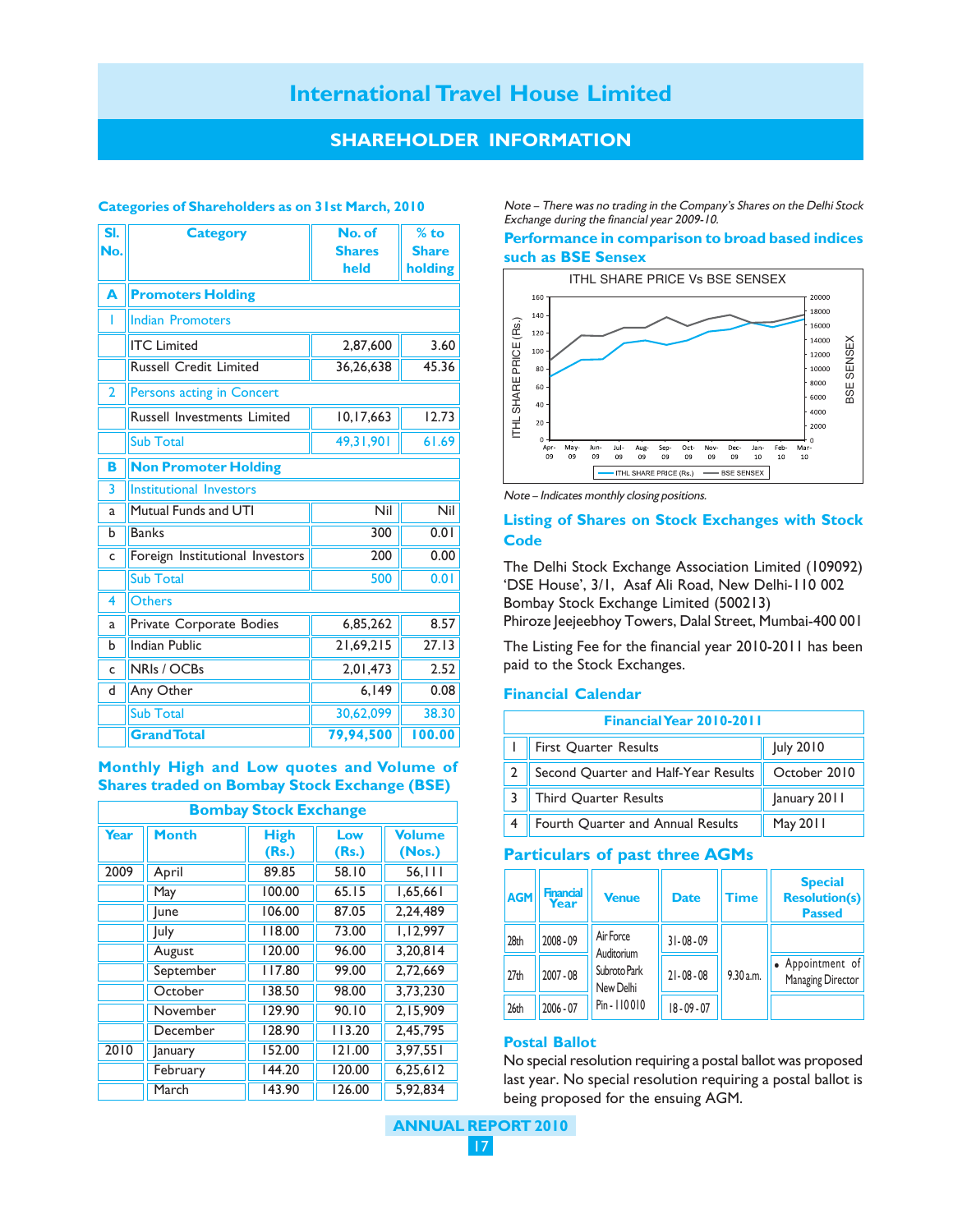## **SHAREHOLDER INFORMATION**

#### **SHAREHOLDER REFERENCER**

#### **Unclaimed Dividend**

Unclaimed dividend for the years prior to and including the financial year 2001-2002 (final) has been transferred to the General Revenue Account of the Central Government / the Investor Education and Protection Fund established by the Central Government (IEPF), as applicable.

Shareholders who have not encashed their dividend warrant(s) relating to the financial year(s) upto and including 1994-1995 may claim such dividend (transferred to the General Revenue Account) from the Registrar of Companies, NCT of Delhi and Haryana, B-Block, Paryavaran Bhawan, CGO Complex, Lodhi Road, New Delhi - 110 003, in the prescribed form, which can be furnished by the Company on request.

The dividend for the undernoted years, remaining unclaimed for 7 years, will be transferred by the Company in accordance with the schedule given below, to the IEPF. Once unclaimed dividend is transferred to IEPF, no claim shall lie in respect thereof.

| <b>Financial Year</b> | <b>Date of Declaration/</b><br><b>Payment of Dividend</b> | <b>Due for Transfer</b><br>to <b>IEPF</b> on |
|-----------------------|-----------------------------------------------------------|----------------------------------------------|
| 2002-2003             | 18th July, 2003                                           | 23rd August, 2010*                           |
| 2003-2004             | 23rd July, 2004                                           | 28th August, 2011                            |
| 2004-2005             | 12th September, 2005                                      | 18th October, 2012                           |
| 2005-2006             | 28th September, 2006                                      | 3rd November, 2013                           |
| 2006-2007             | 18th September, 2007                                      | 24th October, 2014                           |
| 2007-2008             | 21st August, 2008                                         | 25th September, 2015                         |
| 2008-2009             | 31st August, 2009                                         | 7th October, 2016                            |

\* It will not be possible to entertain claims received by the Company after 19th August, 2010.

Shareholders who have not so far encashed their dividend warrant(s) or have not received the same are requested

to seek issue of duplicate warrant(s) by writing to the Company confirming non-encashment / non-receipt of dividend warrant(s).

#### **Depository Services**

Shareholders may write to our RTA or to their respective Depositories for guidance on depository services.

#### **Address for Correspondence with Depository**

National Securities Depository Limited Trade World, 'A' Wing, 4th floor, Kamala Mills Compound Senapati Bapat Marg, Lower Parel, Mumbai 400 013 Telephone : 022-24994200 Facsimile : 022-24972993 / 24976351 E-mail : info@nsdl.co.in Website : www.nsdl.co.in

Central Depository Services (India) Limited Phiroze Jeejeebhoy Towers 17th floor, Dalal Street, Mumbai 400 001 Telephone : 022-22723333 Facsimile : 022-22723199 / 22722072 E-mail : investors@cdslindia .com

Website : www.cdslindia.com

#### **Electronic Clearing Service (ECS) Facility**

The Company, with respect to payment of dividend, provides the facility of ECS to Shareholders. Shareholders holding shares in the certificate form, who wish to avail the ECS facility, may authorise the Company by sending their ECS mandate in the prescribed form in case it has not been furnished earlier.

#### **Nomination Facility**

Shareholders who hold shares in the certificate form and wish to make / change nomination in respect of their shareholding in the Company, as permitted under Section 109A of the Companies Act, 1956, are requested to submit to the RTA the prescribed Form 2B for this purpose.

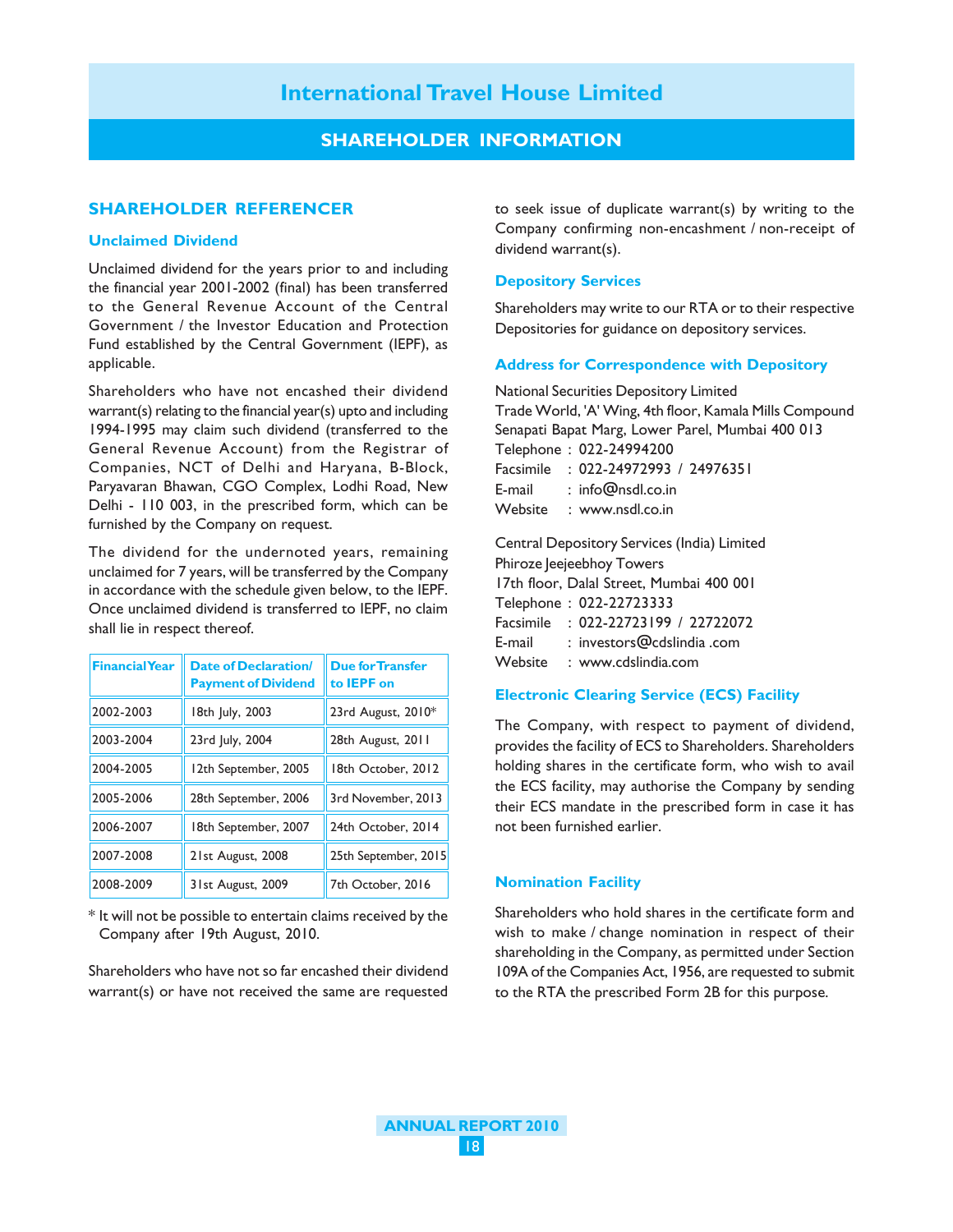# **REPORT OF THE DIRECTORS & MANAGEMENT DISCUSSION AND ANALYSIS**

FOR THE FINANCIAL YEAR ENDED 31st MARCH, 2010

Your Directors submit their Report for the financial year ended 31st March, 2010.

#### **Financial Performance**

Your Company recorded an income of Rs. 108.16 crores (previous year Rs. 103.96 crores) registering a 4% growth over last year. Pre-tax profits at Rs. 17 crores and post-tax profits at Rs. 11.29 crores registered a growth of 26% and 38% respectively over last year. Your Company earned Rs. 8.16 crores in foreign exchange and utilised foreign exchange of Rs. 0.12 crores. Details of foreign exchange earnings and outgo are provided in Schedule 19 to the Accounts.

Your Directors are pleased to recommend a dividend of Rs. 3.25p per Equity Share of Rs. 10/ each for the year ended 31st March, 2010, involving a cash outflow of Rs. 3.04 crores including Dividend Distribution Tax of Rs. 0.44 crores. Your Board further recommends a transfer to the General Reserve of Rs. 1.13 crores (previous year Rs. 0.82 crores). Consequently, your Board recommends leaving an unappropriated balance in Profit & Loss Account of Rs. 47.49 crores (previous year Rs. 40.36 crores).

#### **Business Operations**

The overall economic scenario during the financial year 2009-10 started on a gloomy note, with the lingering effects of 2008-09 continuing past the first half of the year. However, towards the last few months of the period under review, the economic environment marginally improved. GDP growth too was very sluggish in the first six months but recovered somewhat subsequently. As against a growth of 6.1% in 2008-09, Indian GDP is expected to grow by 7.4% during 2009-10 and would give some relief. While concerns of global recession are not yet entirely over, the Indian economy has shown signs of resilience and corporates now appear

cautiously willing to start investing and spending on travel once again.

During this difficult and challenging period, despite a shrinking top line, your Company managed to better both income and yields over the previous year through stringent fiscal discipline and an aggressive competitive posture.

Outbound business continued to show a healthy growth during the period under review and many Indians took advantage of depressed air fares to take overseas holidays. An estimated 11 million Indians travelled abroad during the course of the financial year. Your Company is gradually making inroads into overseas incentive travel by corporates.

Your Company adopted a very aggressive sales strategy to not only add new accounts but also generate new business for all the verticals from existing clients. Concerted efforts were made to build synergies with the various businesses of ITC Limited, in particular the Hotels Division.

Our Car Rental business which had been particularly hard hit last year continued to be impacted by the effects of the recession during the first two quarters and slashed travel budgets by the Corporates. However, by the third quarter, through radical fiscal prudence, increase in the productive life of the fleet by better maintenance and retention of customers despite lower yields, your Company was able to stabilise and also show growth in this business division.

Your Company made breakthroughs in the MICE segment, having been appointed as the Official Travel Agent for 15 conferences during the year. These include a prestigious international conference attended by ministers and officials from SAARC countries. Your Company was also appointed as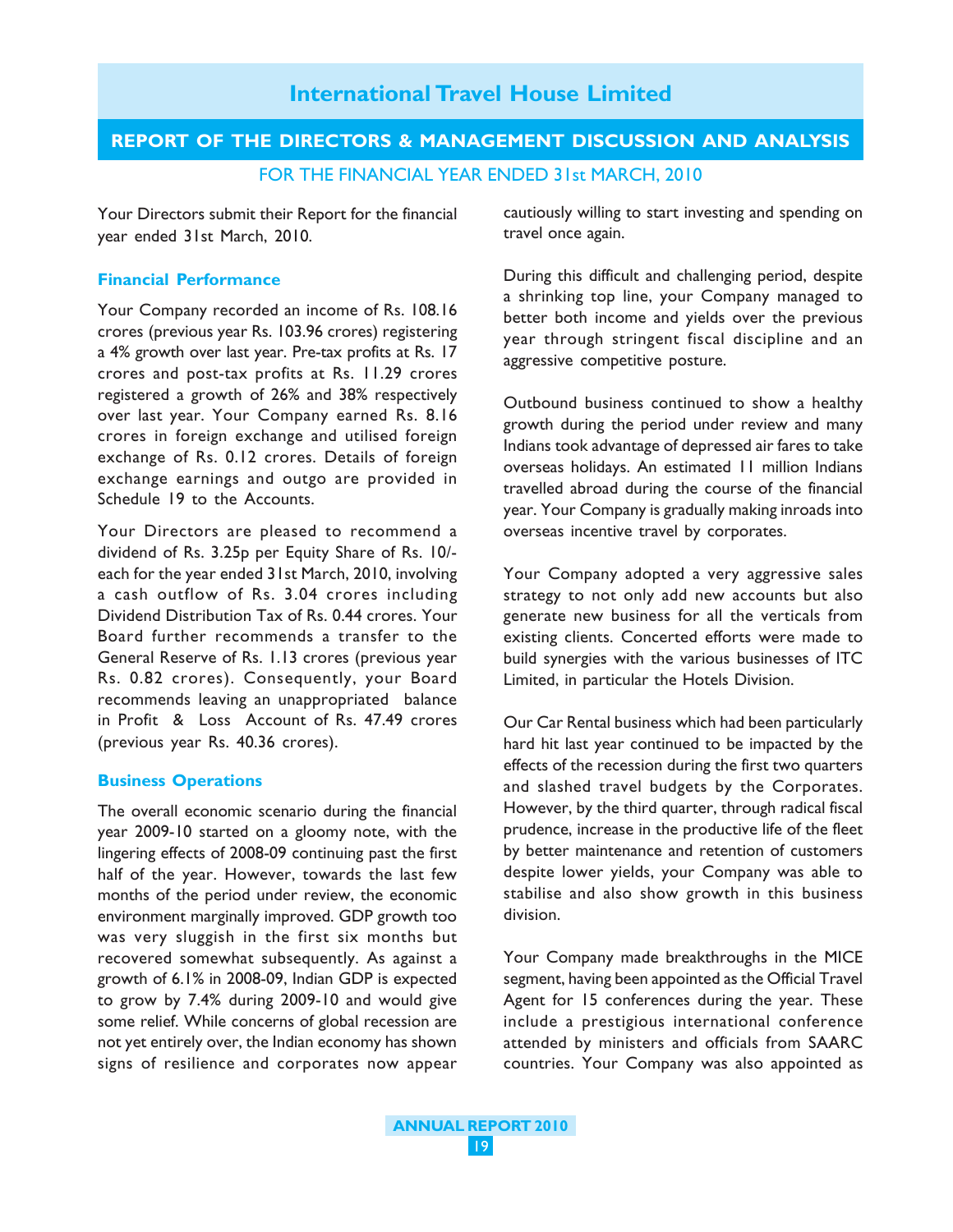# **REPORT OF THE DIRECTORS & MANAGEMENT DISCUSSION AND ANALYSIS**

FOR THE FINANCIAL YEAR ENDED 31st MARCH, 2010

Professional Conference Organiser (PCO) for three conferences during the year.

#### **Awards & Recognition**

Your Company received Performance and Excellence awards from premier airlines like British Airways, Cathay Pacific, Gulf Air, Kenya Airways, Lufthansa, Malaysian Airlines and Singapore Airlines.

### **Human Resource Development**

Your Company is committed to develop a motivated, agile and high achievement oriented workforce and believes that talent, diversity and experience of the team are vital to its flexible approach and continuing success.

Your Directors place on record their sincere appreciation of the dedicated efforts put in by all the employees during this rather difficult and trying period. Your Company continues to recognise the need for progressive Human Relations practices and maintains focus on enhancing its' Human Capital.

#### **Directors**

The Board of Directors at its meeting held on 29th January, 2010, reappointed, subject to the approval of the Members, Mr Jehangir | Ghadiali as the Managing Director of the Company for a period of three years effective 17th February, 2010. The resolution seeking your approval to such appointment appears in the Notice convening the 29th Annual General Meeting of the Company.

In accordance with the provisions of Article 143 of the Articles of Association of the Company, Mr S C Sekhar, Mr K L Thapar and Mr O P Vaish will retire by rotation at the ensuing Annual General Meeting of your Company and being eligible, offer themselves for re-appointment.

#### **Particulars of Employees**

The Particulars of Employees as required to be disclosed in accordance with the provisions of Section 217(2A) of the Companies Act, 1956, and the Companies (Particulars of Employees) Rules, 1975, as amended, are annexed to the Report of the Directors. However, as per the provisions of Section 219(1)(b)(iv) of the Companies Act, 1956, the Report and the Accounts are being sent to all shareholders of the Company excluding the aforesaid information. Any shareholder interested in obtaining such particulars may write to the Company Secretary at the Registered Office of the Company. The Annexure is also available for inspection by Members at the Registered Office of the Company during business hours on working days up to the date of the ensuing Annual General Meeting.

### **Auditors**

The Auditors, Messrs S R Batliboi & Associates, retire at the ensuing Annual General Meeting and being eligible, offer themselves for re-appointment.

#### **Other Information**

The certificate of the Auditors, Messrs S R Batliboi & Associates confirming compliance of conditions of Corporate Governance as stipulated under Clause 49 of the Listing Agreement with the Stock Exchanges in India, is annexed.

The Audit Committee of the Company reviewed the financial statements for the year under review at its meeting held on 4th May, 2010 and recommended them for the approval of the Board of Directors.

### **Directors Responsibility Statement**

As required under Section 217 (2AA) of the Companies Act, 1956, your Directors confirm having: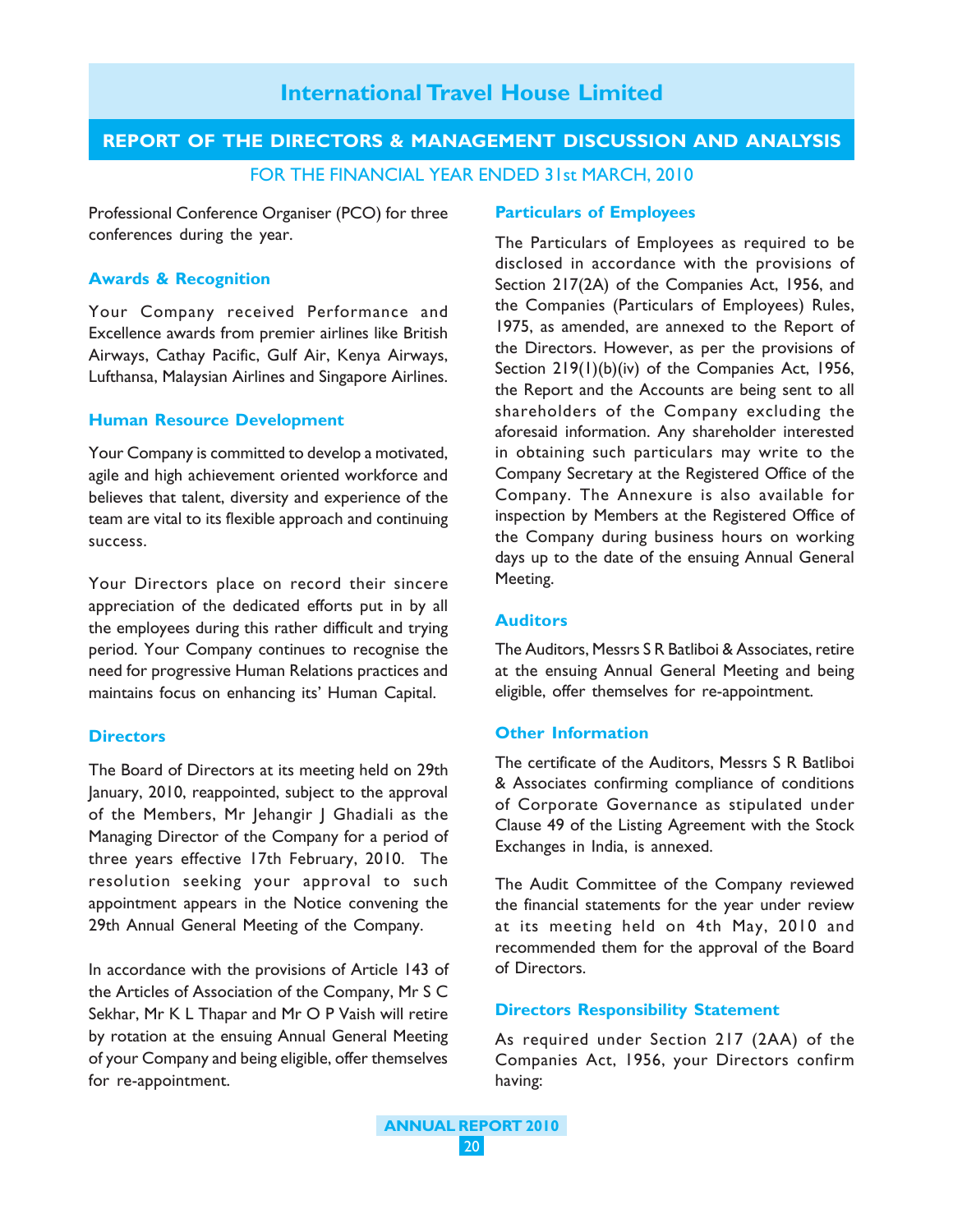# **REPORT OF THE DIRECTORS & MANAGEMENT DISCUSSION AND ANALYSIS**

FOR THE FINANCIAL YEAR ENDED 31st MARCH, 2010

**International Travel House Limited**

- (i) followed in the preparation of the Annual Accounts the applicable Accounting Standards along with proper explanations relating to material departures, if any;
- (ii) selected such accounting policies and applied them consistently and made judgements and estimates that are reasonable and prudent so as to give a true and fair view of the state of affairs of the Company at the end of the financial year and of the profit of the Company for that period;
- (iii) taken proper and sufficient care for the maintenance of adequate accounting records in accordance with the provisions of the Companies Act, 1956 for safeguarding the assets of the Company and for preventing and detecting fraud and other irregularities; and
- (iv) prepared the Annual Accounts on a going concern basis.

# **Future Prospects**

The Indian economy having shown commendable resilience in the face of global recession has positive implications for your Company. A growing economic environment continues to provide healthy growth opportunities for corporate travel, conventions and incentive business, domestic car rentals and outbound travel.

The Commonwealth Games later in 2010 could also offer some opportunities, particularly for the car rental business.

Your Company has been appointed as the Official Travel Partner and PCO in India by several important international conference organisers. These linkages are expected to generate continuing business during the coming years.

In order to stay relevant in a changing and competitive environment, your Company is putting in place, over the next two years, sophisticated IT based systems. These systems when fully operational would integrate all verticals of your Company's businesses on a common platform and thereby give greater synergy, coordination and increase competitiveness, helping to achieve our corporate vision of evolving as the 'Preferred Integrated Travel & Tourism Service Provider'.

#### On behalf of the Board

Place : New Delhi Jehangir | Ghadiali S C Sekhar Dated : 4th May, 2010 Managing Director Director

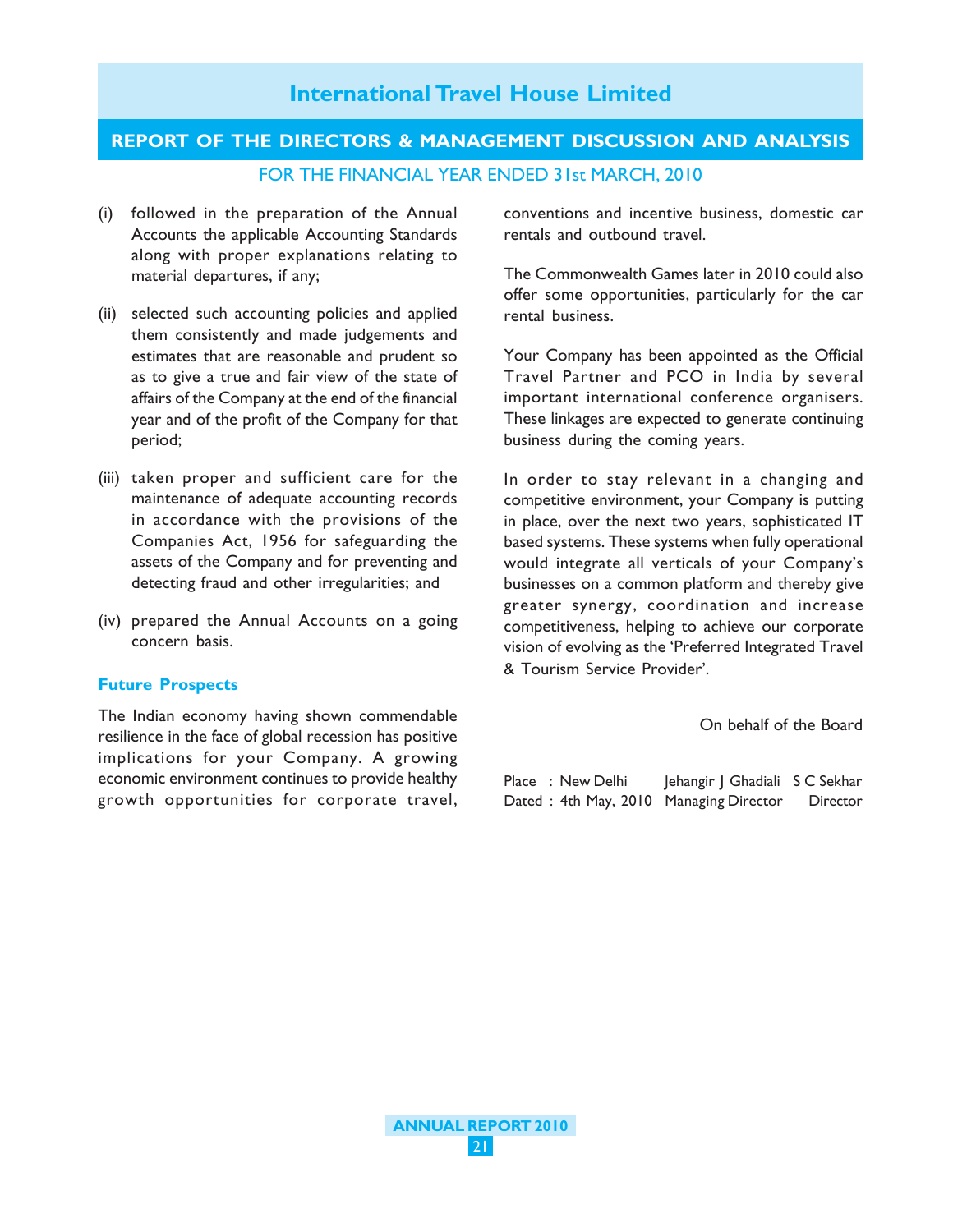# **ANNEXURE TO THE REPORT OF THE DIRECTORS**

# **CERTIFICATE OF COMPLIANCE FROM AUDITORS AS STIPULATED UNDER CLAUSE 49 OF THE LISTING AGREEMENT OF THE STOCK EXCHANGES IN INDIA**

# **CERTIFICATE**

To the Members of International Travel House Limited

We have examined the compliance of conditions of Corporate Governance by International Travel House Limited for the year ended on 31st March 2010, as stipulated in clause 49 of the Listing Agreement of the said Company with stock exchange(s).

The compliance of conditions of Corporate Governance is the responsibility of the management. Our examination was limited to procedures and implementation thereof, adopted by the Company for ensuring the compliance of the conditions of the Corporate Governance. It is neither an audit nor an expression of opinion on the financial statements of the Company.

In our opinion and to the best of our information and according to the explanations given to us, we certify that the Company has complied with the conditions of Corporate Governance as stipulated in the abovementioned Listing Agreement.

We further state that such compliance is neither an assurance as to the future viability of the Company nor the efficiency or effectiveness with which the management has conducted the affairs of the Company.

> for S R Batliboi & Associates Firm's Registration No. : 101049W Chartered Accountants

> > per Yogesh Midha

Place : Gurgaon Partner Date : 4th May, 2010 **Membership No. 94941** 

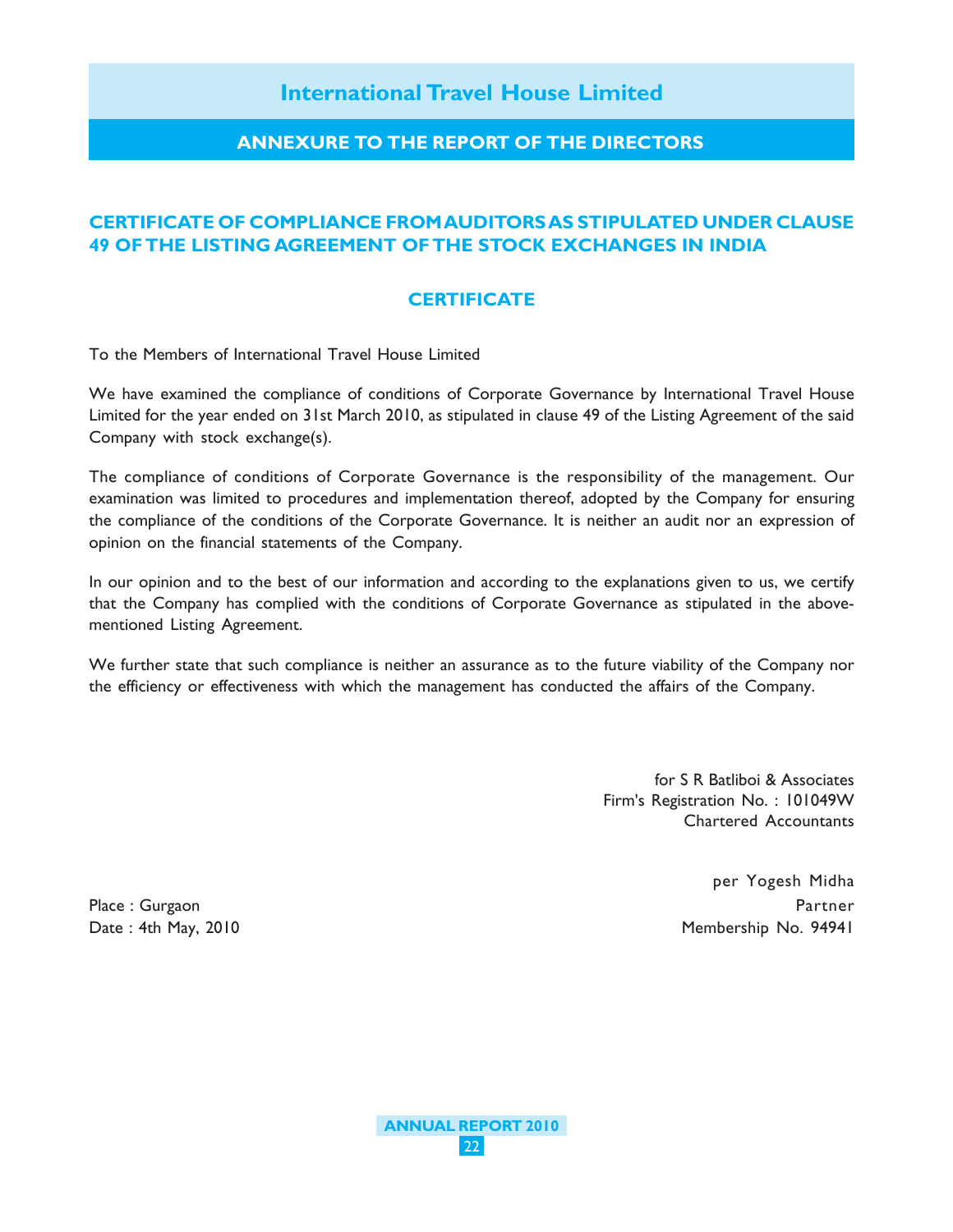# **CEO AND CFO CERTIFICATION**

# UNDER CLAUSE 49 (V) OF THE LISTING AGREEMENT

We, Jehangir J Ghadiali, Managing Director and Raghupati Wahi, Chief Financial Officer, responsible for the finance function certify that :

- a) We have reviewed the financial statements and the cash flow statement for the year ended 31st March, 2010 and to the best of our knowledge and belief :
	- i) these statements do not contain any materially untrue statement or omit any material fact or contain statements that might be misleading;
	- ii) these statements together present a true and fair view of the Company's affairs and are in compliance with existing Accounting Standards, applicable laws and regulations.
- b) To the best of our knowledge and belief, no transactions entered into by the Company during the year ended 31st March, 2010 are fraudulent, illegal or violative of the Company's Code of Conduct.
- c) We accept responsibility for establishing and maintaining internal controls for financial reporting and we have evaluated the effectiveness of the internal control systems of the Company pertaining to financial reporting. Deficiencies in the design or operation of such internal controls, if any, of which we are aware have been disclosed to the Auditors and the Audit Committee and steps have been taken to rectify these deficiencies.
- d) i) There has not been any significant change in internal control over financial reporting during the year under reference;
	- ii) There has not been any significant change in accounting policies during the year requiring disclosure in the notes to the financial statements; and
	- iii) We are not aware of any instance during the year of significant fraud with involvement therein of the management or any employee having a significant role in the Company's internal control system over financial reporting.

New Delhi Jehangir J Ghadiali Raghupati Wahi 4th May, 2010 Managing Director Chief Financial Officer

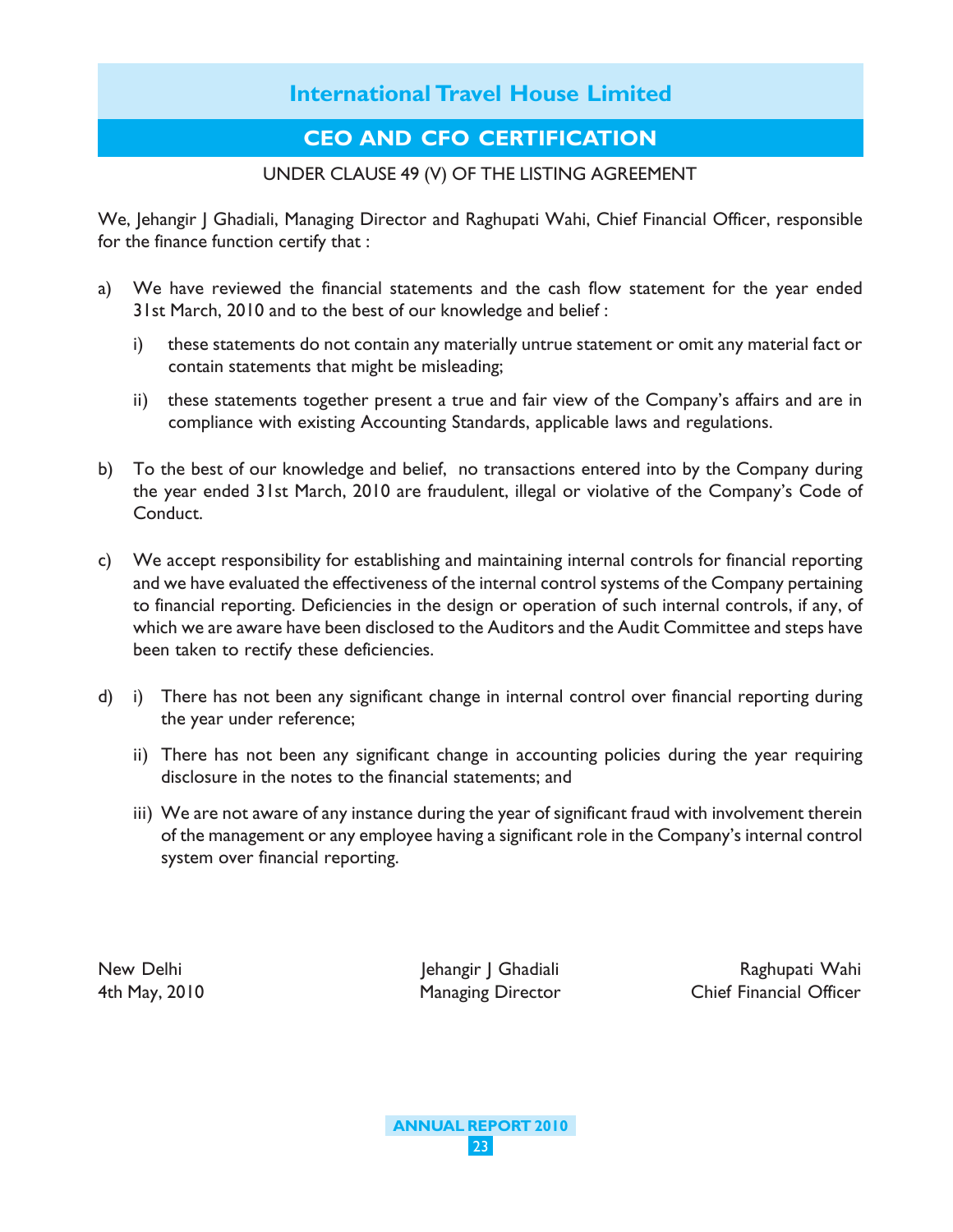# **BALANCE SHEET**

# AS AT 31st MARCH, 2010

|    |                  |    |                                                   | Schedule                | <b>Rupees</b>   | As at 31st March, 2010<br><b>Rupees</b> | <b>Rupees</b>   | As at 31st March, 2009<br><b>Rupees</b> |
|----|------------------|----|---------------------------------------------------|-------------------------|-----------------|-----------------------------------------|-----------------|-----------------------------------------|
| ı. |                  |    | <b>SOURCES OF FUNDS</b>                           |                         |                 |                                         |                 |                                         |
|    | L.               |    | <b>Shareholders' Funds</b>                        |                         |                 |                                         |                 |                                         |
|    |                  | a) | Capital                                           | $\mathbf{I}$            | 7,99,45,000     |                                         | 7,99,45,000     |                                         |
|    |                  | b) | <b>Reserves and Surplus</b>                       | $\overline{2}$          | 67,28,08,305    | 75,27,53,305                            | 59,02,69,735    | 67,02,14,735                            |
|    | 2.               |    | <b>Loan Funds</b>                                 |                         |                 |                                         |                 |                                         |
|    |                  |    | <b>Secured Loans</b>                              | 3                       |                 | 2,26,97,470                             |                 | 5,58,75,003                             |
|    | 3.               |    | <b>Deferred Tax Liabilities (Net)</b>             | $\overline{\mathbf{4}}$ |                 | 56,79,965                               |                 | 77,16,208                               |
|    |                  |    | <b>TOTAL</b>                                      |                         |                 | 78, 11, 30, 740                         |                 | 73,38,05,946                            |
| П. |                  |    | <b>APPLICATION OF FUNDS</b>                       |                         |                 |                                         |                 |                                         |
|    | L.               |    | <b>Fixed Assets</b>                               | 5                       |                 |                                         |                 |                                         |
|    |                  | a) | <b>Gross Block</b>                                |                         | 62,74,06,758    |                                         | 56,41,79,106    |                                         |
|    |                  | b) | Less: Accumulated Depreciation /                  |                         |                 |                                         |                 |                                         |
|    |                  |    | Amortisation                                      |                         | 31,73,72,341    |                                         | 28, 11, 03, 410 |                                         |
|    |                  | c) | Net Block                                         |                         | 31,00,34,417    |                                         | 28,30,75,696    |                                         |
|    |                  | d) | Capital Advances                                  |                         | 27,10,190       | 31,27,44,607                            | 26,00,889       | 28,56,76,585                            |
|    | 2.               |    | Investments                                       | 6                       |                 | 11,00,67,227                            |                 | 19,74,68,957                            |
|    | $\overline{3}$ . |    | <b>Current Assets, Loans and Advances</b>         |                         |                 |                                         |                 |                                         |
|    |                  | a) | <b>Sundry Debtors</b>                             | 7                       | 71,88,15,557    |                                         | 45,00,22,208    |                                         |
|    |                  | b) | Cash and Bank Balances                            | 8                       | 5,55,58,948     |                                         | 10,24,34,770    |                                         |
|    |                  | c) | <b>Other Current Assets</b>                       | 9                       |                 |                                         | 5,28,967        |                                         |
|    |                  | d) | Loans and Advances                                | 0                       | 5,99,26,535     |                                         | 6, 14, 29, 666  |                                         |
|    |                  |    |                                                   |                         | 83,43,01,040    |                                         | 61,44,15,611    |                                         |
|    |                  |    | <b>Less: Current Liabilities &amp; Provisions</b> |                         |                 |                                         |                 |                                         |
|    |                  | a) | <b>Current Liabilities</b>                        | $\mathbf{H}$            | 43, 31, 19, 146 |                                         | 32, 23, 95, 774 |                                         |
|    |                  | b) | Provisions                                        | 12                      | 4,28,62,988     |                                         | 4, 13, 59, 433  |                                         |
|    |                  |    |                                                   |                         | 47,59,82,134    |                                         | 36, 37, 55, 207 |                                         |
|    |                  |    | <b>Net Current Assets</b>                         |                         |                 | 35,83,18,906                            |                 | 25,06,60,404                            |
|    |                  |    | <b>TOTAL</b>                                      |                         |                 | 78, 11, 30, 740                         |                 | 73,38,05,946                            |
|    |                  |    | Significant Accounting Policies and               |                         |                 |                                         |                 |                                         |
|    |                  |    | <b>Notes to the Accounts</b>                      | 9                       |                 |                                         |                 |                                         |

The Schedules referred to above and the Notes to the Accounts form an integral part of the Balance Sheet.

Per our report of even date

| for S R Batliboi & Associates<br>Firm's Registration No.: 101049W<br><b>Chartered Accountants</b> |                                                 | On behalf of the Board of Directors |                                             |
|---------------------------------------------------------------------------------------------------|-------------------------------------------------|-------------------------------------|---------------------------------------------|
| per Yogesh Midha<br>Partner<br>Membership No. 94941                                               | Jehangir   Ghadiali<br><b>Managing Director</b> | S C Sekhar<br><b>Director</b>       | Janaki Aggarwal<br><b>Company Secretary</b> |
| Place: Gurgaon<br>Date: 4th May, 2010                                                             | Place: New Delhi<br>Date: $4th$ May, 2010       |                                     |                                             |
|                                                                                                   | <b>ANNUAL REPORT 2010</b><br>24                 |                                     |                                             |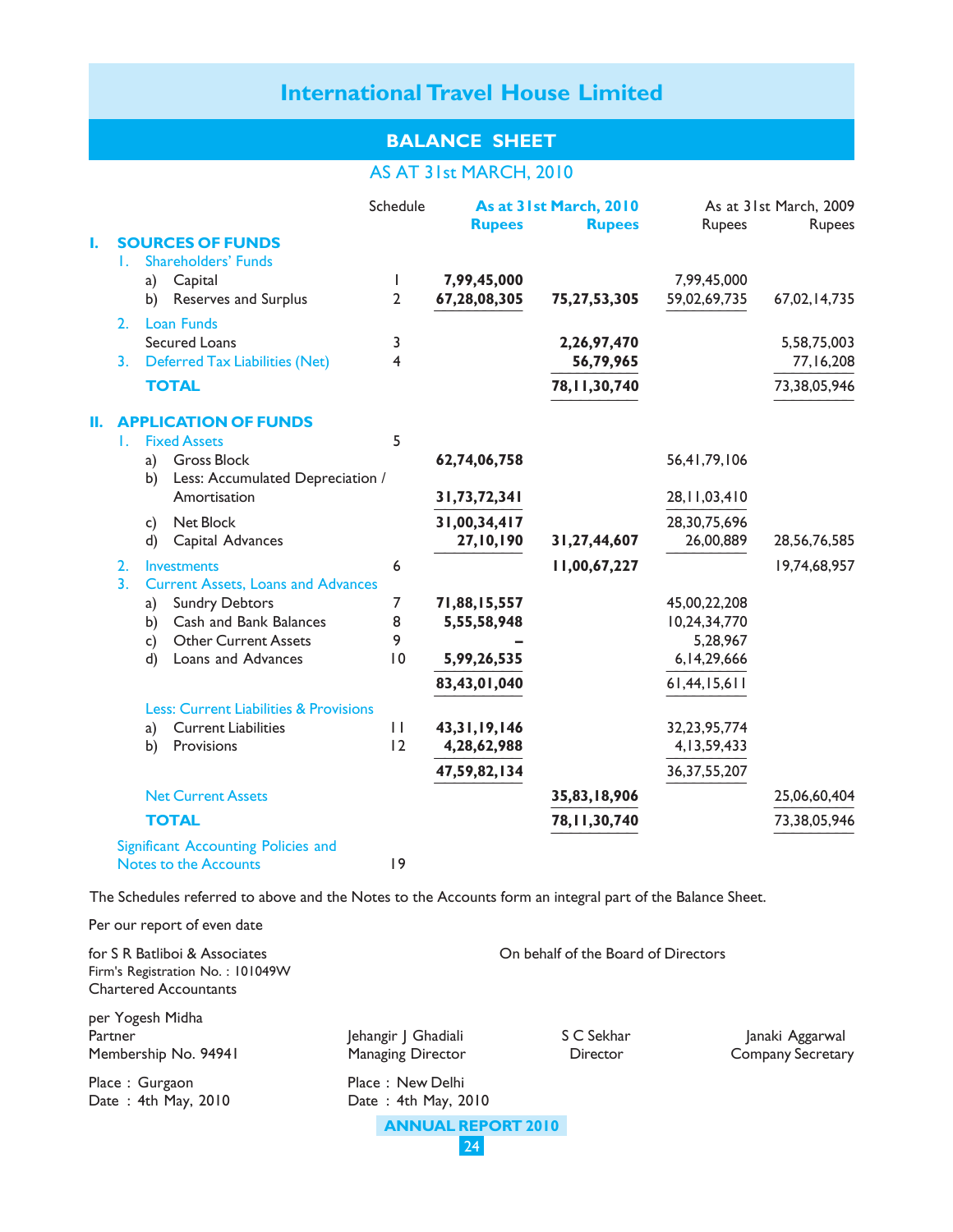# **PROFIT & LOSS ACCOUNT**

## FOR THE YEAR ENDED 31st MARCH, 2010

|    |                                             | Schedule |               | For the year ended<br><b>31st March, 2010</b> |             | For the year ended<br>31st March, 2009 |
|----|---------------------------------------------|----------|---------------|-----------------------------------------------|-------------|----------------------------------------|
|    |                                             |          | <b>Rupees</b> | <b>Rupees</b>                                 | Rupees      | Rupees                                 |
| L  | <b>INCOME</b>                               |          |               |                                               |             |                                        |
|    | Income from Services Rendered               | 3        |               | 1,08,15,56,016                                |             | 1,03,96,23,181                         |
|    | Other Income                                | 4        |               | 2,09,34,056                                   |             | 1,73,98,982                            |
|    |                                             |          |               | 1,10,24,90,072                                |             | 1,05,70,22,163                         |
| Ш. | <b>EXPENDITURE</b>                          |          |               |                                               |             |                                        |
|    | Employees' Remuneration and                 |          |               |                                               |             |                                        |
|    | Welfare Expenditure                         | 15       |               | 21,92,85,032                                  |             | 22,05,20,331                           |
|    | Operating and Other Expenses                | 16       |               | 61,23,18,708                                  |             | 59,86,17,880                           |
|    | Depreciation / Amortisation                 | 5        |               | 9,67,09,621                                   |             | 9,54,90,989                            |
|    | Interest                                    | 17       |               | 41,93,594                                     |             | 78,83,093                              |
|    |                                             |          |               | 93,25,06,955                                  |             | 92,25,12,293                           |
|    | <b>III. PROFIT</b><br>Profit Before Tax     |          |               | 16,99,83,117                                  |             | 13,45,09,870                           |
|    | Tax Expense / (Income)                      |          |               |                                               |             |                                        |
|    | Current                                     |          | 5,90,83,000   |                                               | 4,71,47,000 |                                        |
|    | Deferred                                    |          | (20, 36, 240) |                                               | (31,65,230) |                                        |
|    | Fringe Benefit                              |          |               | 5,70,46,760                                   | 86,84,000   | 5,26,65,770                            |
|    | <b>Profit After Taxation</b>                |          |               | 11,29,36,357                                  |             | 8,18,44,100                            |
|    | Profit Brought Forward                      |          |               | 40,36,09,063                                  |             | 35,80,09,459                           |
|    | Available for Appropriation                 |          |               | 51,65,45,420                                  |             | 43,98,53,559                           |
|    | <b>IV. APPROPRIATION</b>                    |          |               |                                               |             |                                        |
|    | <b>General Reserve</b>                      |          |               | 1,12,94,000                                   |             | 81,85,000                              |
|    | Proposed Dividend                           |          |               | 2,59,82,125                                   |             | 2,39,83,500                            |
|    | Tax on Proposed Dividend                    |          |               | 44, 15, 662                                   |             | 40,75,996                              |
|    | Profit Carried Forward                      |          |               | 47, 48, 53, 633                               |             | 40,36,09,063                           |
|    |                                             |          |               | 51,65,45,420                                  |             | 43,98,53,559                           |
|    | <b>Basic and Diluted Earnings Per Share</b> |          |               |                                               |             |                                        |
|    | (Face value of Rs. 10/- each)               | 8        |               | 14.13                                         |             | 10.24                                  |
|    | <b>Significant Accounting Policies and</b>  |          |               |                                               |             |                                        |
|    | Notes to the Accounts                       | 9        |               |                                               |             |                                        |

The Schedules referred to above and the Notes to the Accounts form an integral part of the Profit & Loss Account.

Per our report of even date

for S R Batliboi & Associates **Constant Constant Constant Constant Constant Constant Constant Constant Constant Constant Constant Constant Constant Constant Constant Constant Constant Constant Constant Constant Constant Co** Firm's Registration No. : 101049W Chartered Accountants per Yogesh Midha Partner The Tehangir J Ghadiali S C Sekhar Janaki Aggarwal Membership No. 94941 Managing Director **Numbership No. 94941** Managing Director **Company Secretary** Place : Gurgaon Place : New Delhi Date : 4th May, 2010 Date : 4th May, 2010

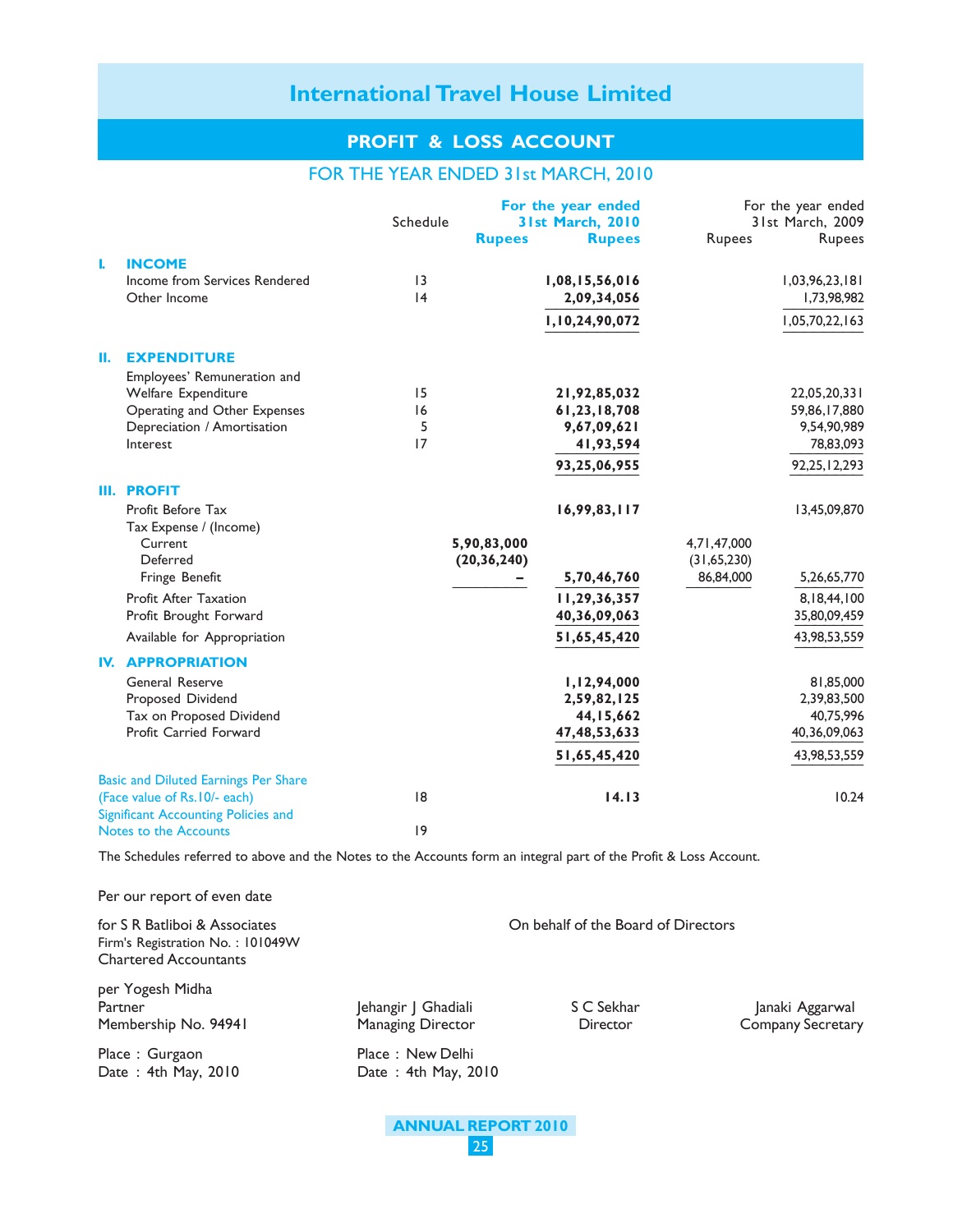# **CASH FLOW STATEMENT**

# FOR THE YEAR ENDED 31st MARCH, 2010

|    |                                                                   | For the year ended      | For the year ended |
|----|-------------------------------------------------------------------|-------------------------|--------------------|
|    |                                                                   | <b>31st March, 2010</b> | 31st March, 2009   |
|    |                                                                   | <b>Rupees</b>           | Rupees             |
| A  | <b>CASH FLOW FROM OPERATING ACTIVITIES</b>                        |                         |                    |
|    | <b>Net Profit Before Tax</b>                                      | 16,99,83,117            | 13,45,09,870       |
|    | Adjustments for                                                   |                         |                    |
|    | Depreciation                                                      | 9,67,09,621             | 9,54,90,989        |
|    | Profit on Sale of Fixed Assets (Net)                              | (98, 98, 605)           | (50,60,657)        |
|    | Advances Written off                                              |                         | 2,03,491           |
|    | Provision for Doubtful Debts                                      | 42,59,338               | 5,44,758           |
|    | Interest Expenses                                                 | 41,93,594               | 78,83,093          |
|    | Profit on Sale of Unquoted Non - Trade Long Term Investments      |                         | (25, 86, 750)      |
|    | Interest Income                                                   | (1, 12, 089)            | (3, 12, 351)       |
|    | Income from Investments - Dividends                               | (54, 89, 109)           | (36, 20, 731)      |
|    | Liabilities no longer required Written Back                       | (53,71,105)             | (56, 90, 378)      |
|    | Unrealised Foreign Exchange Loss                                  | 64,257                  | 62,410             |
|    | Provision for Wealth Tax                                          | 52,000                  | 38,432             |
|    | <b>Operating Profit Before Working Capital Changes</b>            | 25,43,91,019            | 22, 14, 62, 176    |
|    | Adjustments for                                                   |                         |                    |
|    | (Increase) / Decrease in Sundry Debtors                           | (27, 30, 52, 689)       | 18, 10, 35, 790    |
|    | (Increase) in Loans and Advances (including other Current Assets) | (54, 45, 929)           | (13,74,276)        |
|    | Increase / (Decrease) in Current Liabilities and Provisions       | 11,48,60,792            | (2,03,78,887)      |
|    | <b>Cash Generated from Operations</b>                             | 9,07,53,193             | 38,07,44,803       |
|    | <b>Direct Taxes Paid</b>                                          |                         |                    |
|    | Advance Income Tax                                                | (5, 16, 04, 973)        | (6, 13, 62, 059)   |
|    | Fringe Benefit Tax                                                |                         | (84,00,000)        |
|    | <b>Wealth Tax</b>                                                 | (54, 840)               | (84, 657)          |
|    | <b>Net Cash Flow from Operating Activities (A)</b>                | 3,90,93,380             | 31,08,98,087       |
| B. | <b>CASH FLOW FROM INVESTING ACTIVITIES</b>                        |                         |                    |
|    | Purchase of Fixed Assets                                          | (12, 86, 43, 228)       | (7,04,52,521)      |
|    | Sale of Fixed Assets                                              | 1,47,64,190             | 1,77,13,501        |
|    | Purchase of Investments                                           | (1,80,55,81,416)        | (48, 36, 32, 374)  |
|    | Proceeds from Sale of Investments                                 | 1,89,29,83,146          | 31, 37, 50, 167    |
|    | Interest Received                                                 | 1,12,089                | 2,13,275           |
|    | Dividend Received                                                 | 54,89,109               | 36,20,731          |
|    | <b>Net Cash Used in Investing Activities (B)</b>                  | (2,08,76,110)           | (21, 87, 87, 221)  |
| C  | <b>CASH FLOW FROM FINANCING ACTIVITIES</b>                        |                         |                    |
|    | Proceeds from Vehicle Loans                                       |                         | 2,08,43,353        |
|    | Repayment of Vehicle Loans                                        | (3,31,77,533)           | (5,64,74,983)      |
|    | Dividend Paid                                                     | (2,35,81,712)           | (2,35,22,766)      |
|    | Corporate Dividend Tax Paid                                       | (40, 75, 996)           | (40,75,996)        |
|    | <b>Interest Paid</b>                                              | (41, 93, 594)           | (78, 83, 093)      |
|    | Net Cash used in Financing Activities (C)                         | (6, 50, 28, 835)        | (7, 11, 13, 485)   |
|    |                                                                   |                         |                    |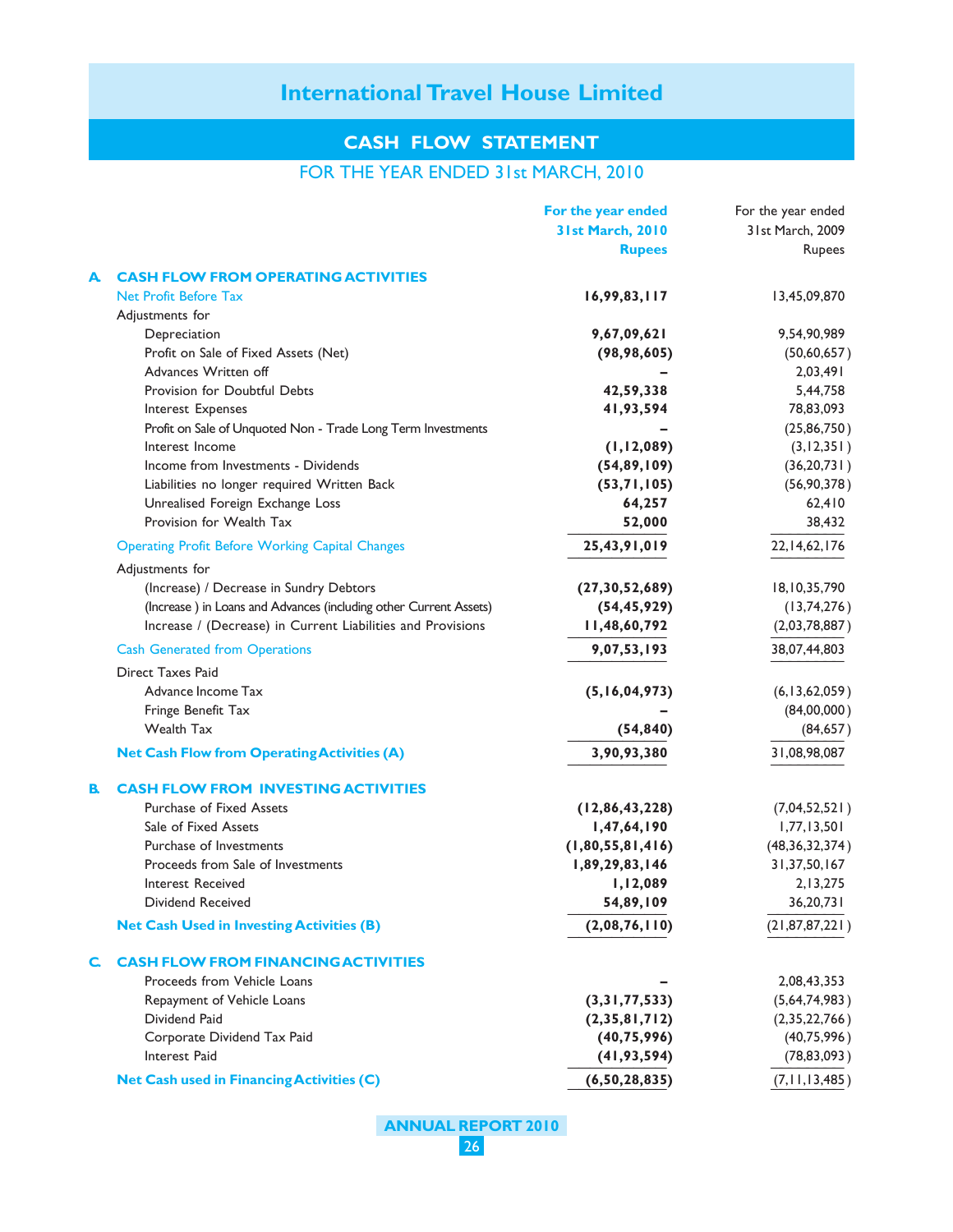## **CASH FLOW STATEMENT**

# FOR THE YEAR ENDED 31st MARCH, 2010

|                                                                        | For the year ended      | For the year ended |
|------------------------------------------------------------------------|-------------------------|--------------------|
|                                                                        | <b>31st March, 2010</b> | 31st March, 2009   |
|                                                                        | <b>Rupees</b>           | <b>Rupees</b>      |
| <b>NET INCREASE IN CASH AND</b>                                        |                         |                    |
| <b>CASH EQUIVALENTS (A+B+C)</b>                                        | (4,68,11,565)           | 2,09,97,381        |
| Add: Opening Cash and Cash Equivalents                                 | 10,24,34,770            | 8,14,99,799        |
| Closing Cash and Cash Equivalents                                      | 5,56,23,205             | 10,24,97,180       |
| <b>Cash and Cash Equivalents include</b>                               |                         |                    |
| Cash and Cheques on hand with Scheduled Banks                          | 2,77,14,151             | 3,28,03,434        |
| <b>On Current Accounts</b>                                             | 2,42,44,546             | 2,09,53,873        |
| Fixed Deposit Receipts with Bank                                       |                         | 4,54,79,000        |
| On Dividend Account (refer note 3 below)                               | 36,00,251               | 31,98,463          |
| Cash and Bank Balances as per Schedule 8                               | 5,55,58,948             | 10,24,34,770       |
| Unrealised Loss / (Gain) on Foreign Currency Cash and Cash Equivalents | 64,257                  | 62,410             |
| Cash and Cash Equivalents in Cash Flow Statement                       | 5,56,23,205             | 10,24,97,180       |

#### **NOTES :**

1. The above Cash Flow Statement has been prepared under the Indirect Method as set out in the Accounting Standard - 3 on Cash Flow Statement notified by Companies (Accounting Standards) Rules, 2006.

2. Figures in brackets indicate cash outgo.

3. Cash and Cash Equivalents include Rs.36,00,251/- (Previous Year Rs.31,98,463/-) which are not available for use by the Company.

4. Cash and Cash Equivalents comprises cash and cheques on hand, cash at bank and short term investment with an original maturity of three months and less.

5. Previous Year's figures have been regrouped wherever necessary to conform to the Current Year's classification.

6. This is the Cash Flow Statement referred to in our report of even date.

for S R Batliboi & Associates **Constanting Constanting Constanting Constanting Constanting Constanting Constanting Constanting Constanting Constanting Constanting Constanting Constanting Constanting Constanting Constanting** Firm's Registration No. : 101049W Chartered Accountants

per Yogesh Midha Partner The South Martner Jehangir J Ghadiali S C Sekhar S C Sekhar Janaki Aggarwal Membership No. 94941 Managing Director **Numbership No. 94941** Company Secretary

Place : Gurgaon Place : New Delhi

Date : 4th May, 2010 **SCHEDULES TO THE ACCOUNTS**

|                                                |               | As at 31st March, 2010 |               | As at 31st March, 2009 |
|------------------------------------------------|---------------|------------------------|---------------|------------------------|
|                                                | <b>Rupees</b> | <b>Rupees</b>          | <b>Rupees</b> | <b>Rupees</b>          |
| <b>SCHEDULE I</b>                              |               |                        |               |                        |
| <b>SHARE CAPITAL</b>                           |               |                        |               |                        |
| Authorised                                     |               |                        |               |                        |
| 1,00,00,000 (Previous Year 1,00,00,000)        |               |                        |               |                        |
| Equity Shares of Rs.10/- each                  | 10,00,00,000  |                        | 10,00,00,000  |                        |
| 2,00,000 (Previous Year 2,00,000) Redeemable   |               |                        |               |                        |
| Cumulative Preference Shares of Rs. 100/- each | 2,00,00,000   |                        | 2,00,00,000   |                        |
|                                                |               | 12,00,00,000           |               | 12,00,00,000           |
| <b>Issued</b>                                  |               |                        |               |                        |
| 80,00,000 (Previous Year 80,00,000)            |               |                        |               |                        |
| Equity Shares of Rs.10/- each                  |               | 8,00,00,000            |               | 8,00,00,000            |
| Subscribed and Paid Up                         |               |                        |               |                        |
| 79,94,500 (Previous Year 79,94,500)            |               |                        |               |                        |
| Equity Shares of Rs. 10/- each fully Paid Up   |               | 7,99,45,000            |               | 7,99,45,000            |
|                                                |               | 7,99,45,000            |               | 7,99,45,000            |
|                                                |               |                        |               |                        |

**ANNUAL REPORT 2010** 27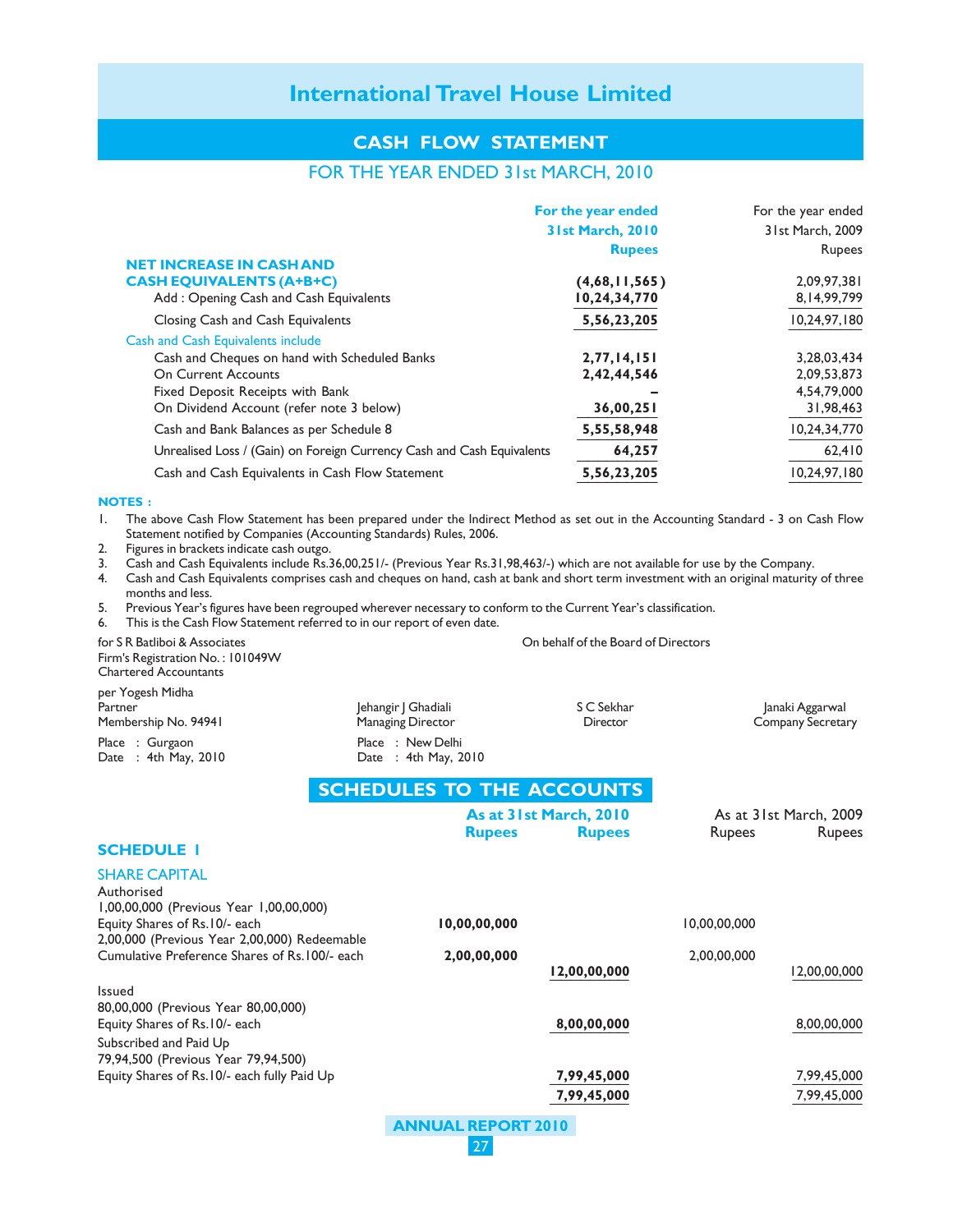|                                                                              |                            | As at 31st March, 2010 |                          | As at 31st March, 2009 |
|------------------------------------------------------------------------------|----------------------------|------------------------|--------------------------|------------------------|
|                                                                              | <b>Rupees</b>              | <b>Rupees</b>          | <b>Rupees</b>            | <b>Rupees</b>          |
| <b>SCHEDULE 2</b>                                                            |                            |                        |                          |                        |
| <b>RESERVES AND SURPLUS</b>                                                  |                            |                        |                          |                        |
| Capital Reserve                                                              |                            | 31,52,525              |                          | 31,52,525              |
| <b>General Reserve</b>                                                       |                            |                        |                          |                        |
| As per last Balance Sheet<br>Add: Transfer from Profit and Loss Account      | 6,49,48,917<br>1,12,94,000 | 7,62,42,917            | 5,67,63,917<br>81,85,000 | 6,49,48,917            |
| <b>Securities Premium Account</b>                                            |                            | 11,85,59,230           |                          | 11,85,59,230           |
| Profit and Loss Account                                                      |                            | 47, 48, 53, 633        |                          | 40,36,09,063           |
|                                                                              |                            | 67,28,08,305           |                          | 59,02,69,735           |
| <b>SCHEDULE 3</b>                                                            |                            |                        |                          |                        |
| <b>SECURED LOANS</b>                                                         |                            |                        |                          |                        |
| <b>From Banks</b>                                                            |                            |                        |                          |                        |
| Vehicle Loans*                                                               |                            | 2,26,97,470            |                          | 5,07,56,097            |
| (Secured by hypothecation over vehicles)<br><b>From Others</b>               |                            |                        |                          |                        |
| Vehicle Loans*                                                               |                            |                        |                          | 51,18,906              |
| (Secured by hypothecation over vehicles)                                     |                            |                        |                          |                        |
|                                                                              |                            | 2,26,97,470            |                          | 5,58,75,003            |
| * Due within One Year Rs. 1,33,75,543/-<br>(Previous Year Rs. 3,30,58,071/-) |                            |                        |                          |                        |
|                                                                              |                            |                        |                          |                        |
| <b>SCHEDULE 4</b>                                                            |                            |                        |                          |                        |
| <b>DEFERRED TAX LIABILITIES (Net)</b>                                        |                            |                        |                          |                        |
| <b>Deferred Tax Liabilities</b>                                              |                            |                        |                          |                        |
| - On Depreciation                                                            |                            | 1,69,64,535            |                          | 1,84,51,022            |
|                                                                              |                            | 1,69,64,535            |                          | 1,84,51,022            |
| <b>Less: Deferred Tax Assets</b>                                             |                            |                        |                          |                        |
| - On Provision for Doubtful Debts<br>- On Provision for Leave Encashment     | 45,96,906<br>31,94,071     |                        | 31,49,157                |                        |
| - On Provision for Gratuity & Pension                                        | 1,85,834                   |                        | 29,77,801<br>8,27,871    |                        |
| - On Provision for Bonus                                                     | 25,72,872                  |                        | 31,35,735                |                        |
| - On Others                                                                  | 7,34,887                   | 1,12,84,570            | 6,44,250                 | 1,07,34,814            |
| <b>Net Deferred Tax Liabilities</b>                                          |                            | 56,79,965              |                          | 77,16,208              |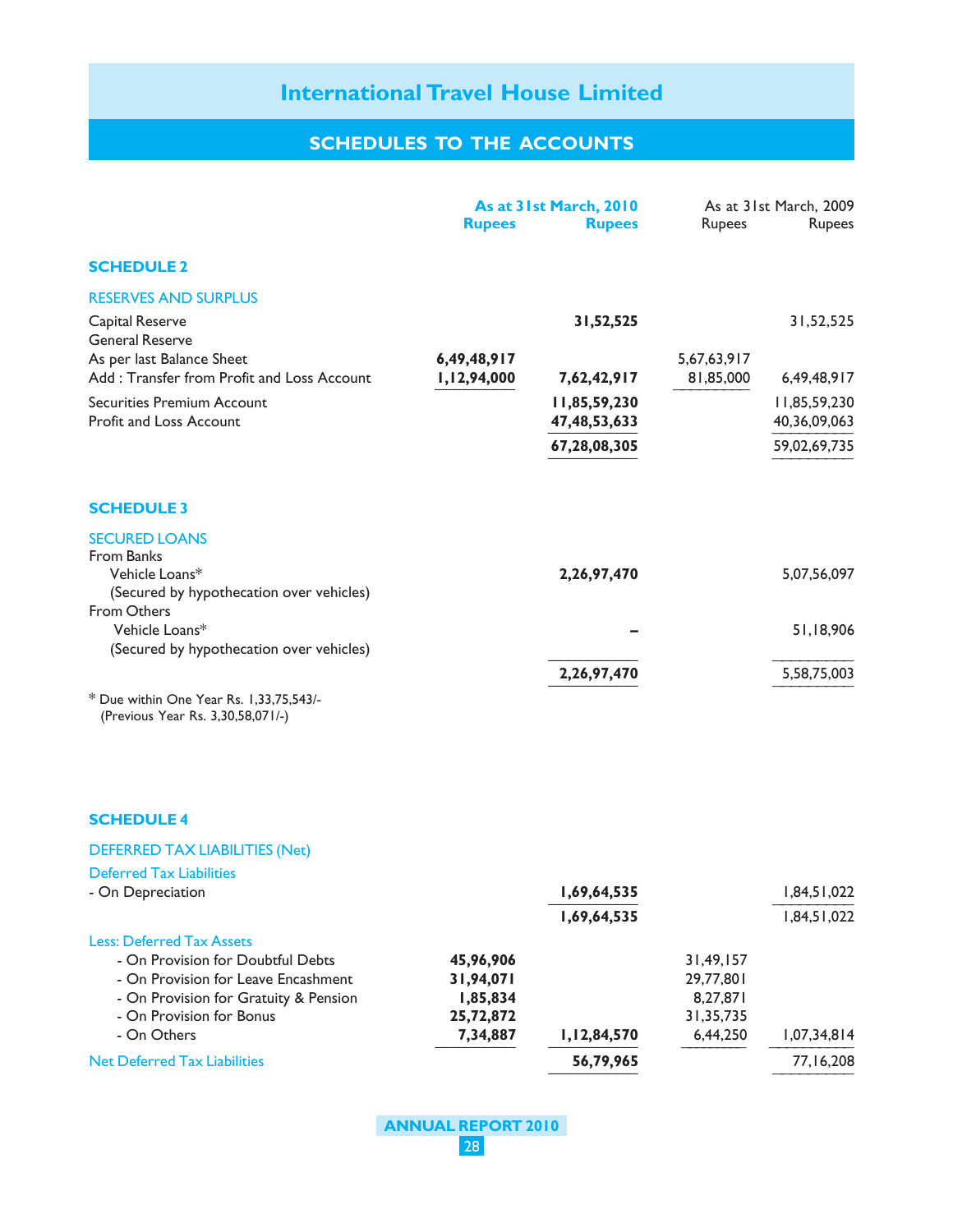# **SCHEDULES SCHEDULE 5**

# **FIXED ASSETS** FIXED ASSETS

G R O S S B L O C K D E P R E C I A T I O N / A M O R T I S A T I O N N E T B L O C K

GROSS BLOCK

DEPRECIATION/AMORTISATION

(Rupees)

NET BLOCK

| Particulars                                | As at<br>01.04.2009 |              | Adjustments<br>Additions Withdrawals                                                                                                                                                                                                                                                                                                                                                                           | As at<br>31.03.2010      | Upto<br>01.04.2009 | For the<br>Year | drawals/<br>On With-<br>Adjustments | Upto<br>31.03.2010                      | 31.03.2010<br>As at | As at<br>31.03.2009 |
|--------------------------------------------|---------------------|--------------|----------------------------------------------------------------------------------------------------------------------------------------------------------------------------------------------------------------------------------------------------------------------------------------------------------------------------------------------------------------------------------------------------------------|--------------------------|--------------------|-----------------|-------------------------------------|-----------------------------------------|---------------------|---------------------|
| Tangible Assets                            |                     |              |                                                                                                                                                                                                                                                                                                                                                                                                                |                          |                    |                 |                                     |                                         |                     |                     |
| <b>Building</b>                            | 2,83,45,370         | I            | $\begin{array}{c} \rule{0pt}{2ex} \rule{0pt}{2ex} \rule{0pt}{2ex} \rule{0pt}{2ex} \rule{0pt}{2ex} \rule{0pt}{2ex} \rule{0pt}{2ex} \rule{0pt}{2ex} \rule{0pt}{2ex} \rule{0pt}{2ex} \rule{0pt}{2ex} \rule{0pt}{2ex} \rule{0pt}{2ex} \rule{0pt}{2ex} \rule{0pt}{2ex} \rule{0pt}{2ex} \rule{0pt}{2ex} \rule{0pt}{2ex} \rule{0pt}{2ex} \rule{0pt}{2ex} \rule{0pt}{2ex} \rule{0pt}{2ex} \rule{0pt}{2ex} \rule{0pt}{$ | 2,83,45,370              | 48,89,532          | 4,62,030        |                                     | 53,51,562                               | 2,29,93,808         | 2,34,55,838         |
| Air Conditioners                           | 82,55,723           | 2,51,215     | 52,596                                                                                                                                                                                                                                                                                                                                                                                                         | 84,54,342                | 28,86,33           | 3,88,935        | 18,300                              | 32,56,966                               | 51,97,376           | 53,69,392           |
| Furniture and Fixtures                     | ,51,34,487          | 2,02,150     | 2,43,284                                                                                                                                                                                                                                                                                                                                                                                                       | 1,50,93,353              | 86,20,898          | 9,04,055        | 52,280                              | 94,72,673                               | 56,20,680           | 65, 13, 589         |
| Office Equipments                          | 1,63,48,115         | 8,98,356     | 6,21,056                                                                                                                                                                                                                                                                                                                                                                                                       | 1,66,25,415              | 55,98,040          | 15,32,929       | 2,21,619                            | 69,09,350                               | 97, 16, 065         | 1,07,50,075         |
| Vehicles - Commercial                      | 40, 19, 10, 267     | 11,25,92,879 |                                                                                                                                                                                                                                                                                                                                                                                                                | 5,43,13,581 46,01,89,565 | 19,41,75,836       | 8, 15, 10, 743  |                                     | 5, 19, 26, 948 22, 37, 59, 631          | 23,64,29,934        | 20,77,34,43         |
| Vehicles - Non Commercial                  | 1,34,29,609         | 40,80,243    |                                                                                                                                                                                                                                                                                                                                                                                                                | 38,38,007 1,36,71,845    | 92,48,530          | 18,89,035       | 32,88,091                           | 78,49,474                               | 58,22,371           | 41,81,079           |
| Computers                                  | 4,61,34,833         | 22,42,176    | 38,69,116                                                                                                                                                                                                                                                                                                                                                                                                      | 4,45,07,893              | 3,07, 14,833       | 48,38,259       | 36,26,488                           | 3, 19, 26, 604                          | 1,25,81,289         | 1,54,20,000         |
| Improvements to Rented/<br>Leased Premises | 2, 10, 94, 463      | 13,04,328    | 19,96,704                                                                                                                                                                                                                                                                                                                                                                                                      | 2,04,02,087              | 1,71,37,824        | 30,58,184       | 10,83,601                           | 1,91,12,407                             | 12,89,680           | 39,56,639           |
| Intangible Assets                          |                     |              |                                                                                                                                                                                                                                                                                                                                                                                                                |                          |                    |                 |                                     |                                         |                     |                     |
| Computer - Software                        | 1,35,26,239         | 69,62,580    | 3,71,931                                                                                                                                                                                                                                                                                                                                                                                                       | 2,01,16,888              | 78,31,586          | 21,25,45        | 2,23,363                            | 97,33,674                               | 1,03,83,214         | 56,94,653           |
|                                            | 56,41,79,106        | 12,85,33,927 |                                                                                                                                                                                                                                                                                                                                                                                                                | 6,53,06,275 62,74,06,758 | 28, 11, 03, 410    | 9,67,09,621     |                                     | $6,04,40,690$ 31,73,72,341 31,00,34,417 |                     | 28,30,75,696        |
| <b>Capital Advances</b>                    | 26,00,889           | 10,87,30     | 9,78,000                                                                                                                                                                                                                                                                                                                                                                                                       | 27, 10, 190              |                    |                 |                                     | ı                                       | 27, 10, 190         | 26,00,889           |
| TOTAL                                      | 56,67,79,995        | 12,96,21,228 | 6,62,84,275                                                                                                                                                                                                                                                                                                                                                                                                    | 63,01,16,948             | 28, 11, 03, 410    | 9,67,09,621     | 60,440,690                          | 31,73,72,341                            | 31,27,44,607        | 28,56,76,585        |
| Previous Year                              | 57,45,55,327        | 8,28,75,026  | 9,06,50,358                                                                                                                                                                                                                                                                                                                                                                                                    | 56,67,79,995             | 25, II, 87, 430    | 9,54,90,989     | 65,575,009                          | 28, 11, 03, 410                         | 28,56,76,585        |                     |

**ANNUAL REPORT 2010** 29

**International Travel House Limited**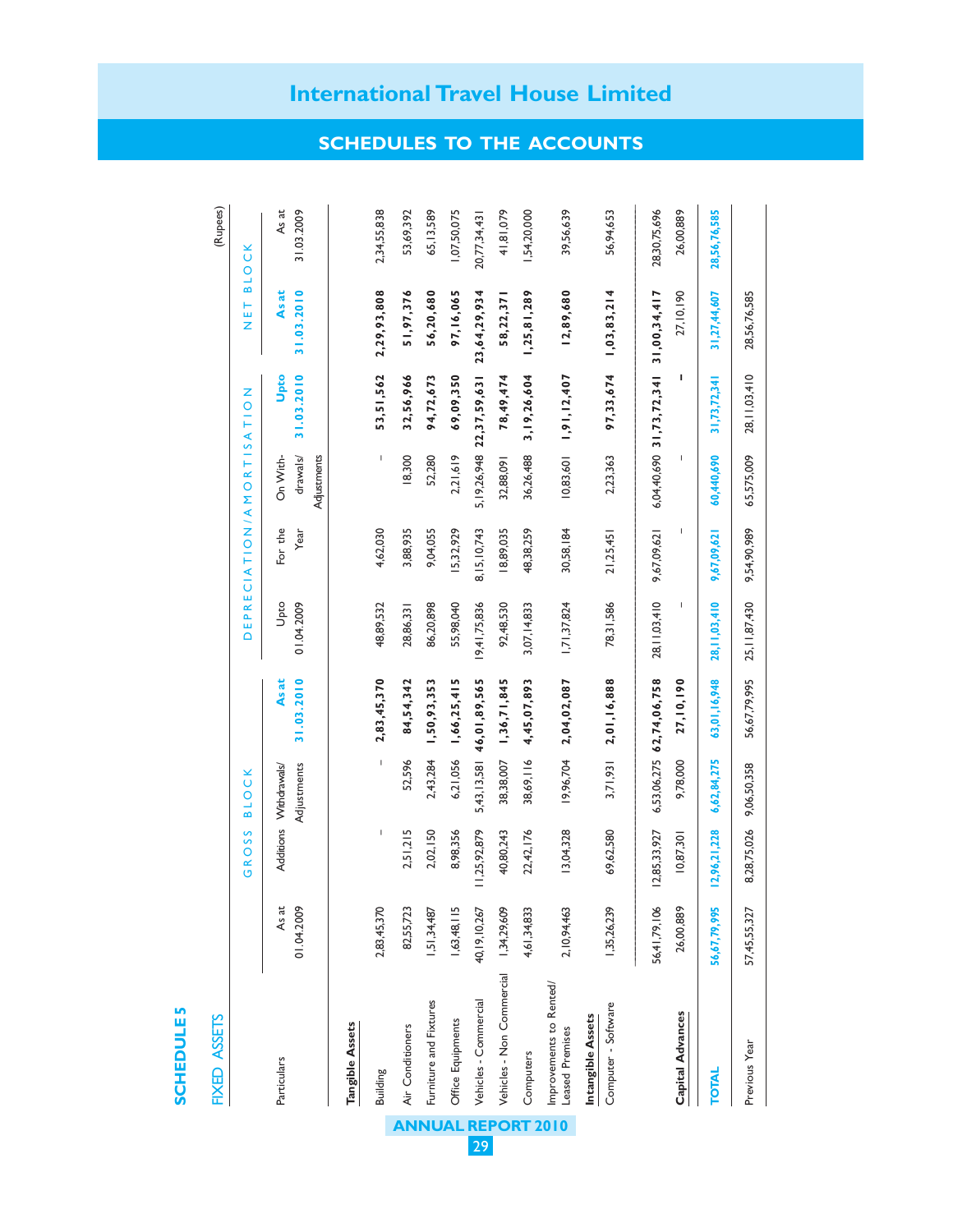|    |                                                                                                                                                                    | As at<br>31st March, 2010<br><b>Rupees</b> |                 | As at<br>31st March, 2009<br><b>Rupees</b> |
|----|--------------------------------------------------------------------------------------------------------------------------------------------------------------------|--------------------------------------------|-----------------|--------------------------------------------|
|    | <b>SCHEDULE 6</b>                                                                                                                                                  |                                            |                 |                                            |
|    | <b>INVESTMENTS</b><br>Unquoted - Long Term Investments - Non Trade (At Cost)                                                                                       |                                            |                 |                                            |
|    | Trans Global Impex Limited<br>58,800 (Previous Year 58,800) Equity Shares of Rs.10/- each fully paid                                                               | 5,88,000                                   |                 | 5,88,000                                   |
|    | Unquoted - Current Investments - Non Trade (At lower of cost or market value)<br>Sundaram BNP Paribas Money Fund Institutional - Daily Dividend -<br>Reinvestment  |                                            |                 |                                            |
|    | Current Year Nil (Previous Year 50,76,231.408) Units of Rs. 10.0953 each                                                                                           |                                            |                 | 5, 12, 46, 079                             |
|    | GFBD IDFC Money Manager Fund - Treasury Plan - Plan B - Daily Dividend<br>Current Year Nil (Previous Year 44,68,585.842) Units of Rs.10.0703 each                  |                                            |                 | 4,50,00,000                                |
|    | HDFC Cash Management Fund - Treasury Advantage Plan -<br>Wholesale - Daily Dividend                                                                                |                                            |                 |                                            |
|    | Current Year Nil (Previous Year 1,00,90,502.763) Units of Rs.10.0315 each.                                                                                         |                                            |                 | 10,12,22,878                               |
|    | Canara Robeco Treasury Advantage Super Institutional -<br>Daily Dividend - Reinvestment<br>Current Year 40,32,643.240 (Previous Year Nil) Units of Rs.12.4071 each | 5,00,33,408                                |                 |                                            |
|    |                                                                                                                                                                    |                                            |                 |                                            |
|    | LIC Income Plus Fund - Daily Dividend - Reinvestment<br>Current Year 60,03,381.876 (Previous Year Nil) Units of Rs.10.0000 each                                    | 6,00,33,819                                |                 |                                            |
|    | Less : Provision for Diminution in Value of Equity Shares                                                                                                          | 11,06,55,227<br>5,88,000                   |                 | 19,80,56,957<br>5,88,000                   |
|    |                                                                                                                                                                    | 11,00,67,227                               |                 | 19,74,68,957                               |
|    | Aggregate Amount of Unquoted Investments                                                                                                                           | 11,00,67,227                               |                 | 19,74,68,957                               |
|    | Repurchase Price of Mutual Fund Units, represented by Net Asset Value                                                                                              | 11,00,67,227                               |                 | 19,74,68,957                               |
|    | During the Year the following Current Investments were Purchased and Sold                                                                                          |                                            |                 |                                            |
|    | No. of Units                                                                                                                                                       | Cost                                       | No. of Units    | Cost                                       |
|    | I. SBNPP Money Fund Institutional - Daily Dividend<br>Reinvestment                                                                                                 |                                            | 1,94,73,734.904 | 19,53,47,117                               |
|    | 2.   M High Liquidity Fund - Institutional Plan - Daily<br><b>Dividend</b>                                                                                         |                                            | 15,01,359.468   | 1,50,37,466                                |
|    | 3. J M Fixed Maturity Fund Series XII Quarterly Plan - I<br>- Institutional Dividend Plan                                                                          |                                            | 20,42,645.884   | 2,04,26,458                                |
| 4. | SBNPP Liquid Plus Super Institutional - Daily<br>Dividend Reinvestment Plan                                                                                        |                                            | 55,21,434.019   | 5,53,52,376                                |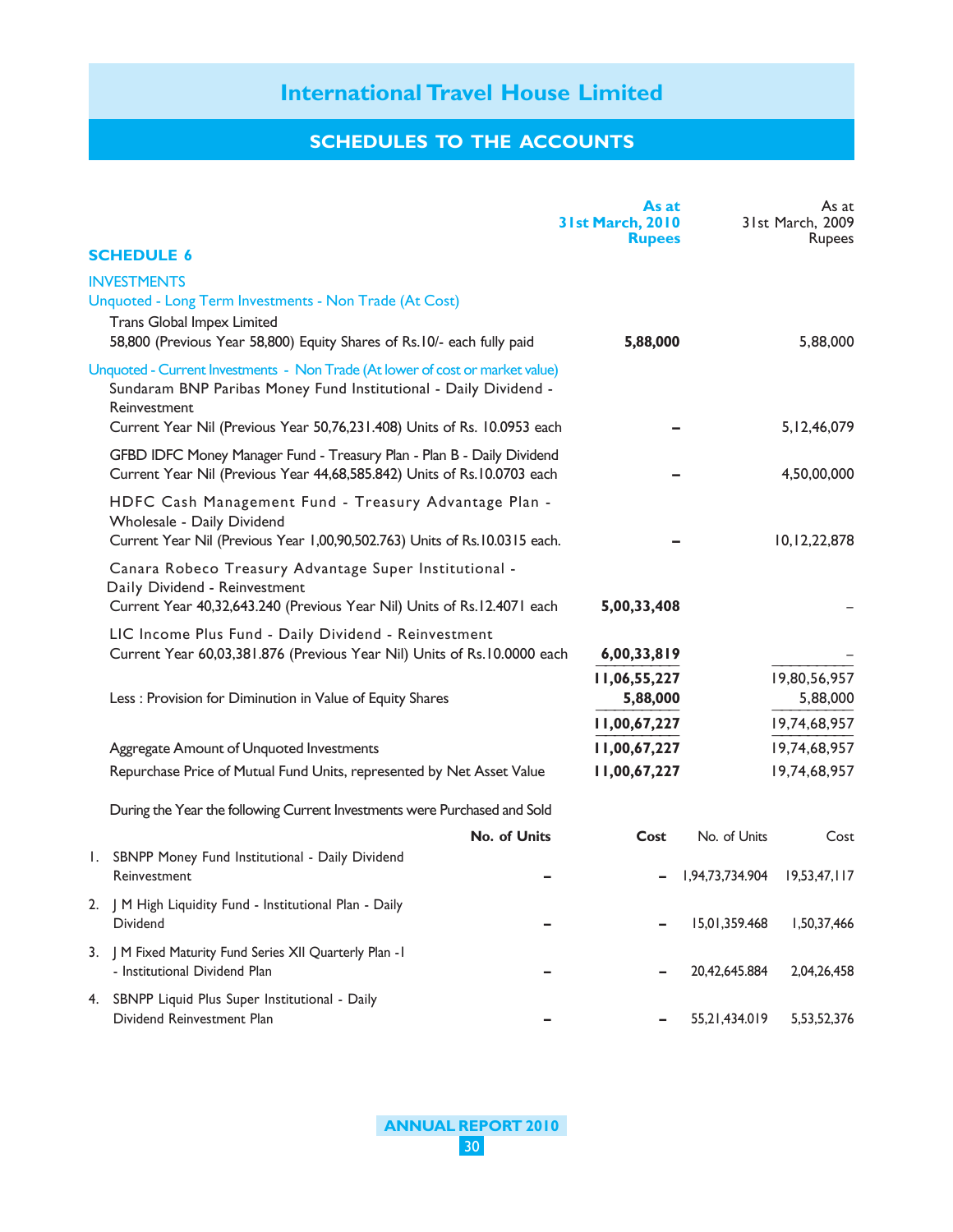|                                                                                                       |                     | As at<br><b>31st March, 2010</b><br><b>Rupees</b> |              | As at<br>31st March, 2009<br>Rupees |
|-------------------------------------------------------------------------------------------------------|---------------------|---------------------------------------------------|--------------|-------------------------------------|
|                                                                                                       | <b>No. of Units</b> | Cost                                              | No. of Units | Cost                                |
| 5. SBNPP Money Fund Institutional - Daily Dividend                                                    |                     |                                                   |              |                                     |
| Reinvestment                                                                                          | 19,92,080.586       | 2,01,10,766                                       |              |                                     |
| 6. GFBD IDFC Money Manager Fund - Treasury Plan                                                       |                     |                                                   |              |                                     |
| - Institutional Plan B - Daily Dividend                                                               | 26,580.410          | 2,67,673                                          |              |                                     |
| 7. HDFC Cash Management Fund - Treasury Advantage                                                     |                     |                                                   |              |                                     |
| Plan - Wholesale - Daily Dividend                                                                     | 24,669.088          | 2,47,468                                          |              |                                     |
| 8. Fortis Overnight - Institutional Plus - Daily Dividend                                             | 99,98,218.310       | 10,00,12,178                                      |              |                                     |
| 9. Fortis Money Plus Institutional Plan - Daily Dividend                                              | 1,86,95,355.998     | 18,70,11,516                                      |              |                                     |
| 10. AIG India Treasury Fund Institutional - Daily Dividend                                            | 2,05,25,758.361     | 20,54,83,367                                      |              |                                     |
| 11. AIG India Liquid Fund Institutional - Daily Fund                                                  | 1,34,876.709        | 13,50,11,616                                      |              |                                     |
| 12. Templeton India Treasury management Account Super                                                 |                     |                                                   |              |                                     |
| Institutional Plan - Daily Dividend - Reinvestment                                                    | 99,943.262          | 10,00,10,524                                      |              |                                     |
| 13. Templeton Floating Rate Income Funds Long Term Plan                                               |                     |                                                   |              |                                     |
| Super Institutional - Daily Dividend Reinvestment                                                     | 1,51,78,982.920     | 15,18,86,975                                      |              |                                     |
| 14. UTI Liquid Cash Plan Institutional - Daily Income                                                 |                     |                                                   |              |                                     |
| Option - Reinvestment                                                                                 | 39,241.601          | 4,00,04,681                                       |              |                                     |
| 15. JM High Liquidity Fund - Super Institutional Plan - Daily                                         |                     |                                                   |              |                                     |
| Dividend (92)                                                                                         | 69,89,007.312       | 7,00,05,392                                       |              |                                     |
| 16. JM Money Manager Fund Super Plus Plan - Daily                                                     |                     |                                                   |              |                                     |
| Dividend (171)                                                                                        | 70,04,930.961       | 7,00,86,436                                       |              |                                     |
| 17. ICICI Prudential Institutional Liquid Plan - Super                                                |                     |                                                   |              |                                     |
| Institutional Daily Dividend                                                                          | 8,99,879.281        | 9,00,07,745                                       |              |                                     |
| 18. ICICI Prudential Flexible Income Plan Premium -                                                   |                     |                                                   |              |                                     |
| Daily Dividend                                                                                        | 8,53,025.112        | 9,01,94,610                                       |              |                                     |
| 19. NLFID Canara Robeco Liquid Fund - Institutional -                                                 |                     |                                                   |              |                                     |
| Daily Dividend Reinvestment                                                                           | 1,59,36,591.235     | 16,00,19,313                                      |              |                                     |
| 20. NLPIDD Canara Robeco Treasury Advantage                                                           |                     |                                                   |              |                                     |
| Institutional - Daily Dividend Fund                                                                   | 1,04,84,915.909     | 13,00,87,400                                      |              |                                     |
| 21. NLPSDD Canara Rebeco Treasury Advantage Super<br>Institutional - Daily Dividend Reinvestment Fund | 52,43,109.404       | 6,50,51,783                                       |              |                                     |
| 22. SBNPP Ultra ST Fund Super Institutional -                                                         |                     |                                                   |              |                                     |
| Dividend Reinvestment Daily                                                                           | 19,93,579.485       | 2,00,09,557                                       |              |                                     |
| 23. LIC MF Liquid Fund - Growth Plan                                                                  | 17,80,616.180       | 3,00,02,849                                       |              |                                     |
| 24. LIC MF Liquid Fund - Dividend Plan                                                                | 27,32,428.854       | 3,00,02,342                                       |              |                                     |
|                                                                                                       |                     |                                                   |              |                                     |

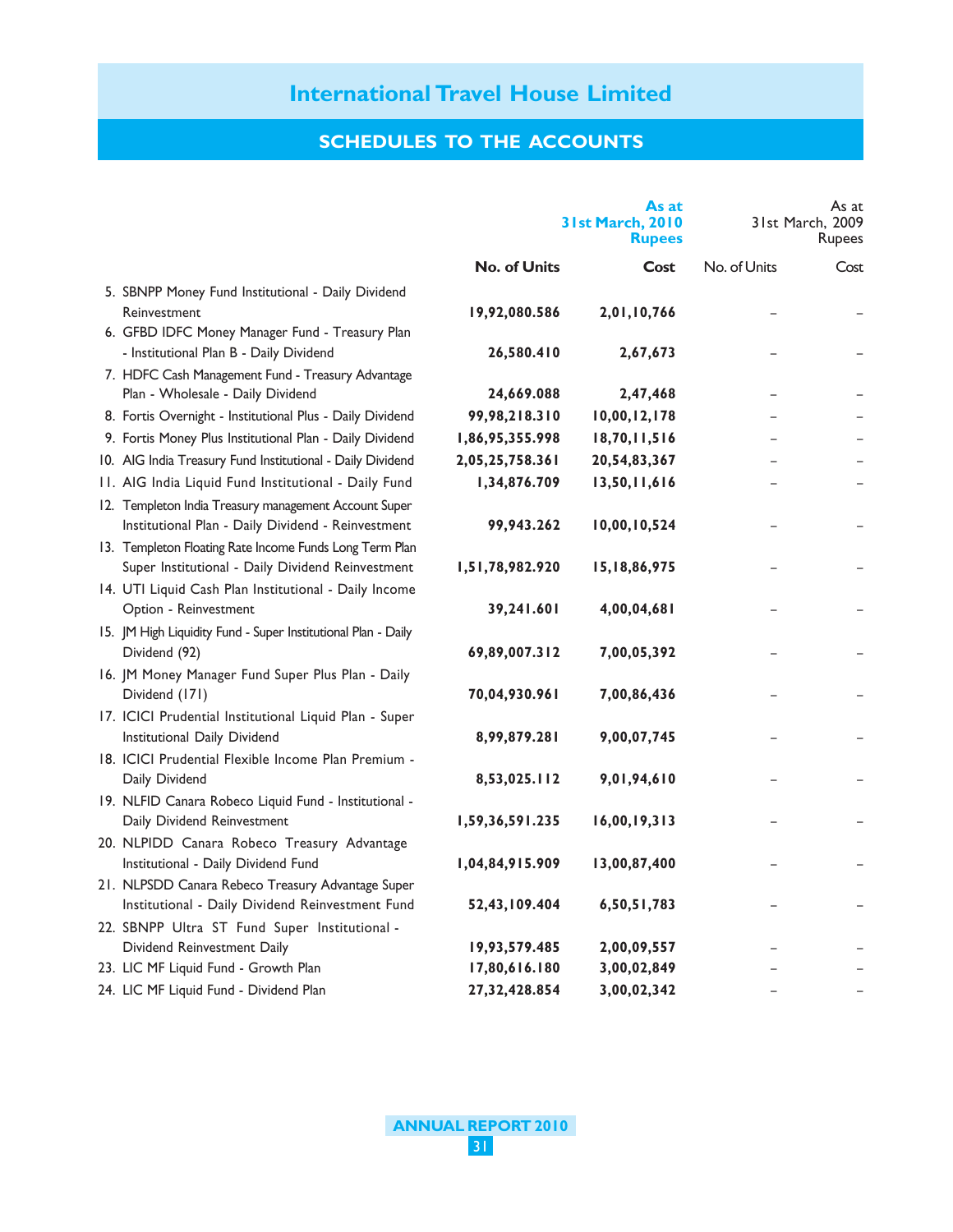# **SCHEDULES TO THE ACCOUNTS**

|                                                                                                   | As at<br><b>31st March, 2010</b><br><b>Rupees</b> | As at<br>31st March, 2009<br><b>Rupees</b> |
|---------------------------------------------------------------------------------------------------|---------------------------------------------------|--------------------------------------------|
| <b>SCHEDULE 7</b>                                                                                 |                                                   |                                            |
| <b>SUNDRY DEBTORS</b><br>(Unsecured)<br>Debts outstanding for a period exceeding six months       |                                                   |                                            |
| <b>Considered Good</b>                                                                            | 1,32,43,792                                       | 2,91,19,146                                |
| <b>Considered Doubtful</b>                                                                        | 1,33,20,800                                       | 90,61,462                                  |
| Other Debts - Considered Good                                                                     | 70,55,71,765                                      | 42,09,03,062                               |
|                                                                                                   | 73, 21, 36, 357                                   | 45,90,83,670                               |
| Less: Provision for Doubtful Debts                                                                | 1,33,20,800                                       | 90,61,462                                  |
|                                                                                                   | 71,88,15,557                                      | 45,00,22,208                               |
| <b>SCHEDULE 8</b>                                                                                 |                                                   |                                            |
| <b>CASH AND BANK BALANCES</b>                                                                     |                                                   |                                            |
| Cash and Cheques on hand*<br><b>With Scheduled Banks</b>                                          | 2,77,14,151                                       | 3,28,03,434                                |
| <b>On Current Accounts</b>                                                                        | 2,42,44,546                                       | 2,09,53,873                                |
| On Fixed Deposits                                                                                 |                                                   | 4,54,79,000                                |
| On Dividend Account                                                                               | 36,00,251                                         | 31,98,463                                  |
|                                                                                                   | 5,55,58,948                                       | 10,24,34,770                               |
| ∗<br>Includes Cheques on hand amounting to Rs. 1,86,84,348/-<br>(Previous Year Rs. 2,75,94,378/-) |                                                   |                                            |

#### **SCHEDULE 9**

#### OTHER CURRENT ASSETS

| (Unsecured - Considered Good)      |          |
|------------------------------------|----------|
| Interest accrued on Fixed Deposits | 5.28.967 |
|                                    | 5.28.967 |
|                                    |          |

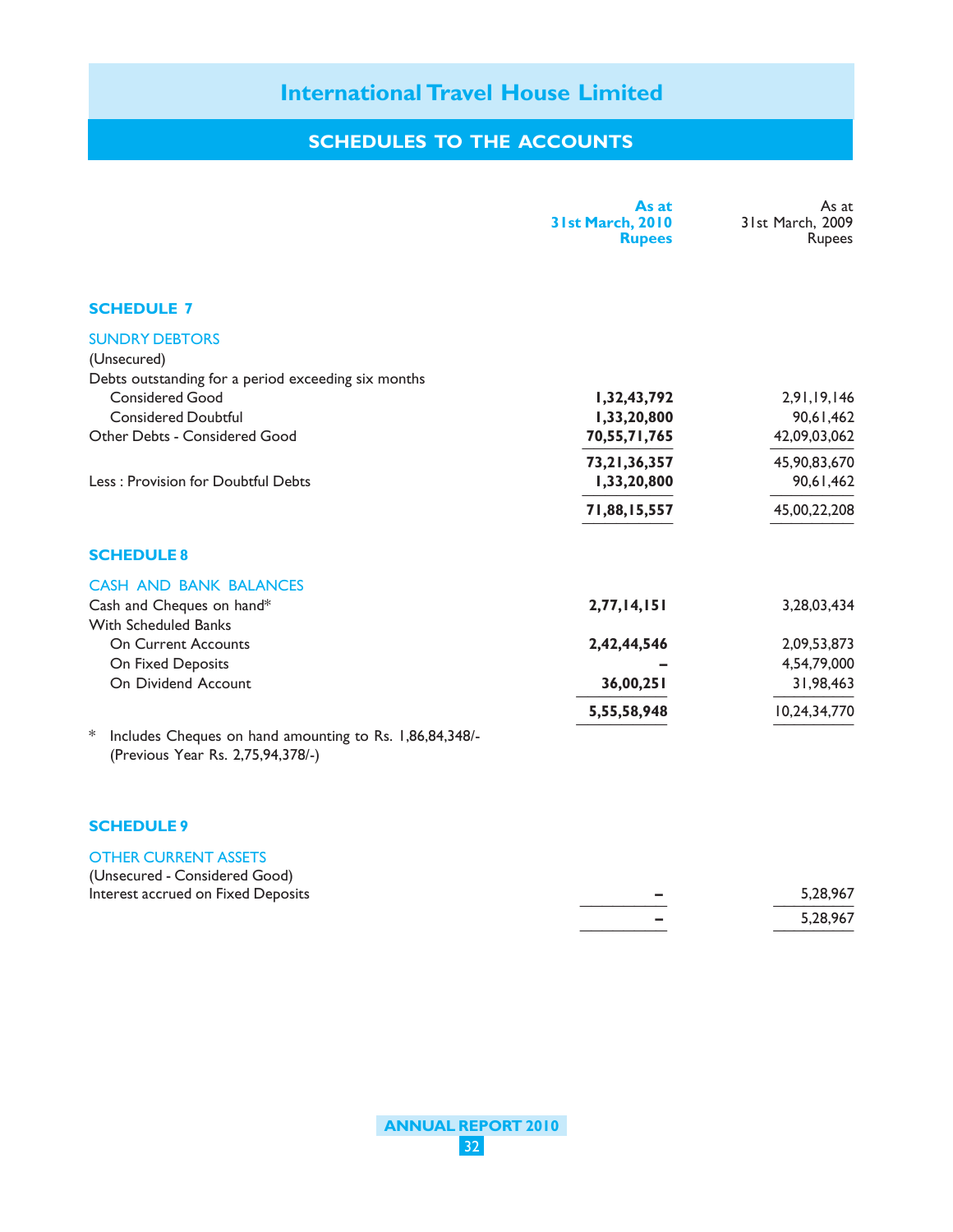# **SCHEDULES TO THE ACCOUNTS**

|                                                             |               | As at                   |               | As at            |
|-------------------------------------------------------------|---------------|-------------------------|---------------|------------------|
|                                                             |               | <b>31st March, 2010</b> |               | 31st March, 2009 |
|                                                             | <b>Rupees</b> | <b>Rupees</b>           | <b>Rupees</b> | Rupees           |
| <b>SCHEDULE 10</b>                                          |               |                         |               |                  |
| <b>LOANS AND ADVANCES</b>                                   |               |                         |               |                  |
| (Unsecured - Considered Good)                               |               |                         |               |                  |
| Advances recoverable in Cash or                             |               |                         |               |                  |
| in kind or for value to be received                         |               | 2,55,81,886             |               | 1,97,92,919      |
| <b>Sundry Deposits</b>                                      |               | 1,96,22,618             |               | 1,90,89,055      |
| Service Tax (Input) Credit Receivable                       |               | 37,54,013               |               | 41,01,647        |
| Advance Income Tax (Net of Provisions of Rs. 5,90,83,000/-, |               |                         |               |                  |
| Previous Year Rs. 4,71,47,000/-)                            |               | 1,02,20,500             |               | 1,76,98,527      |
| Advance Fringe Benefit Tax (Net of Provisions of Rs. Nil,   |               |                         |               |                  |
| Previous Year Rs. 86,84,000/-)                              |               | 7,47,518                |               | 7,47,518         |
|                                                             |               | 5,99,26,535             |               | 6, 14, 29, 666   |
|                                                             |               |                         |               |                  |
| <b>SCHEDULE II</b>                                          |               |                         |               |                  |
| <b>CURRENT LIABILITIES</b>                                  |               |                         |               |                  |
| <b>Sundry Creditors</b>                                     |               |                         |               |                  |
| Total outstanding dues of micro and small enterprises       |               |                         |               |                  |
| Total outstanding dues of creditors other than micro        |               |                         |               |                  |
| and small enterprises                                       |               | 32,00,98,053            |               | 27,63,09,318     |
| Unclaimed Dividend (To be tranferred to Investor Education  |               |                         |               |                  |
| and Protection Fund when due)                               |               | 36,00,251               |               | 31,98,463        |
| <b>Book Overdraft</b>                                       |               | 10,40,75,912            |               | 3,90,92,922      |
| <b>Other Liabilities</b>                                    |               | 53,44,930               |               | 37,95,071        |
|                                                             |               | 43, 31, 19, 146         |               | 32, 23, 95, 774  |
|                                                             |               |                         |               |                  |
| <b>SCHEDULE 12</b>                                          |               |                         |               |                  |
| <b>PROVISIONS</b>                                           |               |                         |               |                  |
| Provision for Wealth Tax                                    |               | 52,240                  |               | 55,080           |
| <b>Provision for Retirement Benefits</b>                    |               |                         |               |                  |
| Gratuity & Pension*                                         | 8,53,803      |                         | 25,88,631     |                  |
| Leave Encashment                                            | 93,97,091     |                         | 87,60,815     |                  |
| Medical                                                     | 21,62,067     | 1,24,12,961             | 18,95,411     | 1,32,44,857      |
| <b>Proposed Dividend</b>                                    |               | 2,59,82,125             |               | 2,39,83,500      |
| Tax on Proposed Dividend                                    |               | 44, 15, 662             |               | 40,75,996        |
|                                                             |               | 4,28,62,988             |               | 4, 13, 59, 433   |
|                                                             |               |                         |               |                  |

\* Includes Rs. 4,77,598/- (Previous Year Rs. 2,37,966/-) on account of debit for seconded staff from associate company.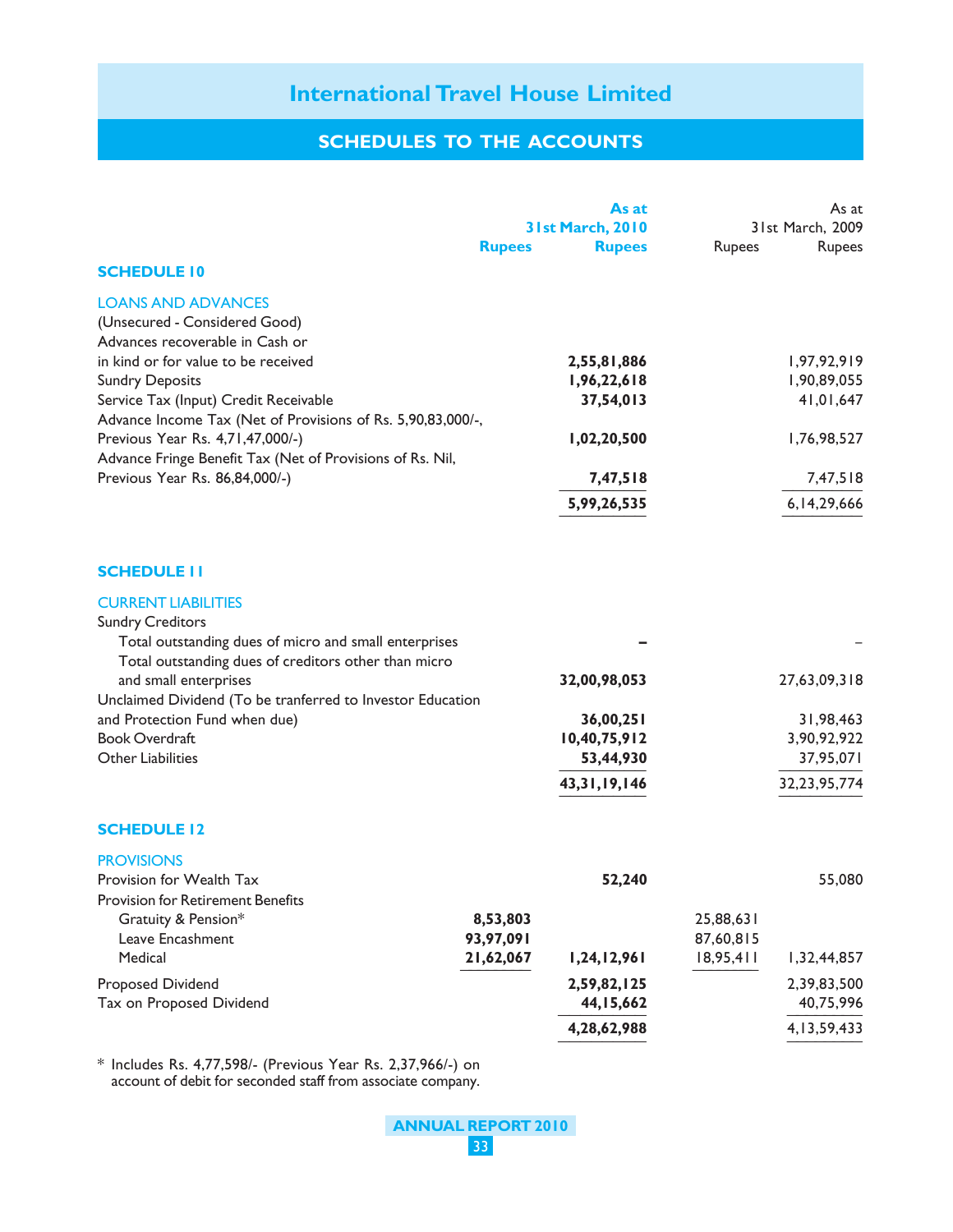|                                                                                | For the year ended<br>31st March, 2010<br><b>Rupees</b> | For the year ended<br>31st March, 2009<br>Rupees |
|--------------------------------------------------------------------------------|---------------------------------------------------------|--------------------------------------------------|
| <b>SCHEDULE 13</b>                                                             |                                                         |                                                  |
| <b>INCOME FROM SERVICES RENDERED</b><br>Commission                             |                                                         |                                                  |
| Air Passage                                                                    | 12,58,97,925                                            | 13,59,75,814                                     |
| <b>Hotel Reservation</b>                                                       | 4,74,897                                                | 7,26,328                                         |
| Shopping                                                                       | 80,86,234                                               | 72,67,986                                        |
| <b>Management Fees</b>                                                         | 6,33,90,557                                             | 5, 12, 43, 909                                   |
| Traveller's Cheques                                                            | 8,052                                                   | 8,446                                            |
| <b>Tours</b>                                                                   | 2,83,94,845                                             | 2,10,07,520                                      |
| Transport                                                                      | 81, 19, 14, 577                                         | 78, 28, 49, 130                                  |
| Foreign Exchange                                                               | 1,41,56,996                                             | 1,58,74,677                                      |
| <b>Other Services</b>                                                          | 2,92,31,933                                             | 2,46,69,371                                      |
|                                                                                | 1,08,15,56,016                                          | 1,03,96,23,181                                   |
| <b>SCHEDULE 14</b>                                                             |                                                         |                                                  |
| <b>OTHER INCOME</b>                                                            |                                                         |                                                  |
| Interest on Bank Deposits (Gross)*                                             | 1,12,089                                                | 3, 12, 351                                       |
| Dividend on Unquoted Non Trade Current Investments<br>Liabilities Written Back | 54,89,109                                               | 36,20,731                                        |
| Profit on Sale of Unquoted Non Trade Long Term Investments                     | 53,71,105                                               | 56,90,378<br>25,86,750                           |
| Profit on Fixed Assets Sold / Discarded (Net)                                  | 98,98,605                                               | 50,60,657                                        |
| Miscellaneous Income                                                           | 63,148                                                  | 1,28,115                                         |
|                                                                                |                                                         |                                                  |
|                                                                                | 2,09,34,056                                             | 1,73,98,982                                      |
| * Tax deducted at source Rs. 15,598/- (Previous Year Rs. 43,930/-)             |                                                         |                                                  |
| <b>SCHEDULE 15</b>                                                             |                                                         |                                                  |
| <b>EMPLOYEES' REMUNERATION AND</b><br><b>WELFARE EXPENDITURE</b>               |                                                         |                                                  |
| Salaries, Wages and Bonus                                                      | 16,27,61,699                                            | 16,25,48,497                                     |
| Contribution to Provident and Other Funds                                      | 83, 11, 941                                             | 1,08,86,373                                      |
| Workmen and Staff Welfare Expenses                                             | 4,82,11,392                                             | 4,70,85,461                                      |
|                                                                                | 21,92,85,032                                            | 22,05,20,331                                     |
|                                                                                |                                                         |                                                  |

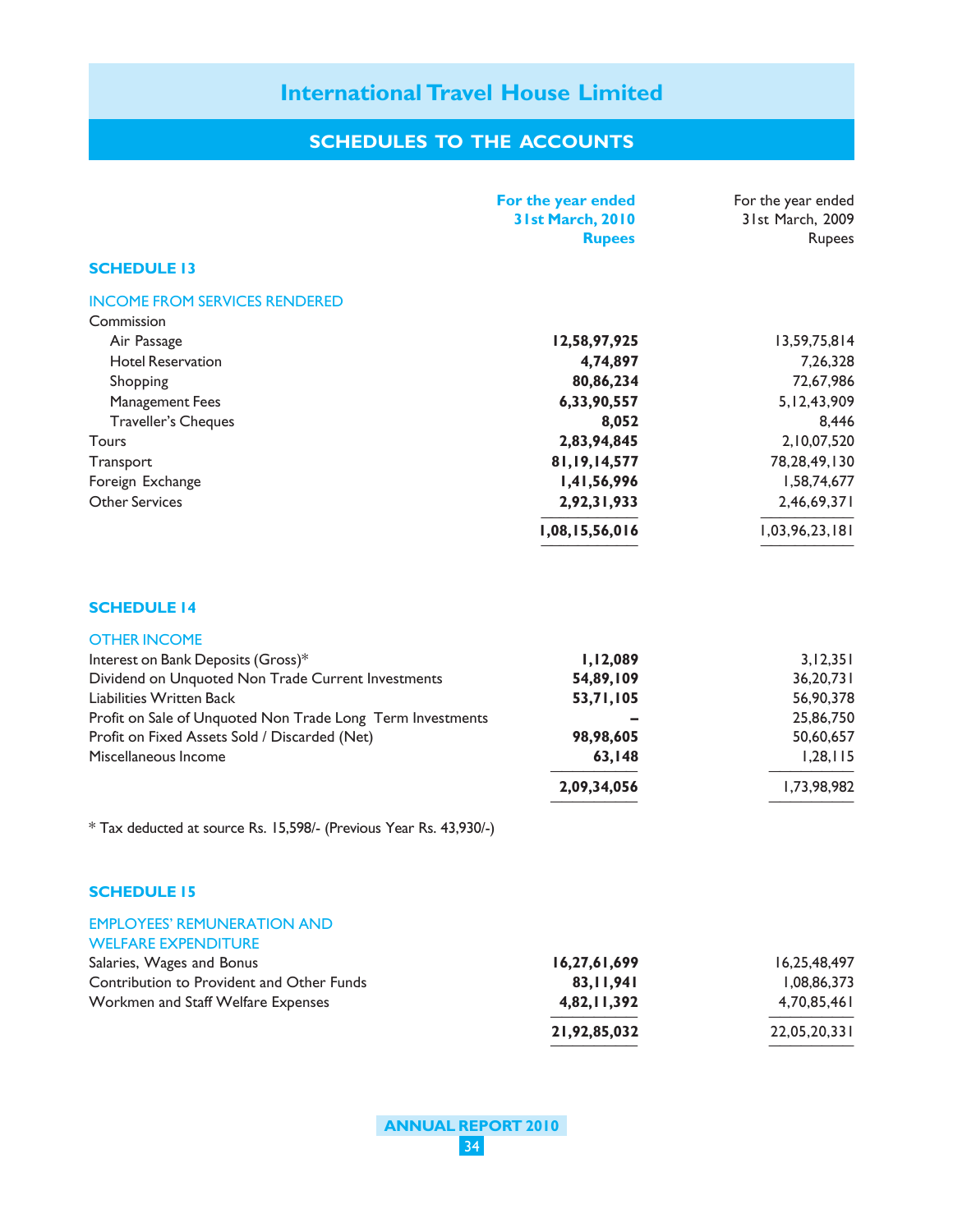|                                                                                                                                                                                                                                                             | For the year ended<br>31st March, 2010<br><b>Rupees</b><br><b>Rupees</b>                                       | For the year ended<br>31st March, 2009<br><b>Rupees</b><br><b>Rupees</b>                                       |
|-------------------------------------------------------------------------------------------------------------------------------------------------------------------------------------------------------------------------------------------------------------|----------------------------------------------------------------------------------------------------------------|----------------------------------------------------------------------------------------------------------------|
| <b>SCHEDULE 16</b>                                                                                                                                                                                                                                          |                                                                                                                |                                                                                                                |
| <b>OPERATING AND OTHER EXPENSES</b>                                                                                                                                                                                                                         |                                                                                                                |                                                                                                                |
| Car Fuel, Oil & Lubricants<br>Rent<br>Rates and Taxes<br><b>Travelling and Conveyance</b><br><b>Motor Vehicle Expenses</b><br>Postage, Telephone, Fax and Cellphones<br><b>Electricity Expenses</b><br>Insurance                                            | 7,02,72,309<br>2,42,37,576<br>93, 14, 374<br>1,34,80,042<br>55,00,524<br>1,61,71,451<br>93,02,483<br>75,64,348 | 7,35,87,866<br>2,43,57,173<br>87,46,940<br>1,26,42,005<br>61,92,686<br>1,87,21,331<br>1,02,08,177<br>71,08,987 |
| Repair and Maintenance - Building<br>Repair and Maintenance - Commercial Cars<br>Repair and Maintenance - Others<br>Car Hire Charges<br>Service Charges<br>Directors' Fees<br><b>Business Promotion &amp; Marketing Expenses</b><br>Printing and Stationery | 43,734<br>4,82,23,782<br>1,02,11,640<br>25,06,69,548<br>10,65,05,131<br>2,40,000<br>22,29,952<br>99, 11, 333   | 3,93,84,309<br>1,03,39,647<br>24,99,79,546<br>10, 17, 27, 317<br>2,45,000<br>35,92,026<br>1, 11, 09, 187       |
| Auditors' Remuneration<br><b>Audit Fees</b><br><b>Tax Audit</b><br><b>Limited Review Fees</b><br>Certification<br>Out of Pocket Expenses<br>Other Services (as advisory)                                                                                    | 13,00,000<br>2,60,000<br>8,40,000<br>60,000<br>1,74,046<br>7,50,000<br>33,84,046                               | 13,00,000<br>2,60,000<br>7,60,000<br>60,000<br>2,59,651<br>26,39,651                                           |
| Legal and Professional Charges<br>Advertisement<br>Subscription<br>Advances Written off<br><b>Provision for Doubtful Debts</b><br><b>Bank Charges</b><br>Miscellaneous Expenses                                                                             | 1,31,56,635<br>14,12,065<br>16,93,622<br>42,59,338<br>11,64,719<br>33,70,056<br>61,23,18,708                   | 86,16,018<br>27,75,848<br>16,77,539<br>2,03,491<br>5,44,758<br>12,79,358<br>29,39,020<br>59,86,17,880          |
| <b>SCHEDULE 17</b>                                                                                                                                                                                                                                          |                                                                                                                |                                                                                                                |
| <b>INTEREST</b><br>On Bank Overdraft<br>On Term Loans<br><b>Banks</b>                                                                                                                                                                                       | 2,75,997<br>38,28,872                                                                                          | 5, 18, 205<br>61,56,313                                                                                        |
| Others                                                                                                                                                                                                                                                      | 88,725<br>41,93,594                                                                                            | 12,08,575<br>78,83,093                                                                                         |
|                                                                                                                                                                                                                                                             |                                                                                                                |                                                                                                                |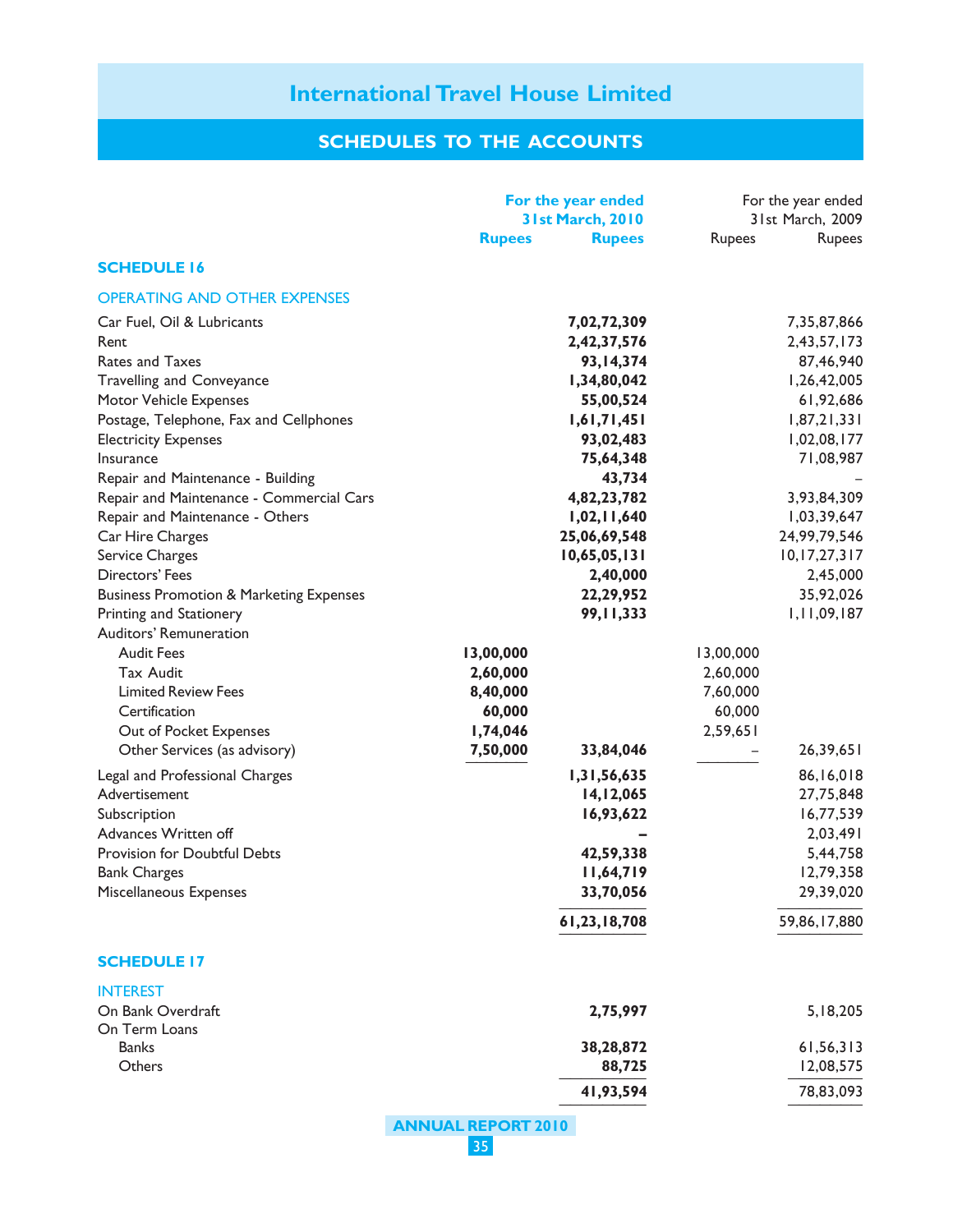# **SCHEDULES TO THE ACCOUNTS**

|                                                    | For the year ended<br><b>31st March, 2010</b><br><b>Rupees</b> | For the year ended<br>31st March, 2009<br><b>Rupees</b> |
|----------------------------------------------------|----------------------------------------------------------------|---------------------------------------------------------|
| <b>SCHEDULE 18</b>                                 |                                                                |                                                         |
| <b>EARNINGS PER SHARE</b>                          |                                                                |                                                         |
| (a) Profit after Taxation                          | 11,29,36,357                                                   | 8, 18, 44, 100                                          |
| (b) Weighted average number of Equity Shares       | 79,94,500                                                      | 79,94,500                                               |
| (c) Basic and diluted earnings per Share in Rupees | 14.13                                                          | 10.24                                                   |
| (Face Value - Rs. 10/- per Share)                  |                                                                |                                                         |

#### **SCHEDULE 19**

#### **SIGNIFICANT ACCOUNTING POLICIES AND NOTES TO THE ACCOUNTS**

#### **1. Significant Accounting Policies**

#### a. Accounting Convention

Financial statements are prepared in accordance with the historical cost convention and applicable Accounting Standards in India. A summary of important accounting policies is set out below. The financial statements have also been prepared in accordance with relevant presentational requirements of the Companies Act, 1956.

b. Fixed Assets

To state Fixed Assets at cost of acquisition inclusive of inward freight, duties and taxes and incidental expenses related to acquisition, less accumulated depreciation and impairment losses, if any.

Intangible Assets represent cost of acquired Computer Software.

#### c. Depreciation / Amortisation

Depreciation is calculated on Fixed Assets in a manner that amortises the cost of the assets after commissioning, over their estimated useful lives or lives based on the rates specified in Schedule XIV to the Companies Act, 1956, whichever is lower, by equal annual installments. Commercial and non-commercial vehicles are being depreciated at the rate of 20% which is higher than the rates specified in schedule XIV. Assets individually costing Rs. 5,000/ or less are fully depreciated in the year of purchase. Leasehold Improvements are amortised over lease period or economic useful life whichever is shorter.

Software Costs are amortised over a period of five years or useful life, whichever is lower.

#### d. Employee Benefits

- i. Retirement benefits in the form of Provident Fund is a defined contribution scheme and the contributions are charged to the Profit and Loss Account of the year when the contributions to the respective funds are due. There are no other obligations other than the contribution payable to the respective fund.
- ii. Gratuity liability, Post Employment Medical Benefit liability and Pension Benefit liability are defined benefit obligations and are provided for on the basis of an actuarial valuation on projected unit credit method made at the end of each financial year.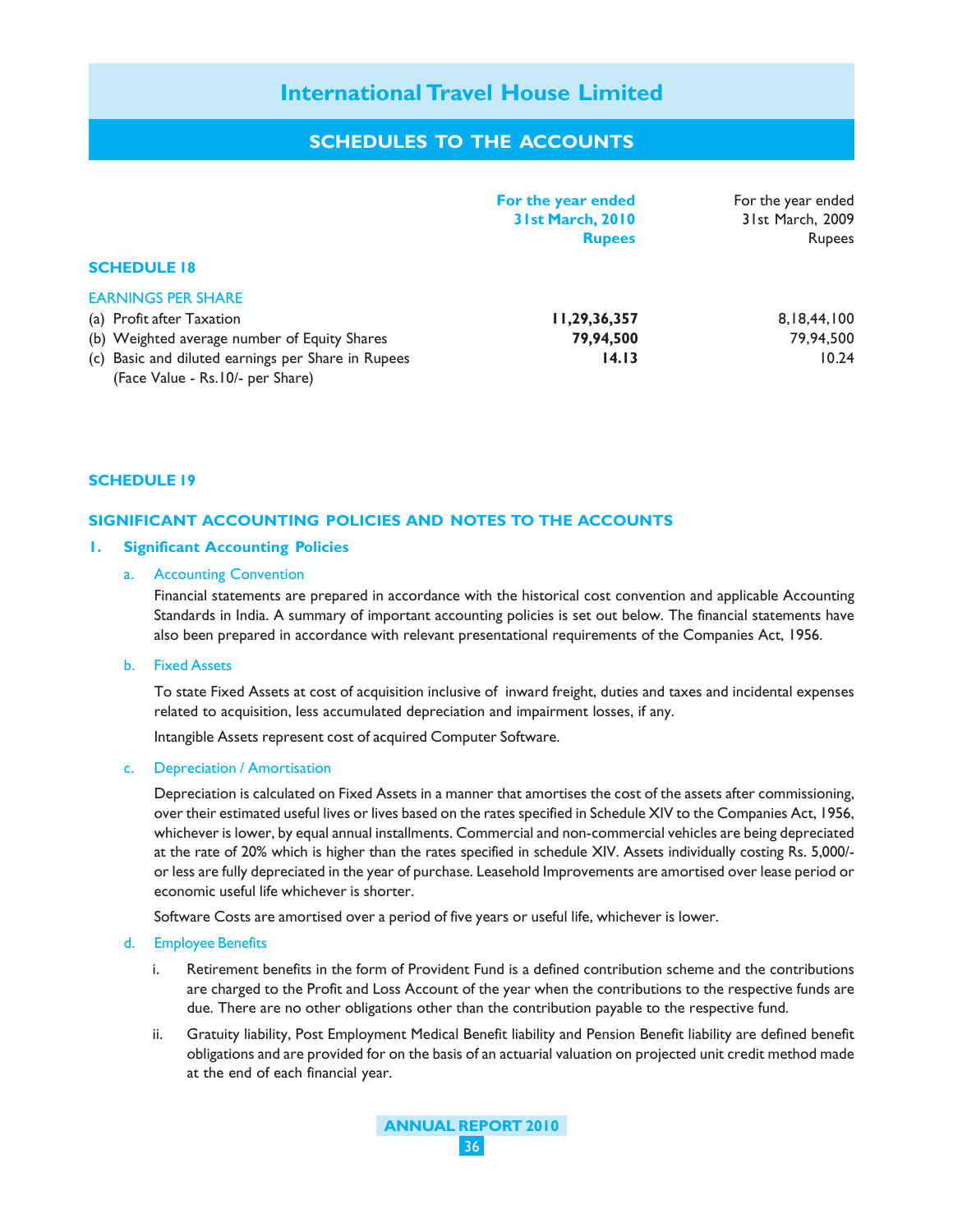# **SCHEDULES TO THE ACCOUNTS**

- iii. Short term compensated absences are provided for based on estimates. Long term compensated absences are provided for based on actuarial valuation. The actuarial valuation is done as per projected unit credit method.
- iv. Actuarial gains / losses are immediately taken to Profit and Loss Account and are not deferred.

#### e. Revenue Recognition

For services rendered to clients, the commission received from airlines (other than Productivity Linked Bonus, which is accounted when ascertainable), hotels etc., transport income and income on tours and other services (net of charges) are accounted for on completion of service.

#### f. Foreign Currency Transactions

To record transactions in foreign currencies at the exchange rates prevailing on the date of the transaction. Monetary Liabilities / Assets on account of foreign currency are converted at the exchange rates prevailing as at the end of the year. Exchange differences are appropriately dealt with in the Profit and Loss Account.

#### g. Investment Income

Investment income is recognized, when it is declared by the investee.

#### h. Investments

To state Current Investments at lower of cost and fair value and Long Term Investments at cost. Where applicable, provision is made where there is a diminution, other than temporary, in valuation of Long Term Investments.

#### i. Proposed Dividend

To provide for Dividends as proposed by the Board of Directors in the books of account, pending approval at the Annual General Meeting.

#### j. Borrowing Cost

Borrowing costs attributable to the acquisition or construction of a qualifying asset is capitalised as part of the cost of the asset. Other borrowing costs are recognised as an expense in the period in which they are incurred.

#### k. Taxation

To provide and determine current tax as the amount of tax payable in respect of taxable income for the period. To provide and determine fringe benefit tax as the amount of tax payable in respect of taxable fringe benefits for the period.

To provide and recognise deferred tax on timing differences between taxable income and accounting income subject to consideration of prudence.

Not to recognise entire deferred tax assets on unabsorbed depreciation and carry forward of losses unless there is virtual certainty supported by convincing evidence that there will be sufficient future taxable income available to realise such assets.

#### l. Operating Leases

Lease rentals are recognised as expense on a straight-line basis over the term of the lease.

#### m. Segment Reporting

To identify segments based on the dominant source and nature of risks and returns and the internal organisation and management structure.

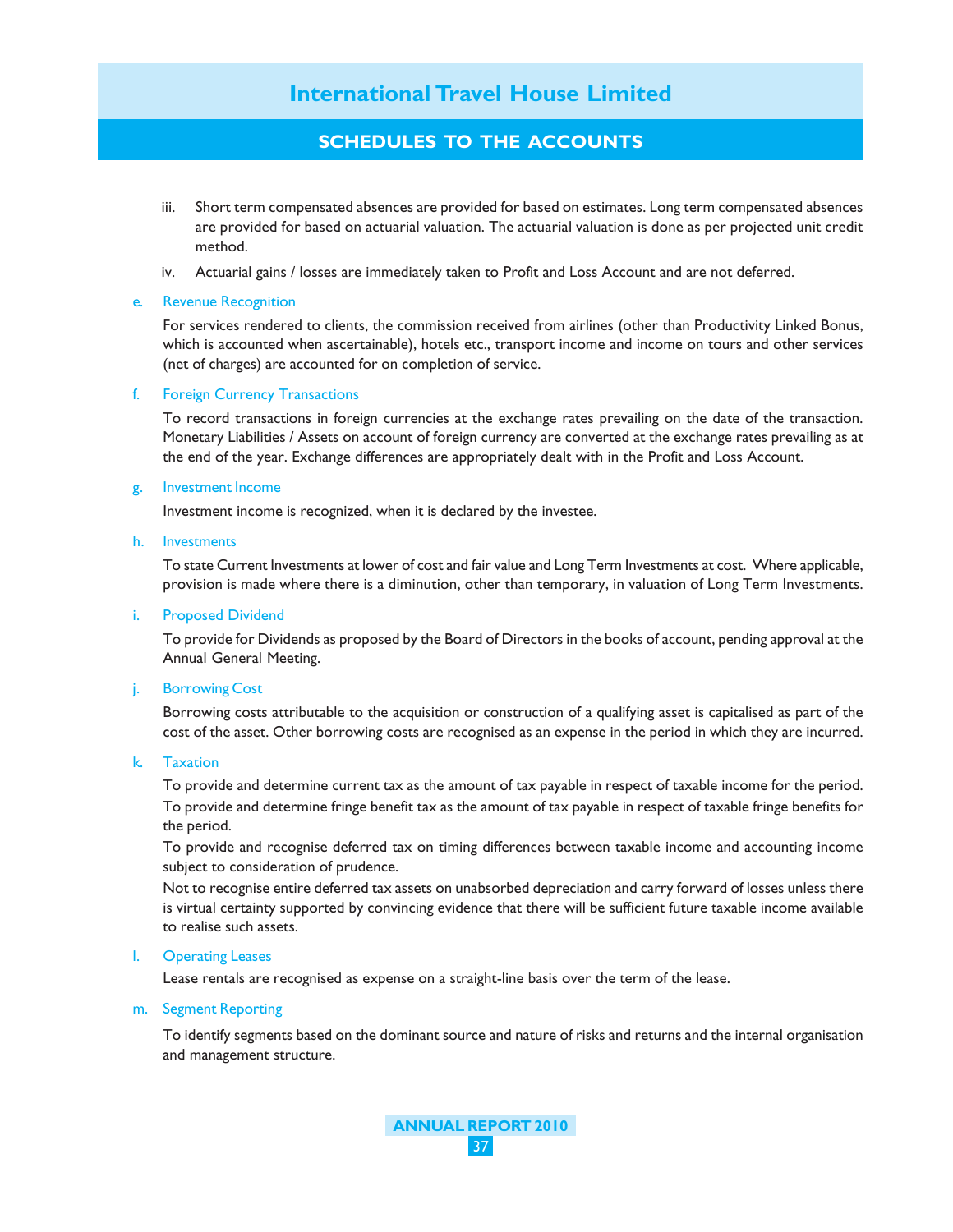# **SCHEDULES TO THE ACCOUNTS**

#### n. Provisions

A Provision is recognised when an enterprise has a present obligation as a result of past event; it is probable that an outflow of resources will be required to settle the obligation, in respect of which a reliable estimate can be made. Provisions are not discounted to its present value and are determined based on best estimate required to settle the obligation at the Balance Sheet date.

#### o. Derivative Instruments

Derivative contracts other than foreign exchange contracts outstanding at the year end are marked to market on a portfolio basis. Any loss arising on such contracts is provided for in the statement of Profit and Loss Account.

#### **2. Notes to Accounts :**

- i. Related Party Disclosure under Accounting Standard 18
	- Parties where control exists

Associate companies : ITC Limited and Russell Credit Limited.

### Key Management Personnel:

#### **Board of Directors Corporate Management Committee Members**

- Mr Nakul Anand Mr Raghupati Wahi (w.e.f. 28/01/2009) Mr Jehangir J Ghadiali Mr Atul Kumar (till 31/12/2008) Mr Anil Rajput Mr Ghanshyam Arora Mr H P Ranina Mr Sidhartha Roy (w.e.f. 02/06/2008) Mr S C Sekhar Mr K L Thapar
- Mr O P Vaish
- Mr Anil Baijal (w.e.f. 28/01/2009)

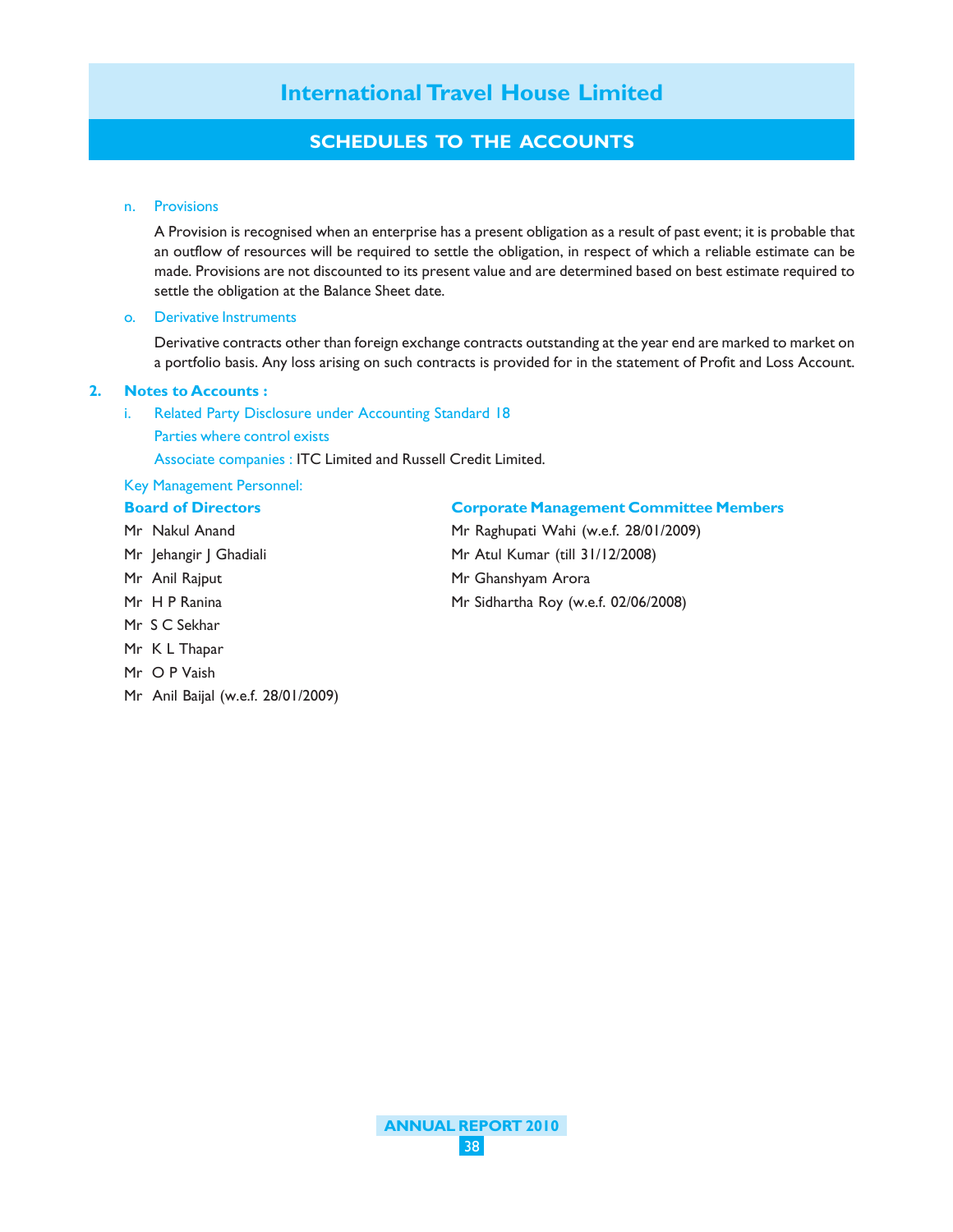# **SCHEDULES TO THE ACCOUNTS**

|                                             | <b>Associate</b><br><b>Companies</b> | Associate<br>Companies      | <b>Key Mgmt.</b><br><b>Personnel</b> | Key Mgmt.<br>Personnel      | <b>Key Mgmt.</b><br><b>Personnel</b><br><b>Relatives/Firms</b> | Key Mgmt.<br>Personnel<br><b>Relatives/Firms</b> |
|---------------------------------------------|--------------------------------------|-----------------------------|--------------------------------------|-----------------------------|----------------------------------------------------------------|--------------------------------------------------|
|                                             | 31/03/2010<br><b>Rupees</b>          | 31/03/2009<br><b>Rupees</b> | 31/03/2010<br><b>Rupees</b>          | 31/03/2009<br><b>Rupees</b> | 31/03/2010<br><b>Rupees</b>                                    | 31/03/2009<br><b>Rupees</b>                      |
| Transactions during the Year                |                                      |                             |                                      |                             |                                                                |                                                  |
| <b>Sale of Services</b>                     |                                      |                             |                                      |                             |                                                                |                                                  |
| - ITC Limited                               | 57,53,93,975 66,05, 11,794           |                             |                                      |                             |                                                                |                                                  |
| - Others                                    |                                      |                             |                                      |                             | 25,87,305                                                      | 8,13,494                                         |
| <b>Purchase of Goods and Services</b>       |                                      |                             |                                      |                             |                                                                |                                                  |
| - ITC Limited                               | 1,46,59,862                          | 75,89,984                   |                                      |                             |                                                                |                                                  |
| - Others                                    |                                      |                             |                                      |                             | 15,63,575                                                      | 6,88,188                                         |
| Rent                                        |                                      |                             |                                      |                             |                                                                |                                                  |
| - ITC Limited                               | 65,10,108                            | 66,97,850                   |                                      |                             |                                                                |                                                  |
| <b>Directors' Fees</b>                      |                                      |                             |                                      |                             |                                                                |                                                  |
| - Mr K L Thapar                             |                                      |                             | 67,500                               | 77,500                      |                                                                |                                                  |
| - Mr O P Vaish                              |                                      |                             | 65,000                               | 75,000                      |                                                                |                                                  |
| - Mr H P Ranina                             |                                      |                             | 67,500                               | 77,500                      |                                                                |                                                  |
| - Mr Anil Baijal                            |                                      |                             | 40,000                               | 15,000                      |                                                                |                                                  |
| <b>Dividend Paid</b>                        |                                      |                             |                                      |                             |                                                                |                                                  |
| - ITC Limited                               | 8,62,800                             | 8,62,800                    |                                      |                             |                                                                |                                                  |
| - Russell Credit Limited                    | 1,08,79,914                          | 1,08,79,914                 |                                      |                             |                                                                |                                                  |
| - Others                                    |                                      |                             |                                      |                             | 300                                                            | 300                                              |
| Balance outstanding as at the Year end      |                                      |                             |                                      |                             |                                                                |                                                  |
| <b>Accounts Receivable</b>                  |                                      |                             |                                      |                             |                                                                |                                                  |
| - ITC Limited                               | 8,61,43,771                          | 4,85,40,102                 |                                      |                             |                                                                |                                                  |
| <b>Sundry Creditors</b>                     |                                      |                             |                                      |                             |                                                                |                                                  |
| - ITC Limited                               | 17,72,042                            | 23,09,496                   |                                      |                             |                                                                |                                                  |
| - Others                                    |                                      |                             |                                      |                             | 49,964                                                         | 47,195                                           |
| <b>Deposit Paid</b>                         |                                      |                             |                                      |                             |                                                                |                                                  |
| - ITC Limited                               | 5,55,200                             | 4,18,000                    |                                      |                             |                                                                |                                                  |
| Remuneration paid / payable during the Year |                                      |                             |                                      |                             |                                                                |                                                  |
| - Mr Jehangir J Ghadiali                    |                                      |                             | 34, 34, 832                          | 32,82,286                   |                                                                |                                                  |
| - Mr Raghupati Wahi                         |                                      |                             | 33,78,570 #                          | 6,78,543 $#$                |                                                                |                                                  |
| - Mr Atul Kumar                             |                                      |                             |                                      | 23,79,102 #                 |                                                                |                                                  |
| - Mr Ghanshyam Arora                        |                                      |                             | 22,93,119                            | 22,62,968                   |                                                                |                                                  |
| - Mr Sidhartha Roy                          |                                      |                             | 22,63,803                            | 17,59,468                   |                                                                |                                                  |

\* Amount paid to Messrs Vaish Associates, where Mrs Manju Vaish, Mr Vinay Vaish and Mrs Kali Vohra are partners and relatives of Mr O P Vaish as wife, son and daughter respectively.

# Paid through ITC Limited.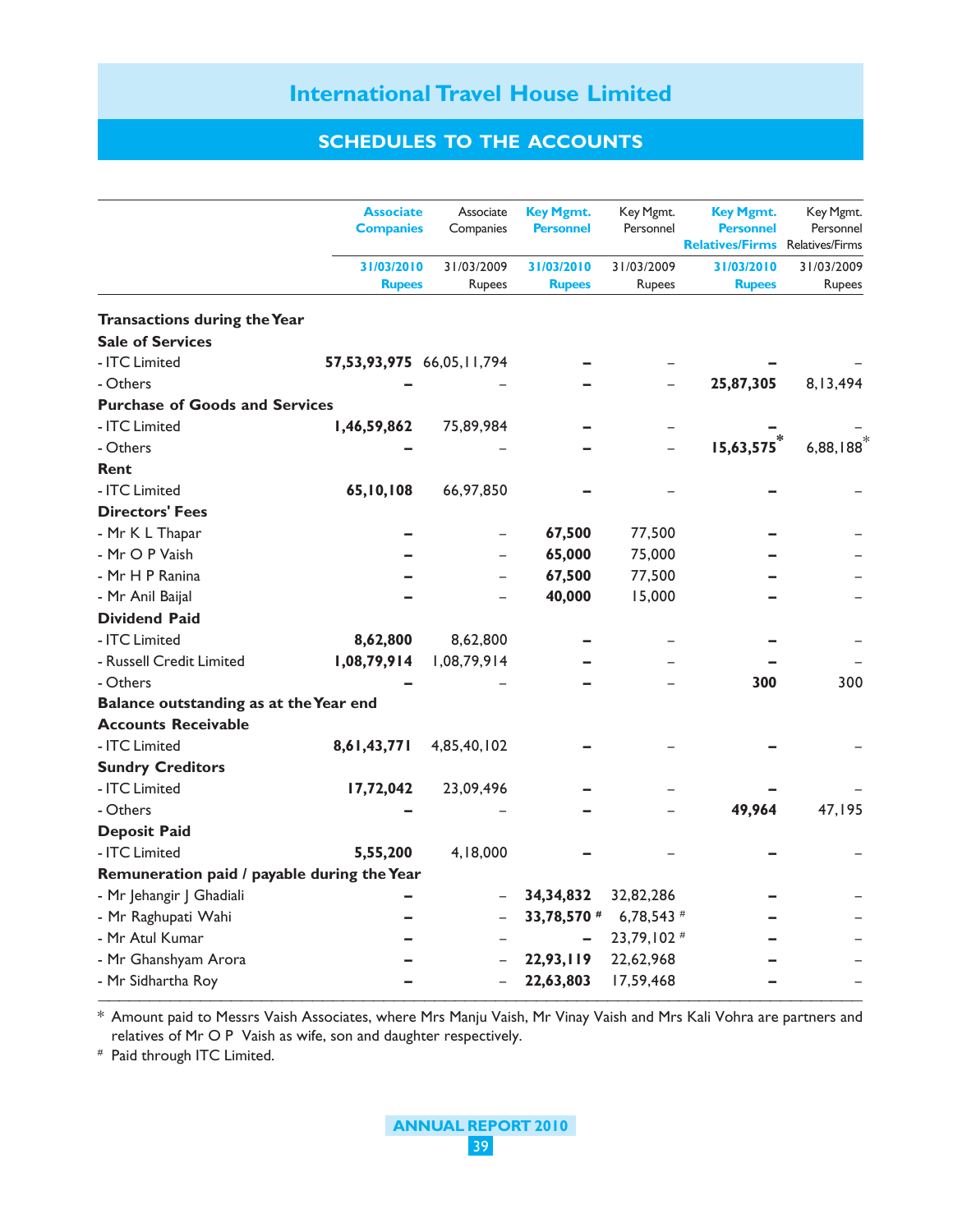|      |                                                     | For the year ended<br><b>31st March, 2010</b><br><b>Rupees</b> | For the year ended<br>31st March, 2009<br><b>Rupees</b> |
|------|-----------------------------------------------------|----------------------------------------------------------------|---------------------------------------------------------|
| ii.  | Expenditure in Foreign Currency (on payment basis)  |                                                                |                                                         |
|      | Subscription, Entrance Fees, Travel etc.            | 12, 17, 411                                                    | 3,63,935                                                |
| iii. | Earnings in Foreign Currency (on realisation basis) |                                                                |                                                         |
|      | Receipts from Travel & Tours                        | 3,20,14,902                                                    | 3,42,95,767                                             |
|      | Receipt by way of Car Rental Services               | 4,95,62,807                                                    | 5,64,49,443                                             |
|      | <b>Total</b>                                        | 8,15,77,709                                                    | 9,07,45,210                                             |
| iv.  | Value of Imports during the Year (C.I.F Basis)      |                                                                |                                                         |
|      | Capital Goods (Vehicles)                            | <b>Nil</b>                                                     | 3,07,96,625                                             |
| v.   | <b>Directors' Remuneration</b>                      |                                                                |                                                         |
|      | a) Salary and Allowances                            | 25,32,856                                                      | 25,25,219                                               |
|      | b) Other Perquisites                                | 5,39,087                                                       | 3,96,701                                                |
|      | c) Contribution to Provident and other Funds        | 3,62,889                                                       | 3,60,366                                                |
|      | <b>Total</b>                                        | 34, 34, 832                                                    | 32,82,286                                               |

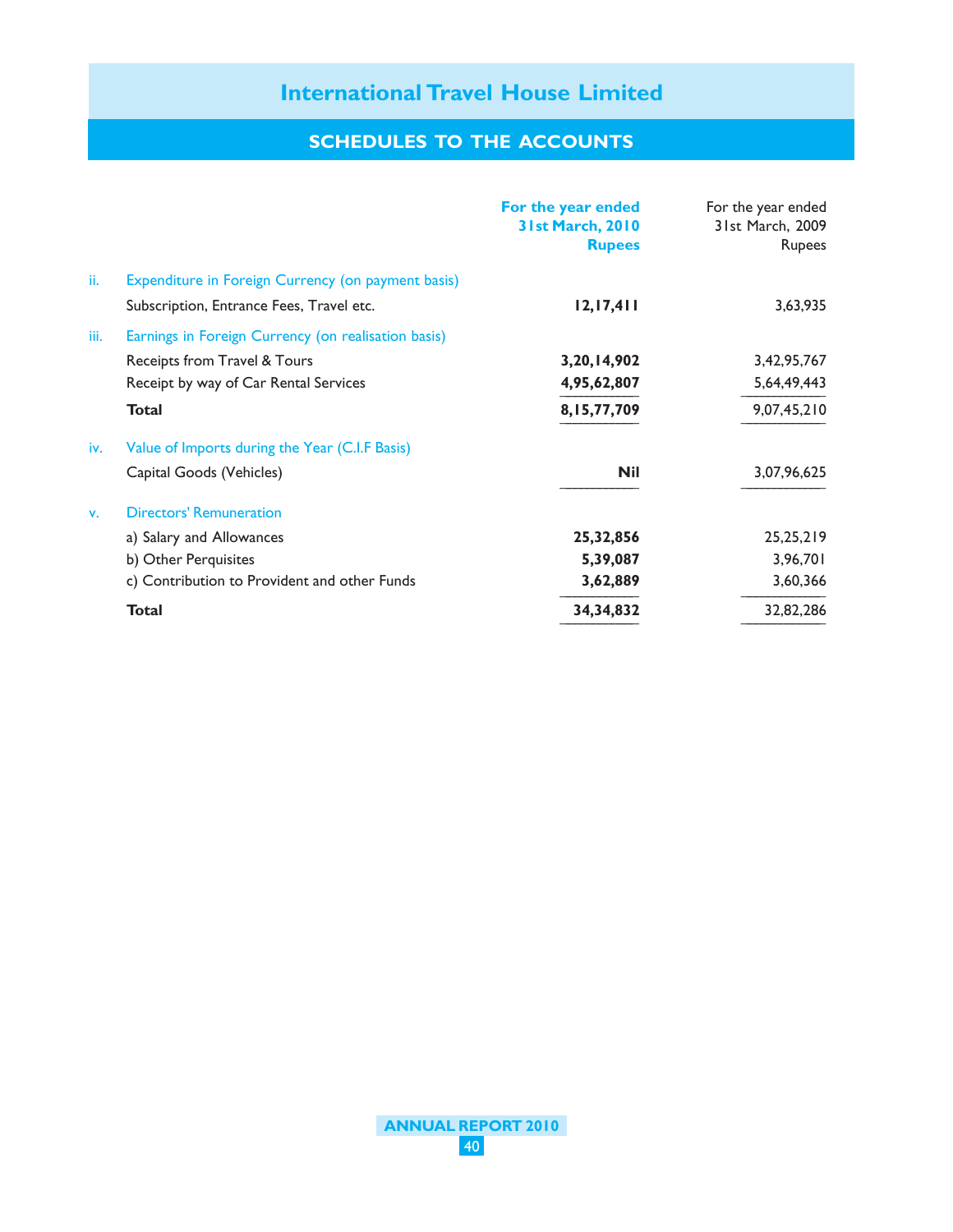|   |                                                                                                                                                                                                      |                |                |                                   |                            | Leave         | Leave                                 |                             |             |
|---|------------------------------------------------------------------------------------------------------------------------------------------------------------------------------------------------------|----------------|----------------|-----------------------------------|----------------------------|---------------|---------------------------------------|-----------------------------|-------------|
|   |                                                                                                                                                                                                      | Pension        | Pension        | Gratuity                          | Gratuity                   | Encashment    | Encashment                            | Medical                     | Medical     |
|   |                                                                                                                                                                                                      | Funded         | Funded         | Funded                            | Funded                     | Unfunded      | Unfunded                              | Unfunded                    | Unfunded    |
|   |                                                                                                                                                                                                      | 31/03/2010     | 31/03/2009     | 31/03/2010                        | 31/03/2009                 | 31/03/2010    | 31/03/2009                            | 31/03/2010                  | 31/03/2009  |
|   |                                                                                                                                                                                                      | Rupees         | Rupees         | <b>Rupees</b>                     | Rupees                     | <b>Rupees</b> | Rupees                                | <b>Rupees</b>               | Rupees      |
| ನ | Expense<br>Components of Employer                                                                                                                                                                    |                |                |                                   |                            |               |                                       |                             |             |
|   | Current Service Cost                                                                                                                                                                                 | 16,83,947      | 16,62,023      | 15,04,036                         | 15,95,079                  | 18,71,640     | 22,28,611                             | 3,03,216                    | 2,92,770    |
|   | Interest Cost<br>نہ                                                                                                                                                                                  | 17,46,360      | 14,32,708      | 8,50,044                          | 6,25,541                   | 7,00,865      | 5,04,001                              | 1,51,633                    | 1,18,736    |
|   | Assets<br>Expected Return on Plan<br>ب<br>س                                                                                                                                                          | (18, 44, 578)  | (19, 70, 512)  | (7,57,152)                        | (7,34,085)                 |               |                                       |                             |             |
|   | Actuarial Losses / (Gains)<br>4.                                                                                                                                                                     | (10, 35, 388)  | (9, 16, 128)   | (12, 20, 723)                     | 9,20,200                   | (2, 18, 249)  | 11, 10, 631                           | (1,80,693)                  | (2.04, 826) |
|   | Loss<br>Total Expense recognised in<br>the Statement of Profit &<br>Account during the Year<br>ட்                                                                                                    | 5,50,341       | 2,08,091       | 3,76,205                          | 24,06,735                  | 23,54,256     | 38,43,243                             | 2,74,156                    | 2,06,680    |
|   | The Pension and Gratuity Expenses have been recognised in "Contribution to Provident and Other Funds" and Leave Encashment and Medical in "Workmen and<br>Staff Welfare Expenses" under Schedule 15. |                |                |                                   |                            |               |                                       |                             |             |
| ଢ | Actual Returns for the Year ended                                                                                                                                                                    | 20,20,424      | 11,54,158      | 7,93,378                          | 6,29,132                   |               | $\begin{array}{c} \hline \end{array}$ |                             |             |
| ၀ | Net Asset / (Liability) recognised<br>in Balance Sheet                                                                                                                                               |                |                |                                   |                            |               |                                       |                             |             |
|   | Benefit<br>Present Value of Defined<br>Obligation                                                                                                                                                    | 2,39,10,407    | 2, 18, 29, 503 | $1, 13, 31, 993$ $1, 06, 25, 547$ |                            | 93,97,091     | 87,60,815                             | 21,62,067                   | 18,95,411   |
|   | Fair Value on Plan Assets<br>ς.                                                                                                                                                                      | 2,39,10,407    | 2, 18, 29, 503 | 1,09,55,788                       | 82,74,882                  |               |                                       |                             |             |
|   | Status [Surplus / (Deficit)]<br>$\ddot{ }$                                                                                                                                                           |                |                |                                   | $(3,76,205)$ $(23,50,665)$ | (93, 97, 091) | (87,60,815)                           | $(21,62,067)$ $(18,95,411)$ |             |
|   | recognised in Balance Sheet<br>Net Asset / (Liability)<br>$\overline{+}$                                                                                                                             |                |                |                                   | $(3,76,205)$ $(23,50,665)$ | (93, 97, 091) | (87,60,815)                           | (21, 62, 067)               | (18,95,411) |
| € | Obligations<br>(DBO) during the Year ended<br>Change in Defined Benefit                                                                                                                              |                |                |                                   |                            |               |                                       |                             |             |
|   | the<br>Present Value of DBO at<br>beginning of the Year                                                                                                                                              | 2, 18, 29, 503 | 2,04,67,254    | 1,06,25,547                       | 89,36,306                  | 87,60,815     | 72,00,019                             | 18,95,411                   | 16,96,231   |
|   | Current Service Cost<br>$\mathbf{r}$                                                                                                                                                                 | 16,83,947      | 16,62,023      | 15,04,036                         | 15,95,079                  | 18,71,640     | 22,28,611                             | 3,03,216                    | 2,92,770    |
|   | Interest Cost<br>ب<br>س                                                                                                                                                                              | 17,46,360      | 14,32,708      | 8,50,044                          | 6,25,541                   | 7,00,865      | 5,04,001                              | 1,51,633                    | 1,18,736    |
|   | Actuarial (Gains) / Losses<br>4.                                                                                                                                                                     | (8,59,542)     | (17, 32, 482)  | (11, 84, 497)                     | 8, 15, 247                 | (2, 18, 249)  | 11, 10, 63                            | (1,80,693)                  | (2,04,826)  |
|   | Benefits Paid<br>ம                                                                                                                                                                                   | (4, 89, 861)   |                | (4,63,137)                        | (13, 46, 626)              | (17, 17, 980) | (22, 82, 447)                         | (7,500)                     | (7,500)     |
|   | the<br>Present Value of DBO at<br>end of the Year<br>ݥ                                                                                                                                               | 2,39,10,407    | 2,18,29,503    | 1,13,31,993                       | 1,06,25,547                | 93,97,09      | 87,60,815                             | 21,62,067                   | 18,95,41    |

Defined Benefit Plan / Long Term Compensated Absences-as per Actuarial Valuation as on 31st March, 2010 and recognised in the financial vi. Defined Benefit Plan / Long Term Compensated Absences-as per Actuarial Valuation as on 31st March, 2010 and recognised in the financial statements in respect for Employee Benefit Schemes: statements in respect for Employee Benefit Schemes :

 $\vec{z}$ 

# **SCHEDULES TO THE ACCOUNTS**

**International Travel House Limited**

**ANNUAL REPORT 2010**

41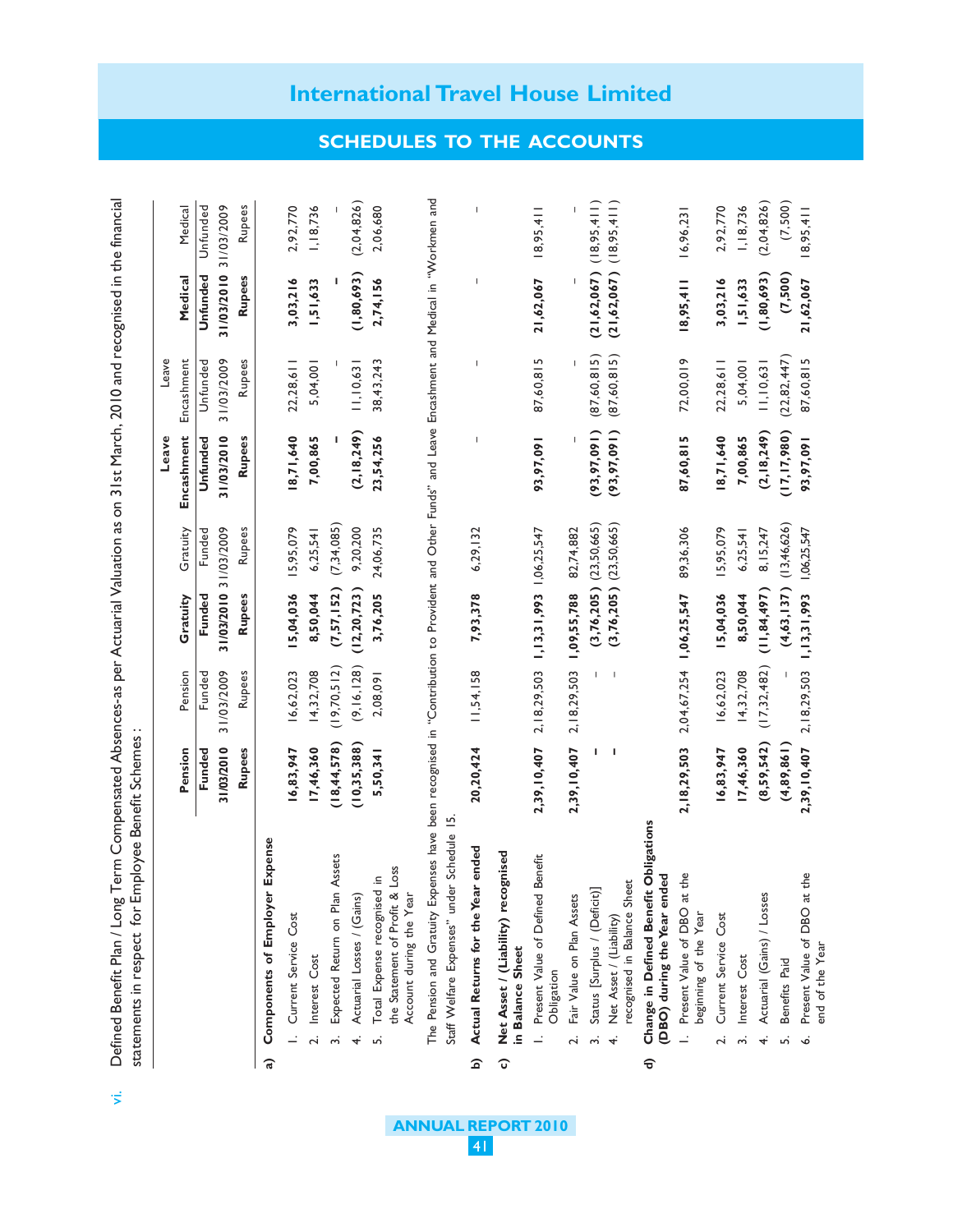|                                                                                                                                                                                                                        |               |                |               |               | Encashment | Encashment               | Medical       | Medical                  |
|------------------------------------------------------------------------------------------------------------------------------------------------------------------------------------------------------------------------|---------------|----------------|---------------|---------------|------------|--------------------------|---------------|--------------------------|
|                                                                                                                                                                                                                        | Funded        | Funded         | Funded        | Funded        | Unfunded   | Unfunded                 | Unfunded      | Unfunded                 |
|                                                                                                                                                                                                                        | 31/03/2010    | 31/03/2009     | 31/03/2010    | 31/03/2009    | 31/03/2010 | 31/03/2009               | 31/03/2010    | 31/03/2009               |
|                                                                                                                                                                                                                        | <b>Rupees</b> | Rupees         | <b>Rupees</b> | Rupees        | Rupees     | Rupees                   | <b>Rupees</b> | Rupees                   |
| Change in fair Value of Assets<br>$\widehat{\mathbf{e}}$                                                                                                                                                               |               |                |               |               |            |                          |               |                          |
| during the Year ended                                                                                                                                                                                                  |               |                |               |               |            |                          |               |                          |
| I. Plan Assets at the beginning of the Year 2,30,57,221                                                                                                                                                                |               | 2,46,31,404    | 82,74,882     | 80,22,786     | п          |                          | п             |                          |
| Expected Return on Plan Assets                                                                                                                                                                                         | 18,44,578     | 19,70,512      | 7,57,152      | 7,34,085      | ı          |                          | ı             |                          |
| Actuarial (Gains) / Losses                                                                                                                                                                                             | 1,75,846      | (8, 16, 354)   | 36,226        | (1,04,953)    | п          | ı                        | I.            |                          |
| Actual Company Contribution<br>$\ddot{+}$                                                                                                                                                                              | 5,50,341      | 2,08,091       | 23,50,665     | 9, 13, 520    | п          | T                        | п             |                          |
| Benefits Paid                                                                                                                                                                                                          | (17, 17, 579) | (29, 36, 432)  | (4,63,137)    | (12, 90, 556) | ı          | J.                       | т             |                          |
| Benefits Unpaid<br>نی                                                                                                                                                                                                  |               | (12, 27, 718)  |               |               | т          | T                        | J.            | T                        |
| the Year<br>Plan Assets at the end of                                                                                                                                                                                  | 2,39,10,407   | 2, 18, 29, 503 | 1,09,55,788   | 82,74,882     | J          | T                        | J,            |                          |
| <b>Actuarial Assumptions</b><br>€                                                                                                                                                                                      |               |                |               |               |            |                          |               |                          |
| Discount Rate                                                                                                                                                                                                          | 8%            | 7%             | 8%            | 7%            | 8%         | 7%                       | 8%            | 7%                       |
| Expected Return on Plan Assets<br><u>.</u>                                                                                                                                                                             | 8%            | 8%             | 9.15%         | 9.15%         |            |                          |               |                          |
| The estimates of future salary increases, considered in actuarial valuations take account of inflation, seniority, promotion and other relevant factors such as supply<br>and demand factors in the employment market. |               |                |               |               |            |                          |               |                          |
| Experience Adjustments<br>ದ                                                                                                                                                                                            |               |                |               |               |            |                          |               |                          |
| Experience Adjustments<br>Gain / (Loss) - Plan                                                                                                                                                                         | ı             | 8, 16, 354     | I.            | 92,919        | ı          | T                        | ı             | т                        |
| Gain / (Loss) - Obligations<br>Experience Adjustments                                                                                                                                                                  | 5, 15, 725    | 9,03,750       | (7, 43, 053)  | 4,21,552      | 1,14,692   | (8,67,699)               | п             | $\overline{\phantom{a}}$ |
| ಡ<br>Major Category of Plan Assets as<br>$\hat{c}$                                                                                                                                                                     |               |                |               |               |            |                          |               |                          |
| is at<br>% of the Total Plan Assets a                                                                                                                                                                                  |               |                |               |               |            |                          |               |                          |
| Government Securities                                                                                                                                                                                                  | 3%            | 3%             | ı             | T             | п          | L                        | п             |                          |
| 2. High Quality Corporate Bonds                                                                                                                                                                                        | 28%           | 34%            | ı             |               | ı          | т                        | ı             |                          |
| Insurance Companies<br>$\ddot{ }$                                                                                                                                                                                      | ı             |                | 100%          | 100%          | T          | $\mathbb T$              | ı             | л.                       |
| Mutual Funds<br>$\ddot{+}$                                                                                                                                                                                             | 37%           | 24%            | т             | T             | т.         | $\mathsf I$              | т             | т.                       |
| <b>Fixed Deposits</b>                                                                                                                                                                                                  | 31%           | 33%            | ı             | J.            | т          | $\mathsf I$              | т             | Τ.                       |
| ņ<br>Cash and Cash Equivalent                                                                                                                                                                                          | $\frac{5}{6}$ | 6%             | J.            | $\mathsf I$   | J.         | $\overline{\phantom{a}}$ | J.            |                          |

**ANNUAL REPORT 2010** 42

The expected rate of return on plan assets is based on the current portfolio of assets, investment strategy and market scenario. In order The experience are on the capital and optimise returns within acceptable risk parameters, the plan assets are well diversified. to protect the capital and optimise returns within acceptable risk parameters, the plan assets are well diversified.

- The impact on service cost, interest cost and projected benefit obligations due to one percent point increase or decrease of medical **j)** The impact on service cost, interest cost and projected benefit obligations due to one percent point increase or decrease of medical costs is Rs. Nil as the benefits are subject to monetary limits. costs is Rs. Nil as the benefits are subject to monetary limits.  $\hat{=}$ 
	- Contributions expected to be made in plans in the next year will be disclosed as soon as it can be reasonably determined. **k)** Contributions expected to be made in plans in the next year will be disclosed as soon as it can be reasonably determined.  $\hat{z}$

# **International Travel House Limited**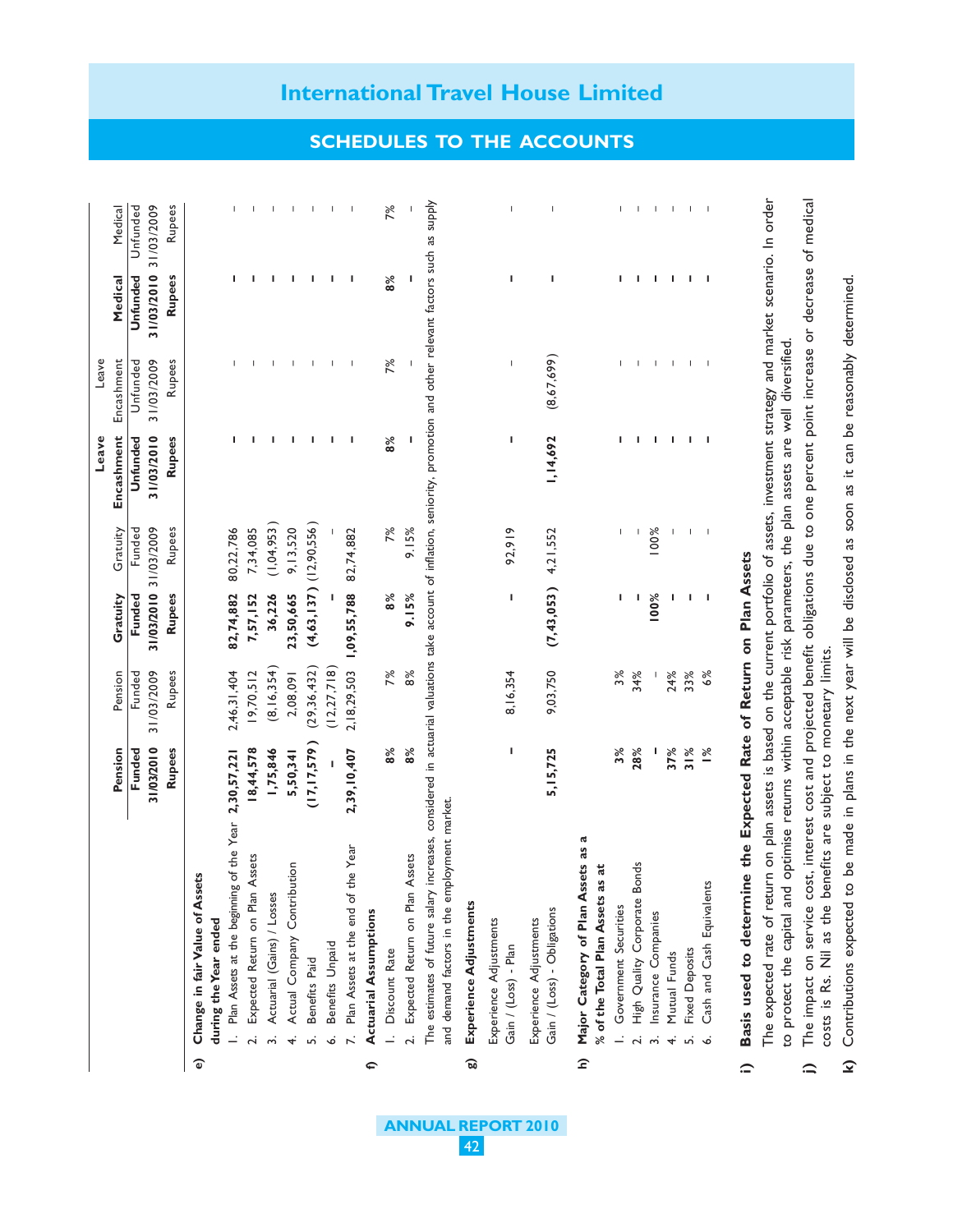# **SCHEDULES TO THE ACCOUNTS**

#### vii. Contingent liabilities not provided for:

- a. Guarantee outstanding Rs. 1,00,00,000/- (Previous Year Rs. 1,00,00,000/-).
- b. Claim against the Company not acknowledged as debts Rs. 9,93,406/- (Previous Year Rs. 9,93,406/-) for which Company has initiated a legal suit in High Court of Delhi.
- c. Income tax demand of Rs. 10,31,903/- for assessment year 2006-07 for which Company has gone to Commissioner of Income Tax (Appeal).
- d. Service tax demand of Rs. 23,61,528/- issued by Commissioner of Service Tax for the period from July, 2003 to March, 2009 for which Company would go for an appeal with Tribunal (Service Tax).
- viii. Sundry Debtors include an amount of Rs. 46,70,033/- (Previous Year Rs. 46,70,033/-) representing recoverable from certain customers on account of Value Added Tax. Management is confident that the same is recoverable either through the process of law or from the said customers.
- ix. Capital commitments (net of capital advances) Rs. 16,61,440/- (Previous Year Rs. Nil).
- x. In terms of the requirements of the Micro, Small and Medium Enterprises Development Act, 2006, the Company has continuously asked for confirmations. Based on the information available with the Company there are no principle/ interest amounts due to micro and small enterprises.
- xi. The Company's significant leasing arrangements are in respect of operating leases for premises. These leasing arrangements which are primarily not non-cancellable range between 11 months and 9 years generally, or longer, and are usually renewable by mutual consent on mutually agreeable terms. The aggregate lease rentals payable are charged as Rent under Schedule 16. The minimum lease payments in respects of the non-cancellable leases are:

|                                                   | As at                         | As at                        |
|---------------------------------------------------|-------------------------------|------------------------------|
|                                                   | 3 I <sup>st</sup> March, 2010 | 31 <sup>st</sup> March, 2009 |
|                                                   | <b>Rupees</b>                 | <b>Rupees</b>                |
| Minimum Lease Payments:                           |                               |                              |
| Not later than One Year                           | -                             | 4.23.360                     |
| Later than One Year and not later than Five Years | -                             |                              |

#### xii. Segmental Reporting

#### Business Segments

The primary reporting of the Company has been performed on the basis of business segment. The Company has only one reportable business segment, which is 'Travel Related Services' that includes Air Ticketing, Car Rentals, Inbound Tourism, Overseas and Domestic Holiday Packages, Conferences, Events and Exhibition Management and operates in a single business segment based on the nature of the products, the risks and returns, the organisation structure and the internal financial reporting systems. Accordingly, the figures appearing in these financial statements relate to the Company's single business segment.

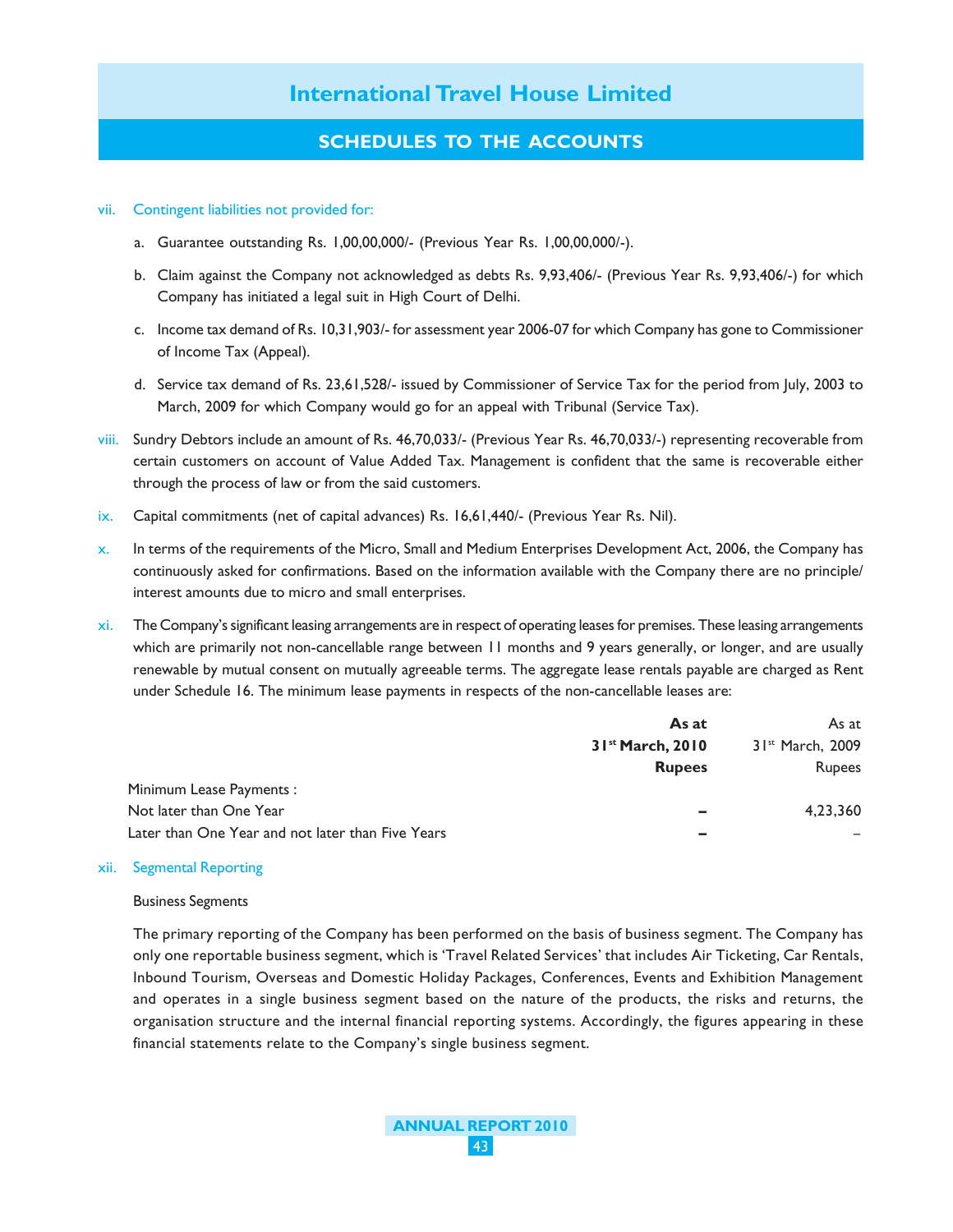# **SCHEDULES TO THE ACCOUNTS**

Geographical Segments

Secondary Segmental reporting is performed on the basis of the geographical location of customers. The operations of the Company are confined to India. Accordingly, the figures appearing in these financial statements relate to the Company's single geographical segment.

xiii. Previous Year's figures have been regrouped / re-arranged wherever necessary.

As per our report of even date Signature to Schedules 1 to 19

For S R Batliboi & Associates On behalf of the Board of Directors Firm's Registration No. : 101049W Chartered Accountants

per Yogesh Midha Jehangir J Ghadiali S C Sekhar Janaki Aggarwal Partner **Managing Director** Director **Company Secretary** Director Company Secretary Membership No.: 94941

Place: Gurgaon Place : New Delhi Date: 4<sup>th</sup> May, 2010 Date : 4<sup>th</sup> May, 2010

**ANNUAL REPORT 2010** 44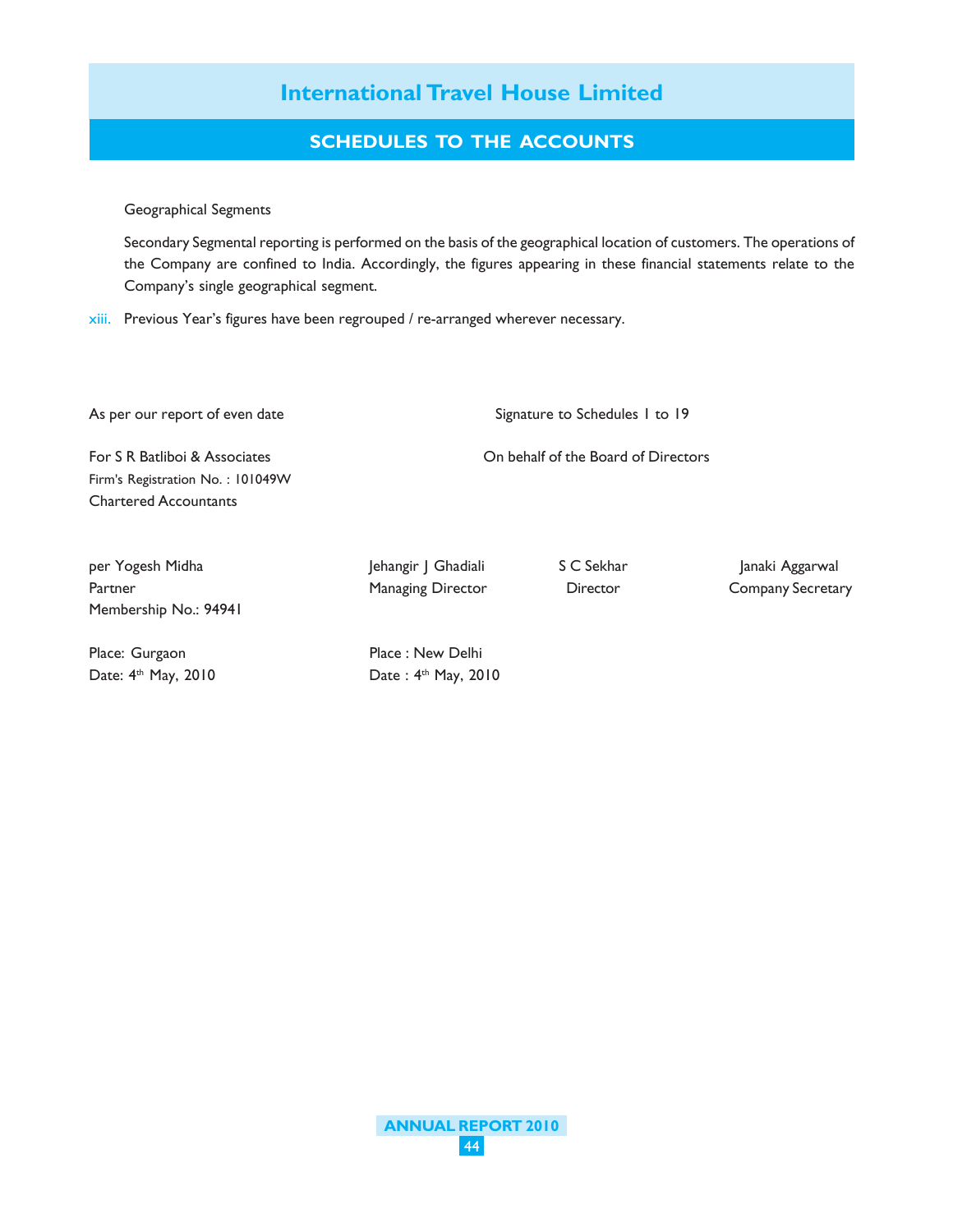### **AUDITORS' REPORT TO THE MEMBERS**

- 1. We have audited the attached Balance Sheet of International Travel House Limited ('the Company') as at 31st March, 2010 and also the Profit and Loss Account and the Cash Flow Statement for the year ended on that date annexed thereto. These financial statements are the responsibility of the Company's management. Our responsibility is to express an opinion on these financial statements based on our audit.
- 2. We conducted our audit in accordance with auditing standards generally accepted in India. Those Standards require that we plan and perform the audit to obtain reasonable assurance about whether the financial statements are free of material misstatement. An audit includes examining, on a test basis, evidence supporting the amounts and disclosures in the financial statements. An audit also includes assessing the accounting principles used and significant estimates made by management, as well as evaluating the overall financial statement presentation. We believe that our audit provides a reasonable basis for our opinion.
- 3. As required by the Companies (Auditor's Report) Order, 2003 (as amended) issued by the Central Government of India in terms of sub-section (4A) of Section 227 of the Companies Act, 1956, we enclose in the Annexure a statement on the matters specified in paragraphs 4 and 5 of the said Order.
- 4. Further to our comments in the Annexure referred to above, we report that :
	- i) We have obtained all the information and explanations, which to the best of our knowledge and belief were necessary for the purposes of our audit ;
	- ii) In our opinion, proper books of account as required by law have been kept by the Company so far as appears from our examination of those books ;
- iii) The Balance Sheet, Profit and Loss Account and Cash Flow Statement dealt with by this report are in agreement with the books of account ;
- iv) In our opinion, the Balance Sheet, Profit and Loss Account and Cash Flow Statement dealt with by this report comply with the accounting standards referred to in subsection (3C) of Section 211 of the Companies Act, 1956 ;
- v) On the basis of the written representations received from the directors, as on 31st March, 2010, and taken on record by the Board of Directors, we report that none of the directors is disqualified as on 31st March, 2010 from being appointed as a director in terms of clause (g) of sub-section (1) of Section 274 of the Companies Act, 1956 ;
- vi) In our opinion and to the best of our information and according to the explanations given to us, the said accounts give the information required by the Companies Act, 1956, in the manner so required and give a true and fair view in conformity with the accounting principles generally accepted in India :
	- a) in the case of the Balance Sheet, of the state of affairs of the Company as at 31st March, 2010 ;
	- b) in the case of the Profit and Loss Account, of the profit for the year ended on that date ; and
	- c) in the case of Cash Flow Statement, of the cash flows for the year ended on that date.

S R Batliboi & Associates Firm's Registration No. : 101049W Chartered Accountants

per Yogesh Midha Place : Gurgaon Partner Date : 4th May, 2010 Membership No. 94941

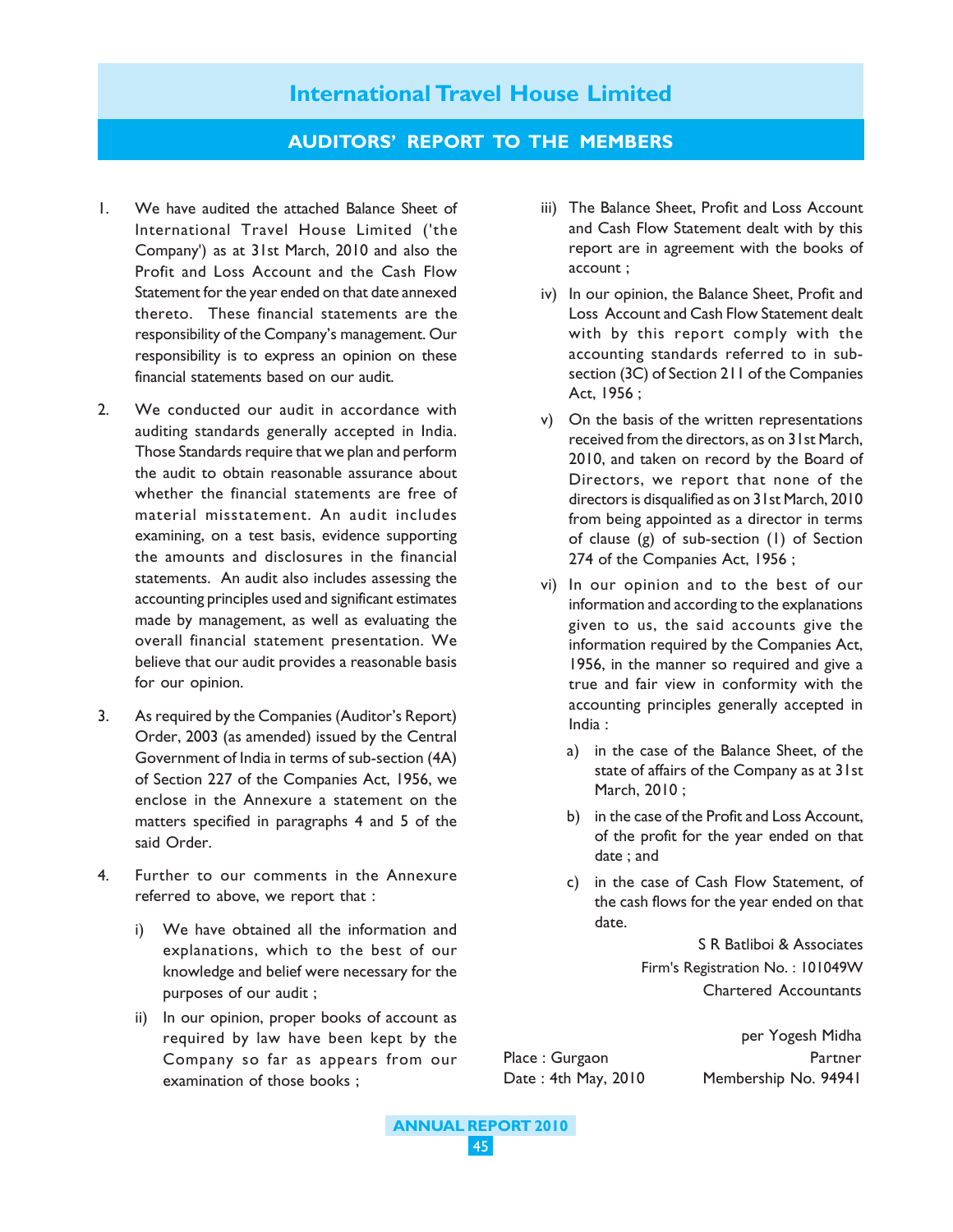## **ANNEXURE TO THE AUDITORS' REPORT**

Annexure referred to in paragraph 3 of our report of even date Re : International Travel House Limited ('the Company')

- (i) (a) The Company has maintained proper records showing full particulars, including quantitative details and situation of fixed assets.
	- (b) Fixed Assets have been physically verified by the management during the year and no material discrepancies were identified on such verification.
	- (c) There was no substantial disposal of fixed assets during the year.
- (ii) The Company does not have inventory, hence provisions of Clause  $4(ii)(a)$ , (b) and (c) of the Companies (Auditor's Report) Order, 2003 are not applicable in case of the Company.
- (iii) (a) As informed, the Company has not granted any loans, secured or unsecured, to companies, firms or other parties covered in the register maintained under Section 301 of the Companies Act, 1956. Therefore, the provisions of Clause 4(iii) (b), (c) and (d) of the Companies (Auditor's Report) Order, 2003 (as amended) are not applicable to the Company.
	- (b) As informed, the Company has not taken any loans, secured or unsecured, from companies, firms or other parties covered in the register maintained under Section 301 of the Companies Act, 1956. Therefore, the provisions of Clause 4(iii) (f) and (g) of the Companies (Auditor's Report) Order, 2003 (as amended) are not applicable to the Company.
- (iv) In our opinion and according to the information and explanations given to us, there is an adequate internal control system commensurate with the size of the Company and the nature of its business, for the purchase of fixed assets and for the sale of services. Due to the nature of its business, the Company does not have purchase of inventory or sale of goods. During the course of our audit, no major weakness has been noticed in the internal control system in respect of these areas. During the course of our audit, we have not observed any continuing failure to correct major weakness in internal control system of the Company.

according to the information and explanations provided by the management, we are of the opinion that there are no transactions that need to be entered into register maintained under Section 301 of the Companies Act, 1956. Therefore, the provisions of clause 4(v)(a) and (b) of the Companies (Auditor's Report) Order, 2003 (as amended) are not applicable to the Company.

- (vi) The Company has not accepted any deposits from the public.
- (vii) In our opinion, the Company has an internal audit system commensurate with the size and nature of its business.
- (viii) To the best of our knowledge and as explained, the Central Government has not prescribed maintenance of cost records under clause (d) of sub-section (1) of Section 209 of the Companies Act, 1956 for the products of the Company.
- (ix) (a) The Company is regular in depositing with appropriate authorities undisputed statutory dues including provident fund, investor education and protection fund, employees' state insurance, income-tax, sales-tax, wealth tax, customs duty, service tax, cess and other material statutory dues applicable to it. The provisions relating to excise duty are not applicable to the Company.

Further, since the Central Governent has till date not prescribed the amount of cess payable under Section 441 A of the Companies Act, 1956, we are not in a position to comment upon the regularity or otherwise of the Company in depositing the same.

- (b) According to the information and explanations given to us, no undisputed amounts payable in respect of provident fund, investor education and protection fund, employees' state insurance, income-tax, wealth-tax, service tax, customs duty, sales-tax, cess and other undisputed statutory dues were outstanding, at the year end, for a period of more than six months from the date they became payable. The provisions relating to excise duty are not applicable to the Company.
- (v) Based on the audit procedure applied by us and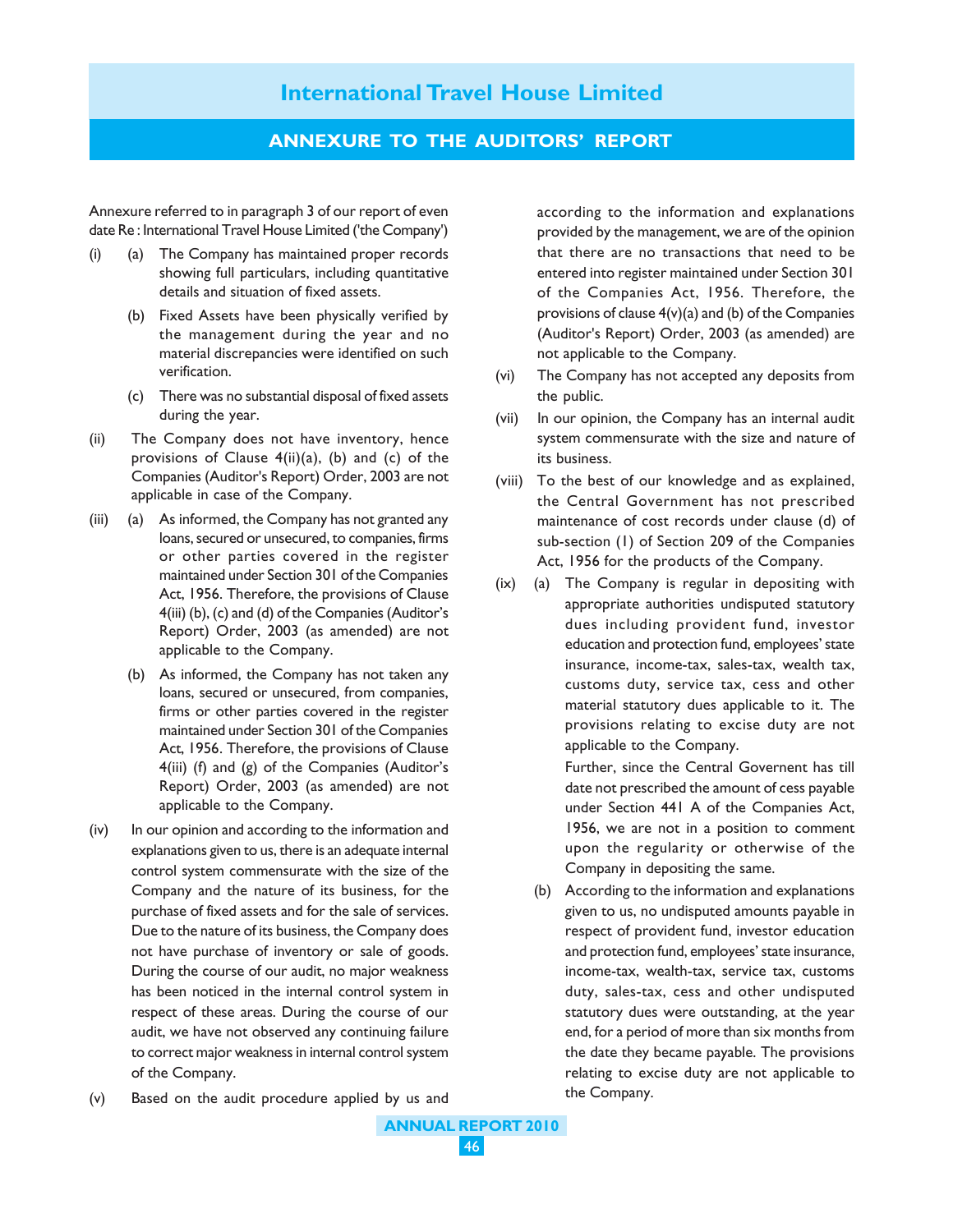# **ANNEXURE TO THE AUDITORS' REPORT**

(c) According to the information and explanations given to us, the dues outstanding of income tax, wealth tax, service tax, custom duty and cess which have not been deposited on account of any dispute are as follows:

| Name of the<br><b>Statute</b> | Nature of Dues                                            | Amount (Rupees)                                                                                | Period to<br>which the<br>amount relates | Forum where dispute<br>is pending                     |
|-------------------------------|-----------------------------------------------------------|------------------------------------------------------------------------------------------------|------------------------------------------|-------------------------------------------------------|
| Income Tax Act,<br>1961       | Income tax demand<br>on various<br>disallowances          | Rs. 1,54,06,435/-<br>(Rs. 30,00,000/- has been<br>deposited as advance,<br>pending assessment) | Assessment<br>Year 2006-07               | Commissioner of<br>Income Tax (Appeals),<br>New Delhi |
|                               | Finance Act, 1994 Service tax demand<br>on various income | Rs. 1,49,63,392/- (till balance Various Years<br>sheet date)                                   |                                          | Commissioner of<br>Service Tax                        |

- (x) The Company has no accumulated losses at the end of the financial year and it has not incurred cash losses in the current and immediately preceding financial year.
- (xi) Based on our audit procedures and as per the information and explanations given by the management, we are of the opinion that the Company has not defaulted in repayment of dues to any bank. The Company has no outstanding dues in respect of a financial institution or debenture holders.
- (xii) According to the information and explanations given to us and based on the documents and records produced to us, the Company has not granted loans and advances on the basis of security by way of pledge of shares, debentures and other securities.
- (xiii) In our opinion, the Company is not a chit fund or a nidhi / mutual benefit fund / society. Therefore, the provisions of clause 4(xiii) of the Companies (Auditor's Report) Order, 2003 (as ammended) are not applicable to the Company.
- (xiv) In our opinion, the Company is not dealing in or trading in shares, securities, debentures and other investments. Accordingly, the provisions of clause 4(xiv) of the Companies (Auditor's Report) Order, 2003 (as amended) are not applicable to the Company.
- (xv) According to the information and explanations given to us, the Company has not given any guarantee for loans taken by others from bank or financial institutions.
- (xvi) Based on information and explanations given to us by the management, term loans were applied for the purpose for which the loans were obtained.
- (xvii) According to the information and explanations given to us and on an overall examination of the Balance Sheet of the Company, we report that no funds raised on short-term basis have been used for longterm investment.
- (xviii) The Company has not made any preferential allotment of shares to parties or companies covered in the register maintained under Section 301 of the Companies Act, 1956.
- (xix) The Company did not have any outstanding debentures during the year.
- (xx) The Company has not raised money by public issues during the year.
- (xxi) Based upon the audit procedures performed for the purpose of reporting the true and fair view of the financial statements and as per the information and explanations given by the management, we report that no fraud on or by the Company has been noticed or reported during the course of our audit.

for S R Batliboi & Associates Firm's Registration No. : 101049W Chartered Accountants

per Yogesh Midha Place : Gurgaon partner Date : 4th May, 2010 Membership No. 94941

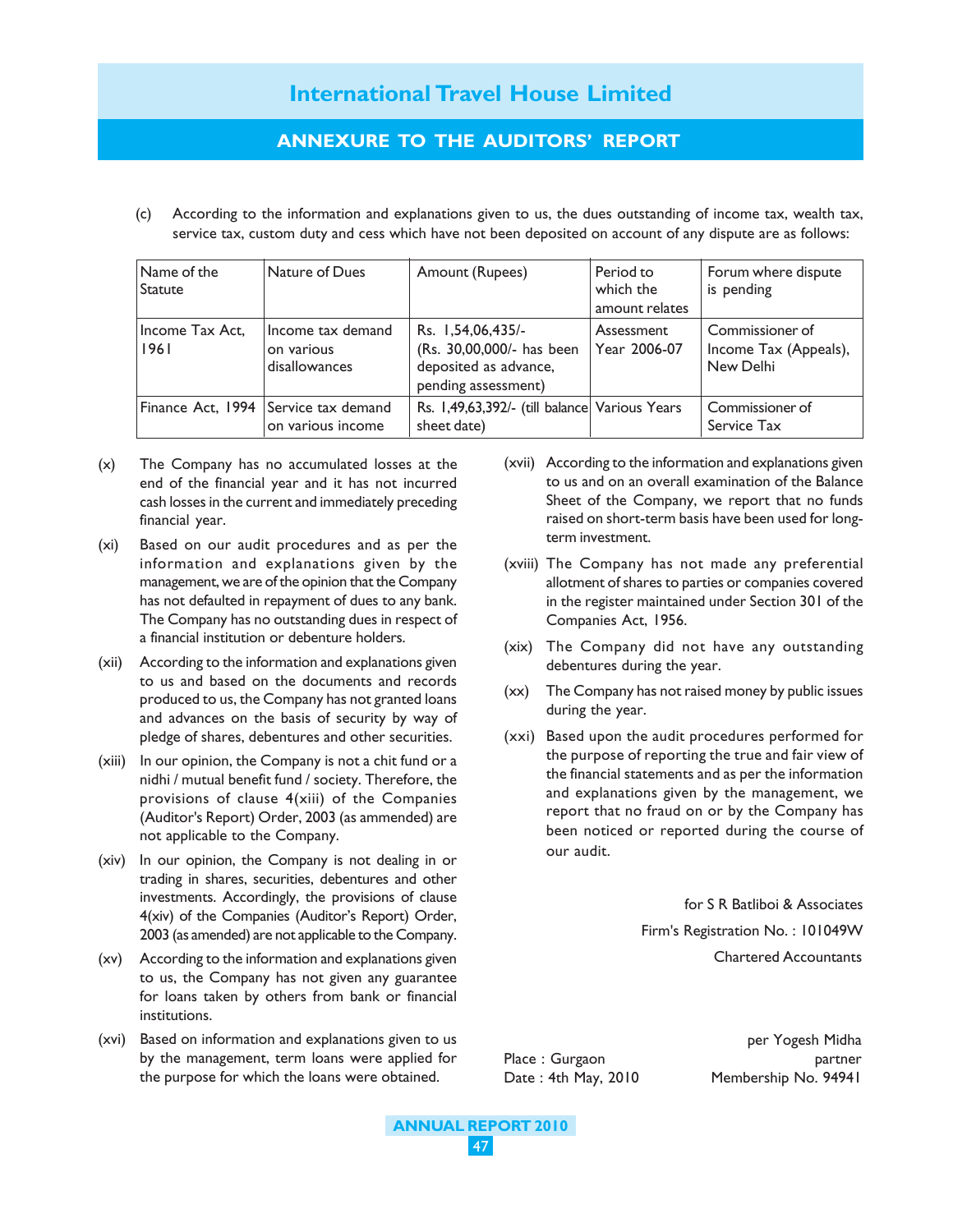# **International Travel House Limited ANNUAL REPORT 2010** 48 **BALANCE SHEET ABSTRACT AND COMPANY'S GENERAL BUSINESS PROFILE INFORMATION AS REQUIRED UNDER PART IV OF SCHEDULE VI OF THE COMPANIES ACT, 1956 I. Registration Details** Registration No. 1 1941 State Code 5 5 Balance Sheet Date 3 | 1 | - | 0 | 3 | - | 2 | 0 | 1 | 0 Day Month Year **II. Capital raised during the year (amount in Rs. Thousands)** Public Issue **Public Issue Rights** Issue N.A. N.A. Bonus Issue **Private Placement**  $N|\cdot|A|\cdot|$   $|\cdot|$   $|\cdot|$   $|\cdot|$   $|\cdot|$   $|\cdot|$   $|\cdot|$   $|\cdot|$   $|\cdot|$   $|\cdot|$   $|\cdot|$   $|\cdot|$   $|\cdot|$   $|\cdot|$   $|\cdot|$   $|\cdot|$ **III. Position of Mobilization and Deployment of Funds (amount in Rs. Thousands)** Total Liabilities Total Assets  $1|2|5|7|1|1|3$   $|1|2|5|7|1|1|3$ Sources of Funds Paid up Capital **Paid up Capital** Reserves & Surplus 79945 11672808 Secured Loans **Secured Loans**  $2|2|6|9|7$  N.A. Deferred Tax  $5|6|8|0$ Application of Funds Net Fixed Assets **Investments**  $3|1|2|7|4|4$   $||1||1|0|0|6|7$ Net Current Assets **Misc.** Expenditure 358319 N.A. Accumulated Losses  $|N|$ .  $|A|$ . **IV. Performance of Company (amount in Rs. Thousands)** Turnover\* Total Expenditure 1102490 932507 \* Includes Other Income + / – Profit / Loss Before Tax + / – Profit / Loss After Tax 169983 112936 3 3(Please tick appropriate box + for profit, – for loss) Earnings Per Share in Rs. **Earnings Per Share in Rs.** Dividend Rate %  $1|4|$ .  $|1|3$ **V. Generic names of three principal products / services of Company (as per monetary terms)** Item Code No.  $\parallel$   $\parallel$   $\parallel$  N  $\parallel$  A Product Description | The Company is in the Travel Related Services which is not covered under ITC classification.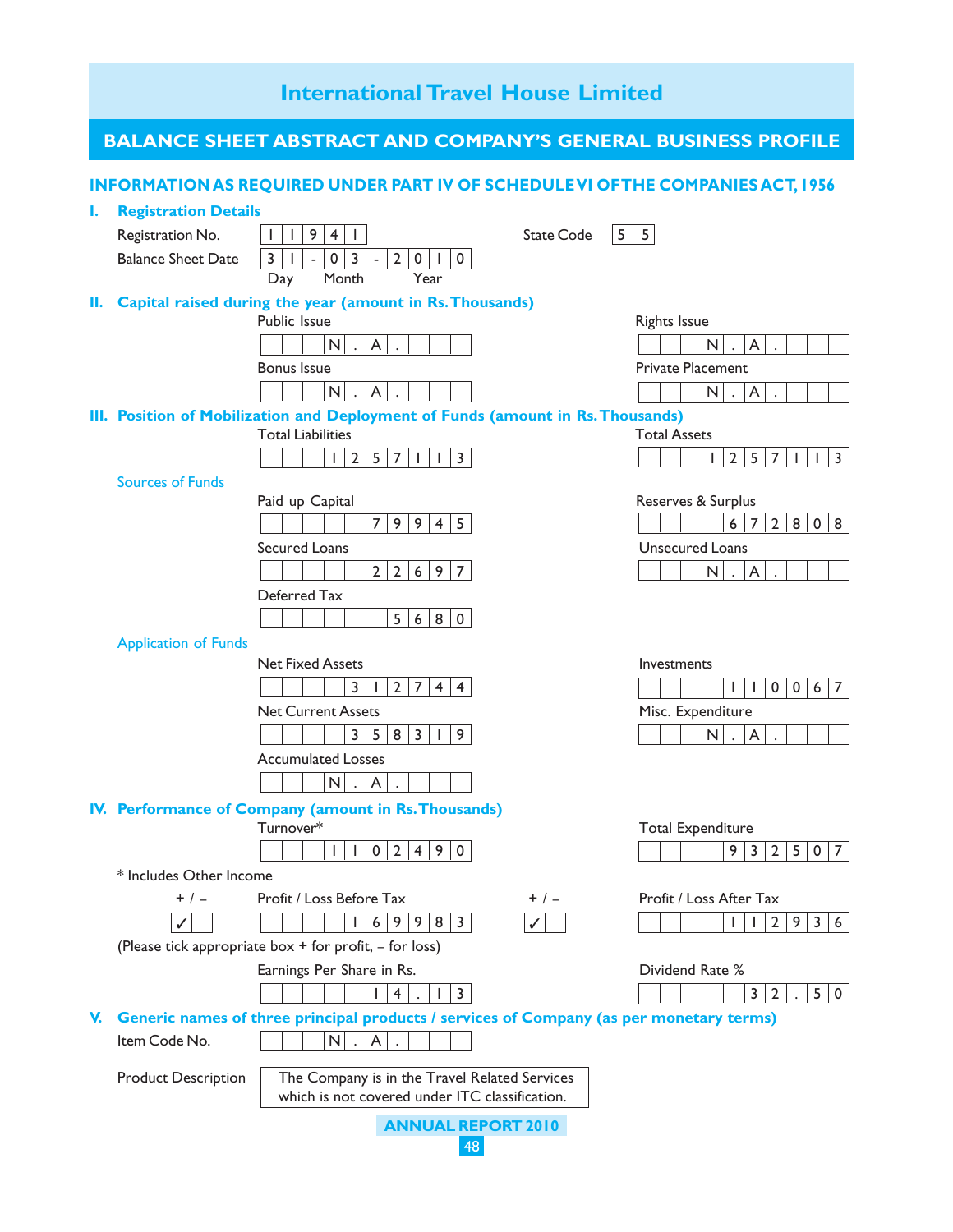# **Travel House Network**



#### **AGRA ITC Mughal** Taj Ganj Agra - 282 001 Tel: 0562-4030601

**BENGALURU ITC Windsor** 25. Windsor Square **Golf Course Road** Bengaluru - 560 052 Tel: 080-41235555

**ITC Royal Gardenia** 1, Residency Road Bengaluru - 560 025 Tel: 080-43455193

**Fortune Select JP Cosmos** 49, Cunningham **Crescent Road** Bengaluru - 560 052 Tel: 080-39884422

**CHANDIGARH** SCO No. 48-49 Sector 9 D Chandigarh - 160 009 Tel: 0172-4689701-06

**CHENNAL Sheraton Chola** Cathedral Road Chennai - 600 086 Tel: 044-42175555

**FARIDABAD Hotel Claridges** Shooting Range Road Faridabad - 121 001 Tel: 0129-4190000

**GURGAON Fortune Select Global** Global Arcade, M.G. Road Gurgaon - 122 002 Tel: 0124-3255666

**HYDERABAD ITC Kakatiya** 6-3-1187, Begumpet Hyderabad - 500 016 Tel: 040-23412850

**Travel Counters** 

**JAIPUR Sheraton Rajputana** Palace Road Jaipur - 302 006 Tel: 0141-4012020

**KOLKATA ITC Sonar IBS Haldane Avenue** Kolkata - 700 046 Tel: 033-23004017

**The Park** 17, Park Street Kolkata - 700 016 Tel: 033-22493121 **MUMBAI ITC** Maratha Sahar Mumbai - 400 099 Tel: 022-28317942

**ITC Grand Central** 287, Dr. Babasaheb Ambedkar Road, Parel Mumbai - 400 012 Tel: 022-40175057

**NEW DELHI ITC** Maurya **Diplomatic Enclave** Sardar Patel Marg New Delhi - 110 021 Tel: 011-41095555

**Intercontinental Eros** Nehru Place New Delhi - 110 019 Tel: 011-41085555

**Sheraton New Delhi District Centre, Saket** New Delhi - 110 017 Tel: 011-41075555

**The Park** 15, Parliament Street New Delhi - 110 001 Tel: 011-43581435

**VADODARA WelcomHotel Vadodara** R.C. Dutt Road Vadodara - 390 007 Tel: 0265-2312706